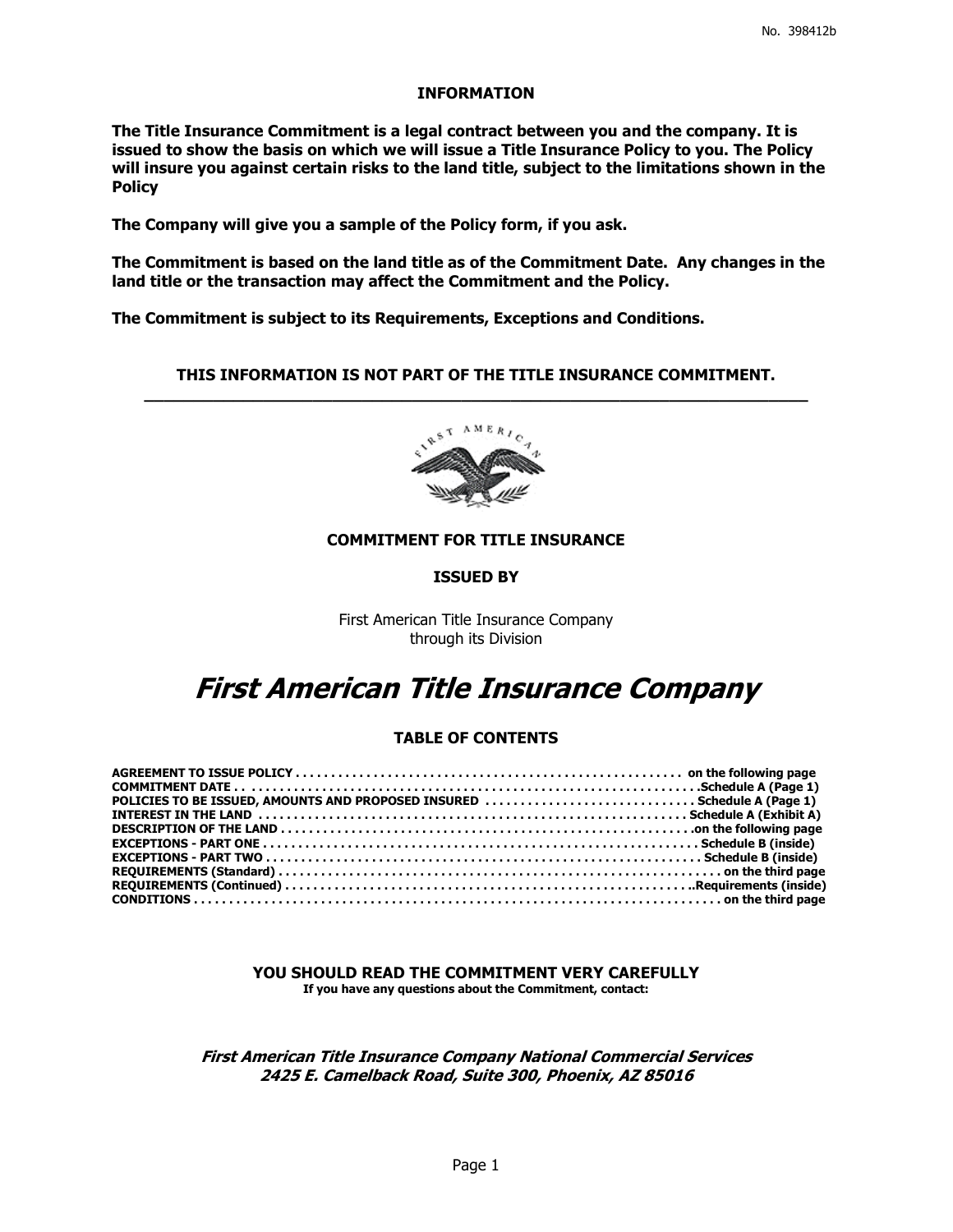## **AGREEMENT TO ISSUE POLICY**

**We agree to issue a policy to you according to the terms of this Commitment. When we show the policy amount and your name as the proposed insured in Schedule A, this Commitment becomes effective as of the date shown in Schedule A.** 

**If the Requirements shown in this Commitment have not been met within six months after the Commitment Date, our obligation under this Commitment will end. Also, our obligation under this Commitment will end when the Policy is issued and then our obligation to you will be under the Policy.** 

**Our obligation under the Commitment is limited by the following:** 

 **The Provisions in Schedule A The Requirements The Exceptions in Schedule B - Parts 1 and 2 The Conditions** 

**This Commitment is not valid without SCHEDULE A and Parts 1 and 2 of SCHEDULE B.** 

## **SCHEDULE B - EXCEPTIONS**

**\_\_\_\_\_\_\_\_\_\_\_\_\_\_\_\_\_\_\_\_\_\_\_\_\_\_\_\_\_\_\_\_\_\_\_\_\_\_\_\_\_\_\_\_\_\_\_\_\_\_\_\_\_\_\_\_\_\_\_\_\_\_\_\_\_\_\_\_**

Any Policy we issue will have the following exceptions unless they are taken care of to our satisfaction.

## **Part One: (for use with 2006 ALTA policies)**

- 1. (a) Taxes or assessments that are not shown as existing liens by the records of any taxing authority that levies taxes or assessments on real property or by the Public Records; (b) proceedings by a public agency that may result in taxes or assessments, or notices of such proceedings, whether or not shown by the records of such agency or by the Public Records.
- 2. Any facts, rights, interests or claims that are not shown by the Public Records but which could be ascertained by an inspection of the Land or that may be asserted by persons in possession of the Land.
- 3. Easements, liens or encumbrances, or claims thereof, not shown by the Public Records.
- 4. Any encroachment, encumbrance, violation, variation, or adverse circumstance affecting the Title that would be disclosed by an accurate and complete land survey of the Land and not shown by the Public Records.
- 5. (a) Unpatented mining claims; (b) reservations or exceptions in patents or in Acts authorizing the issuance thereof; (c) water rights, claims or title to water, whether or not the matters excepted under (a), (b), or (c) are shown by the Public Records.

### **Part One: (for use with 1992 and prior ALTA policies)**

 1. Taxes or assessments which are not shown as existing liens by the records of any taxing authority that levies taxes or assessments on real property or by the public records.

Proceedings by a public agency which may result in taxes or assessments, or notices of such proceedings, whether or not shown by the records of such agency or by the public records.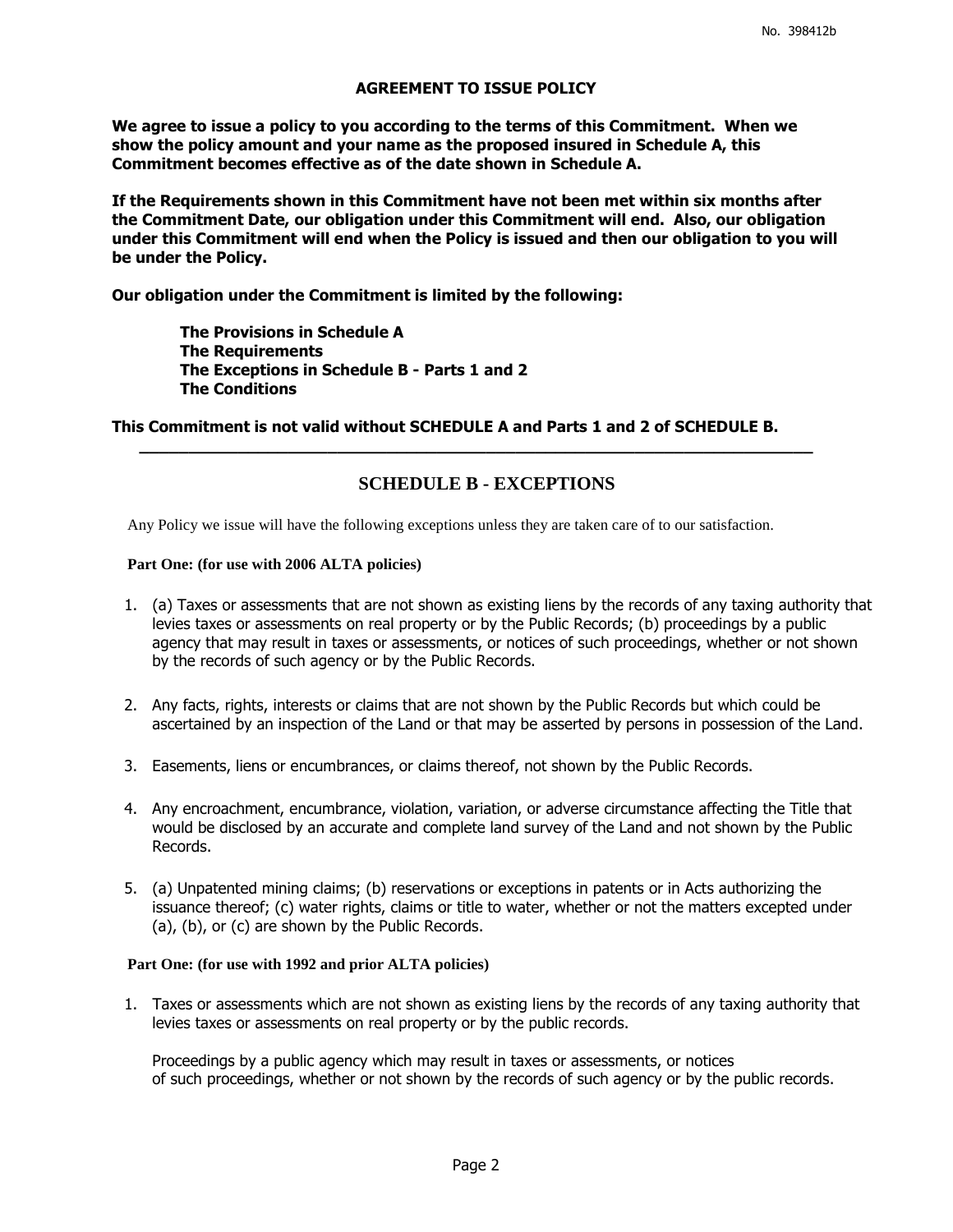- 2. Any facts, rights, interests or claims which are not shown by the public records but which could be ascertained by an inspection of the land or by making inquiry of persons in possession thereof.
- 3. Easements, liens or encumbrances, or claims thereof, which are not shown by the public records.
- 4. Discrepancies, conflicts in boundary lines, shortage in area, encroachments, or any other facts which a correct survey would disclose, and which are not shown by the public records.
- 5. (a) Unpatented mining claims; (b) reservations or exceptions in patents or in Acts authorizing the issuance thereof; (c) water rights, claims or title to water; whether or not the aforementioned matters excepted are shown by the public records.
- 6. Any lien, or right to a lien, for services, labor or material heretofore or hereafter furnished, imposed by law and not shown by the public records.

**Part One of Schedule B will be eliminated from any A.L.T.A. Extended Coverage Policy, A.L.T.A. Plain Language Policy and policies with EAGLE Protection added. However, the same or similar exception may be made in Schedule B of those policies in conformity with Schedule B, Part Two of this Commitment.**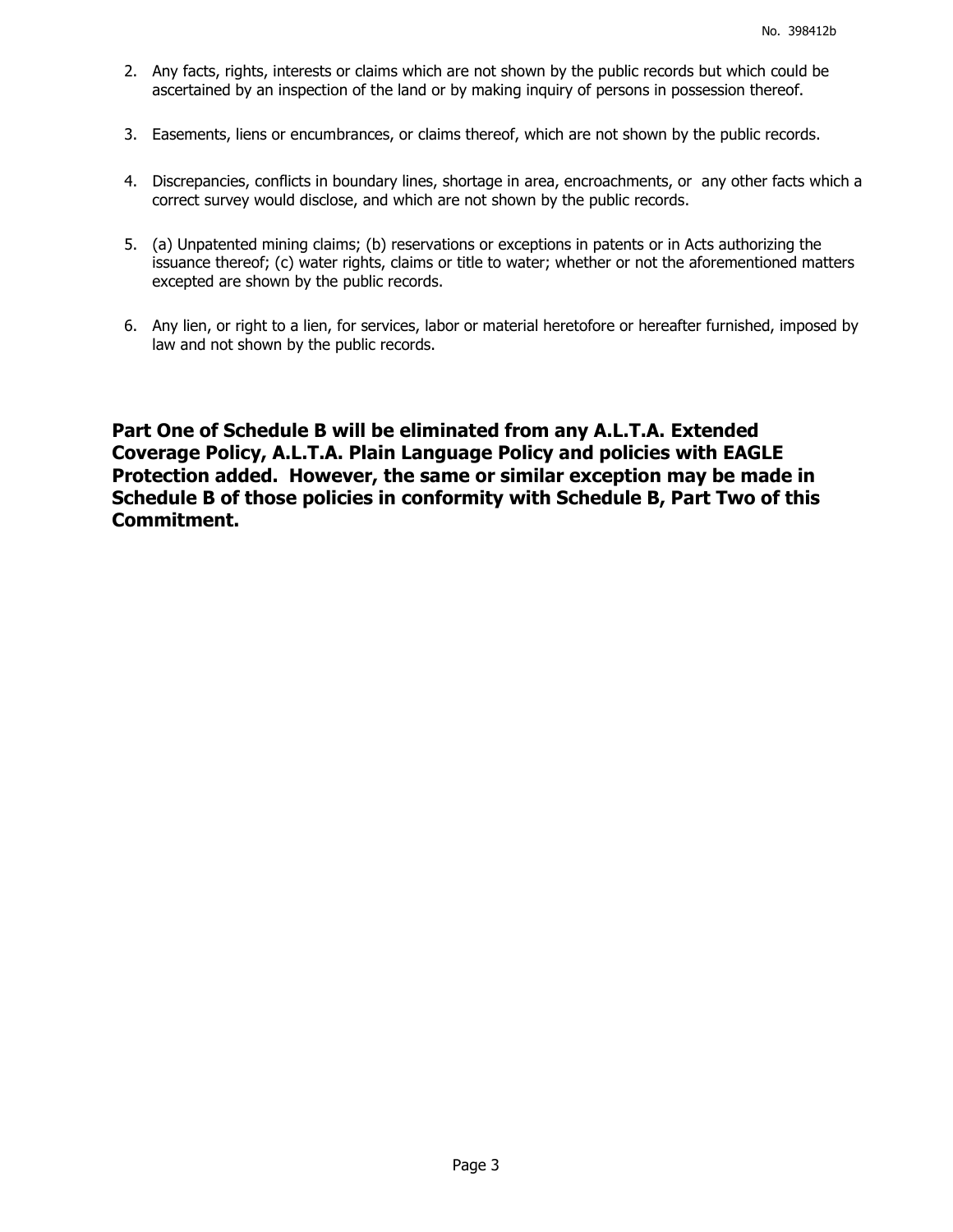## **REQUIREMENTS**

## **(Standard)**

**The following requirements must be met:**

- (a) **Pay the agreed amounts for the interest in the land and/or the mortgage to be insured.**
- (b) **Pay us the premiums, fees and charges for the policy.**
- (c) **Documents satisfactory to us creating the interest in the land and/or the mortgage to be insured must be signed, delivered and recorded.**
- (d) **You must tell us in writing the name of anyone not referred to in this commitment who will get interest in the land or who will make a loan on the land. We may then make additional requirements or exceptions.**

**(Continued on Requirements Page)**

**\_\_\_\_\_\_\_\_\_\_\_\_\_\_\_\_\_\_\_\_\_\_\_\_\_\_\_\_\_\_\_\_\_\_\_\_\_\_\_\_\_\_\_\_\_\_\_\_\_\_\_\_\_\_\_\_\_\_\_\_\_\_\_\_\_\_\_\_\_**

## **CONDITIONS**

## 1. **DEFINITIONS**

**(a) "Mortgage" means mortgage, deed of trust or other security instrument. (b) "Public Records" means title records that give constructive notice of matters affecting**

 **the title according to the state law where the land is located.**

## 2. **LATER DEFECTS**

**The Exceptions in Schedule B may be amended to show any defects, liens or encumbrances that appear for the first time in the public records or are created or attached between the Commitment Date and the date on which all of the Requirements are met. We shall have no liability to you because of this amendment.**

## 3. **EXISTING DEFECTS**

**If any defects, liens or encumbrances existing at Commitment Date are not shown in Schedule B, we may amend Schedule B to show them. If we do amend Schedule B to show these defects, liens or encumbrances, we shall be liable to you according to Paragraph 4 below unless you knew of this information and did not tell us about it in writing.**

4. **LIMITATION OF OUR LIABILITY** 

**Our only obligation is to issue to you the Policy referred to in this Commitment, when you have met its Requirements. If we have any liability to you for any loss you incur because of an error in this Commitment, our liability will be limited to your actual loss caused by your relying on this Commitment when you acted in good faith to:** 

**comply with the Requirements or eliminate with our written consent any Exceptions shown in Schedule B**

**We shall not be liable for more than the Amount shown in Schedule A of this Commitment and our liability is subject to the terms of the Policy form to be issued to you.**

## 5. **CLAIMS MUST BE BASED ON THIS COMMITMENT**

**Any claims, whether or not based on negligence, which you may have against us concerning the title to the land must be based on this Commitment and is subject to its terms**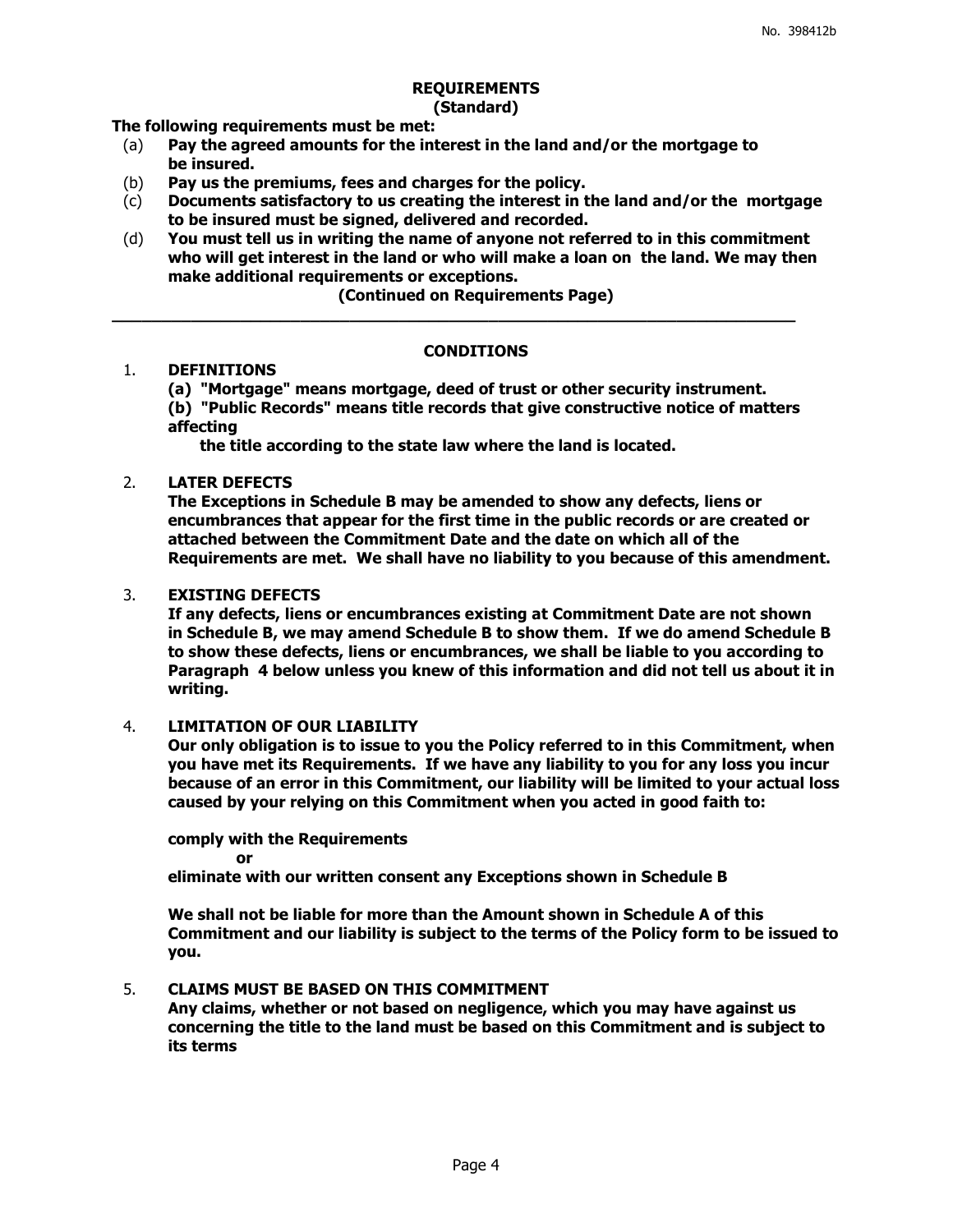**First American Title Insurance Company National Commercial Services** 



**The First American Corporation**

## **PRIVACY POLICY**

#### **We Are Committed to Safeguarding Customer Information**

In order to better serve your needs now and in the future, we may ask you to provide us with certain information. We understand that you may be concerned about what we will do with such information - particularly any personal or financial information. We agree that you have a right to know how we will utilize the personal information you provide to us. Therefore, together with our parent company, The First American Corporation, we have adopted this Privacy Policy to govern the use and handling of your personal information.

#### **Applicability**

This Privacy Policy governs our use of the information which you provide to us. It does not govern the manner in which we may use information we have obtained from any other source, such as information obtained from public records or from another person or entity. First American has also adopted broader guidelines that govern our use of personal information regardless of its source. First American calls these guidelines its Fair Information Values, a copy of which can be found on our web site at www.firstam.com.

#### **Types of Information**

Depending upon which of our services you are utilizing, the types of nonpublic personal information that we may collect include:

- Information we receive from you on applications, forms and in other communications to us, whether in writing, in person, by telephone or any other means;
- Information about your transactions with us, our affiliated companies, or others; and
- Information we receive from a consumer reporting agency.

#### **Use of Information**

We request information from you for our own legitimate business purposes and not for the benefit of any nonaffiliated party. Therefore, we will not release your information to nonaffiliated parties except: (1) as necessary for us to provide the product or service you have requested of us; or (2) as permitted by law. We may, however, store such information indefinitely, including the period after which any customer relationship has ceased. Such information may be used for any internal purpose, such as quality control efforts or customer analysis. We may also provide all of the types of nonpublic personal information listed above to one or more of our affiliated companies. Such affiliated companies include financial services providers, such as title insurers, property and casualty insurers, and trust and investment advisory companies, or companies involved in real estate services, such as appraisal companies, home warranty companies, and escrow companies. Furthermore, we may also provide all information we collect, as described above, to companies that perform marketing services on our behalf, on behalf of our affiliated companies, or to other financial institutions with whom we or our affiliated companies have joint marketing agreements.

#### **Former Customers**

Even if you are no longer our customer, our Privacy Policy will continue to apply.

#### **Confidentiality and Security**

We will use our best efforts to ensure that no unauthorized parties have access to any of your information. We restrict access to nonpublic personal information about you to those individuals and entities who need to know that information to provide products and services to you. We will use our best efforts to train and oversee our employees and agents to ensure that your information will be handled responsibly and in accordance with this Privacy Policy and First American's Fair Information Values. We currently maintain physical, electronic, and procedural safeguards that comply with federal regulations to guard your nonpublic personal information.

c2001 The First American Corporation - All Rights Reserved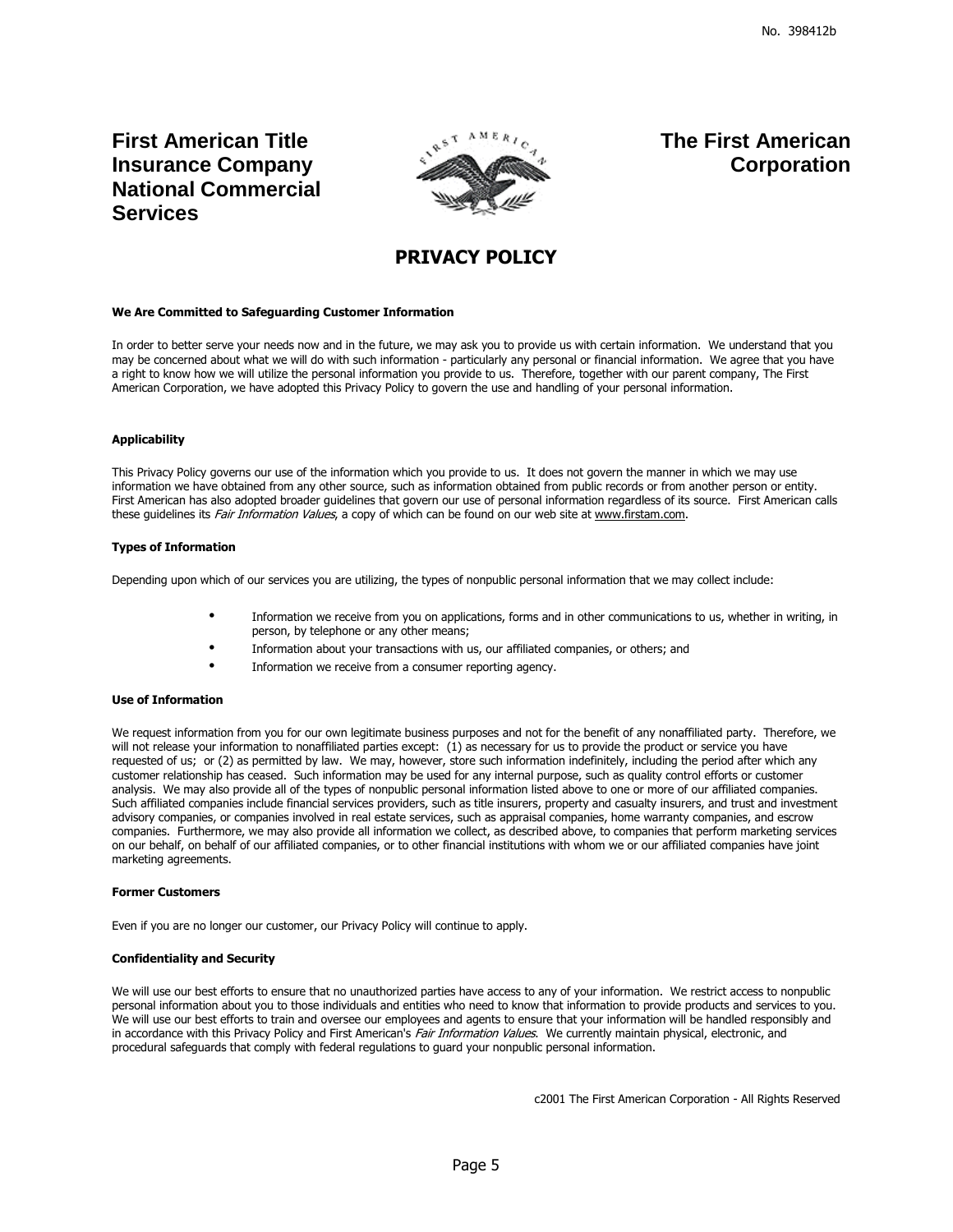## **First American Title Insurance Company National Commercial Services**

## **SCHEDULE A**

First Amended

## **ESCROW/CLOSING INQUIRIES** should be directed to your Escrow Officer: **Carol Peterson at (602)567-8100**

Effective Date: **January 16, 2014** at 7:30 a.m.

1. Policy or (Policies) to be issued:

ALTA 2006 Extended Owner's Policy for \$0.00

Proposed Insured: **To Be Determined** 

2. The estate or interest in the land described or referred to in this commitment and covered herein is fee as to Parcel No.(s) 1 through 5, 5A and 10 (Parcel A) and Easement as to Parcel No.(s) 6 through 9, and 10A (Parcel A) title thereto is at the effective date hereof vested in:

## **Wigwam Joint Venture L.P., an Arizona limited partnership, as to Parcel A**

3. Title to the estate or interest in the land upon issuance of the policy shall be vested in:

## **To Be Determined**

4. The land referred to in this Commitment is located in Maricopa County, AZ and is described as:

## **SEE EXHIBIT "A " ATTACHED HEREIN**

Title officer: Ron B. Robertson @ (602)567-8160/rrobertson@firstam.com.

**Pages 1 through 5 of this document consist of the Title Insurance Commitment contract and our Privacy Policy.**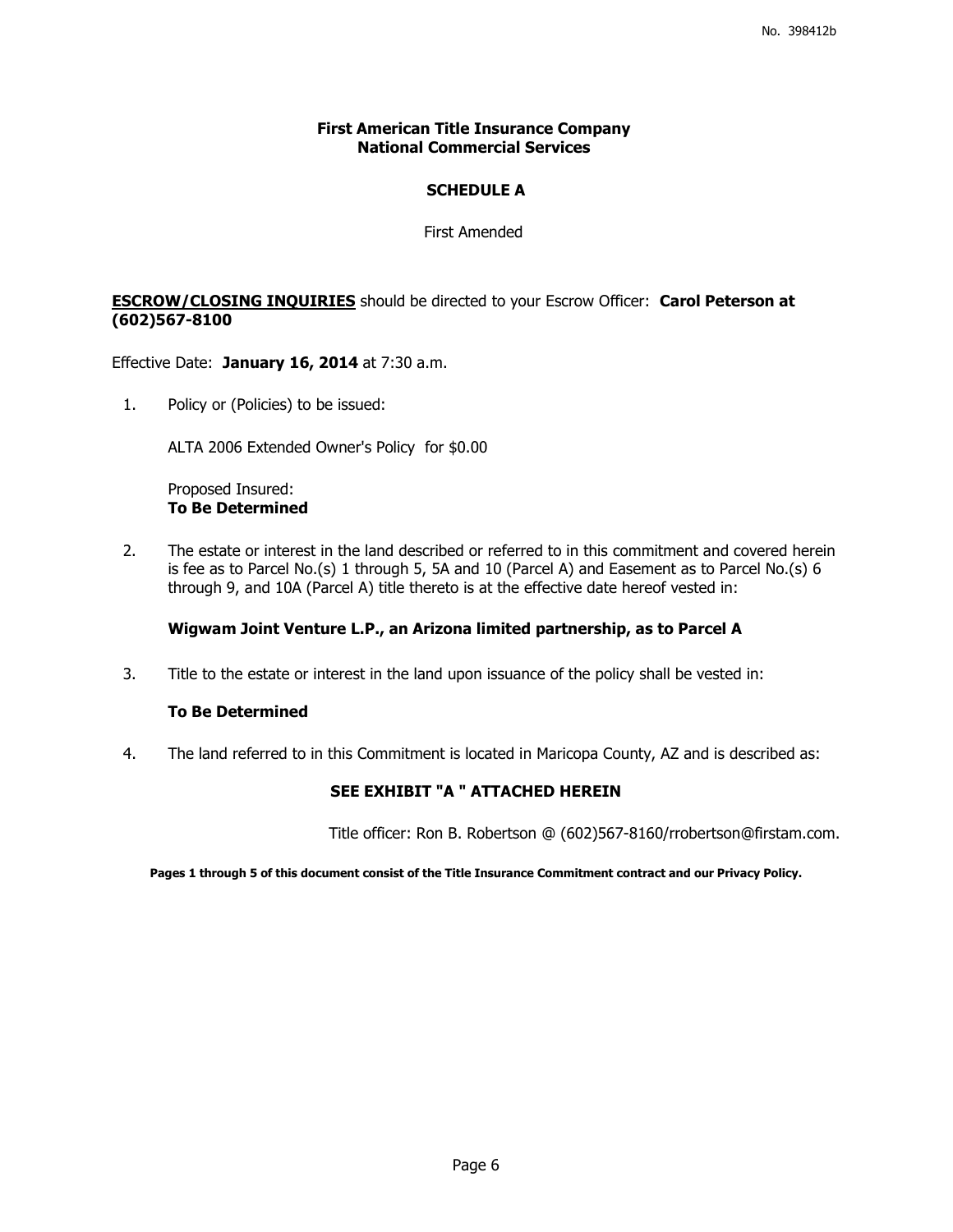## **EXHIBIT "A"**

PARCEL A (WIGWAM)

PARCEL NO. 1:

LOT 221, LITCHFIELD PARK SUBDIVISION NO. 9, ACCORDING TO BOOK 101 OF MAPS, PAGE 21, RECORDS OF MARICOPA COUNTY, ARIZONA, AND THAT PART OF THE SOUTHWEST QUARTER OF SECTION 22, TOWNSHIP 2 NORTH, RANGE 1 WEST OF THE GILA AND SALT RIVER BASE AND MERIDIAN, MARICOPA COUNTY, ARIZONA, MORE PARTICULARLY DESCRIBED AS FOLLOWS:

COMMENCING AT THE SOUTHWEST CORNER OF SAID SECTION 22;

THENCE NORTH 00 DEGREES 00 MINUTES 00 SECONDS, 2185.04 FEET ALONG THE WEST LINE OF SAID SECTION 22;

THENCE NORTH 66 DEGREES 01 MINUTE 45 SECONDS EAST, 43.78 FEET TO THE POINT OF BEGINNING;

THENCE NORTH 66 DEGREES 01 MINUTE 45 SECONDS EAST, 54.60 FEET TO THE SOUTHWEST CORNER OF SAID LOT 221;

THENCE SOUTH 89 DEGREES 46 MINUTES 45 SECONDS EAST, 147.58 FEET TO THE SOUTHEAST CORNER OF SAID LOT 221;

THENCE SOUTH 16 DEGREES 36 MINUTES 34 SECONDS WEST, 235.78 FEET;

THENCE SOUTH 74 DEGREES 52 MINUTES 34 SECONDS EAST, 153.31 FEET;

THENCE SOUTH 19 DEGREES 44 MINUTES 50 SECONDS EAST, 109.51 FEET;

THENCE SOUTH 00 DEGREES 00 MINUTES 00 SECONDS WEST, 351.96 FEET;

THENCE SOUTH 89 DEGREES 45 MINUTES 21 SECONDS EAST, 890.05 FEET TO THE WEST LINE OF LITCHFIELD PARK SUBDIVISION NO. 6 ACCORDING TO BOOK 66 OF MAPS, PAGE 2, RECORDS OF MARICOPA COUNTY ARIZONA;

THENCE SOUTH 00 DEGREES 14 MINUTES 37 SECONDS WEST, 1461.39 FEET (1461.32 FEET, RECORD) TO A POINT ON THE NORTH RIGHT OF WAY LINE OF INDIAN SCHOOL ROAD WHICH LIES 43.50 FEET NORTH OF THE SOUTH LINE OF SAID SECTION 22 AND ON THE WEST LINE OF SAID LITCHFIELD PARK SUBDIVISION NO. 6;

THENCE NORTH 89 DEGREES 45 MINUTES 34 SECONDS WEST, 1188.91 FEET (1185.63 FEET, RECORD) TO A POINT ON THE EAST RIGHT OF WAY LINE OF LITCHFIELD PARK ROAD, WHICH LIES 50.00 FEET EAST OF THE WEST LINE OF SAID SECTION 22;

THENCE NORTH 00 DEGREES 00 MINUTES 00 SECONDS EAST, 1387.20 FEET (1387.06 FEET, RECORD) ALONG SAID EAST RIGHT OF WAY LINE;

THENCE NORTH 90 DEGREES 00 MINUTES 00 SECONDS WEST, 10.00 FEET ALONG SAID EAST RIGHT OF WAY LINE;

THENCE NORTH 00 DEGREES 00 MINUTES 00 SECONDS EAST, 772.34 FEET ALONG SAID RIGHT OF WAY LINE TO THE POINT OF BEGINNING.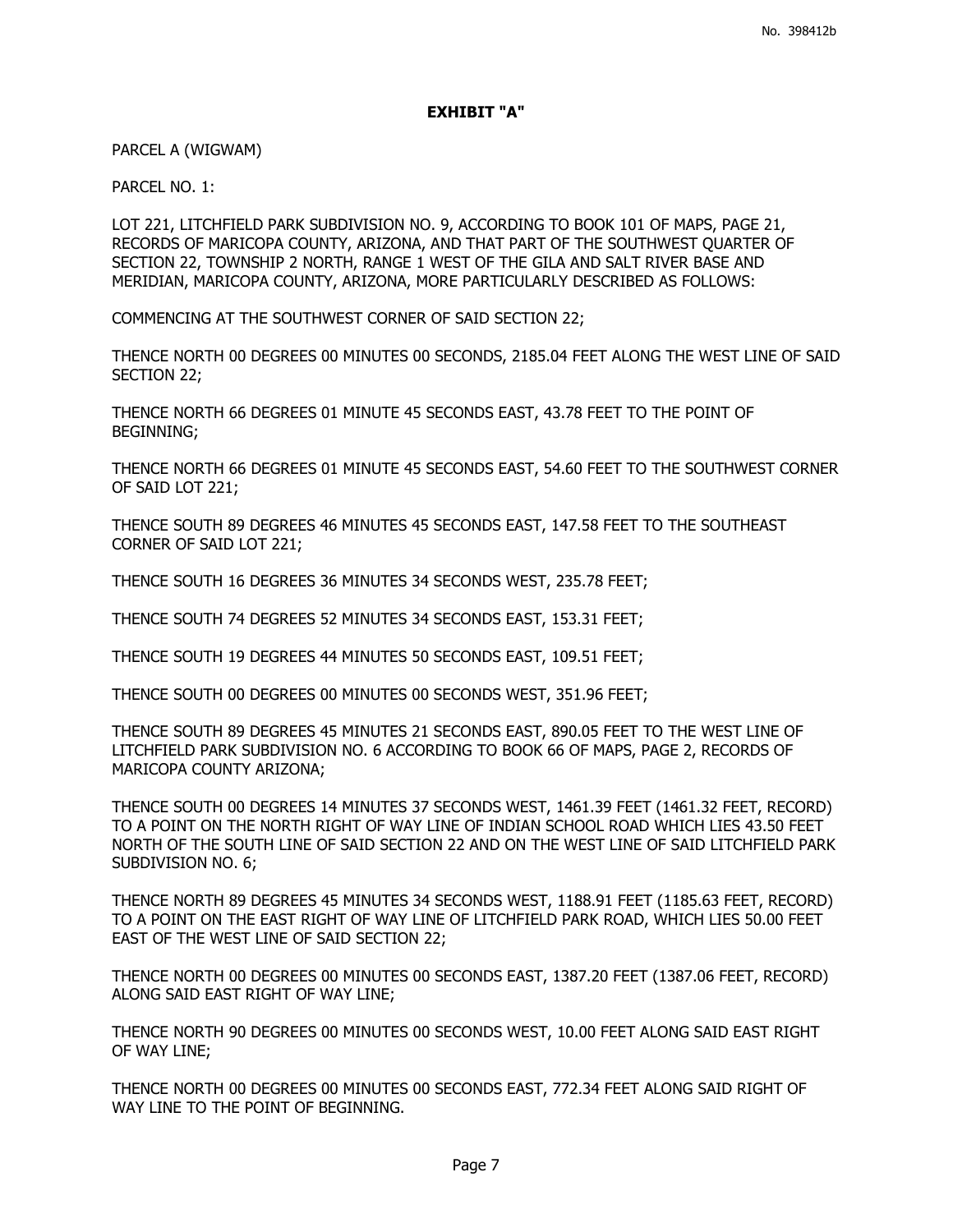PARCEL NO. 2:

THAT PART OF SECTION 22, TOWNSHIP 2 NORTH, RANGE 1 WEST OF THE GILA AND SALT RIVER BASE AND MERIDIAN, MARICOPA COUNTY, ARIZONA, MORE PARTICULARLY DESCRIBED AS FOLLOWS:

COMMENCING AT THE SOUTHWEST CORNER OF SAID SECTION 22;

THENCE NORTH 00 DEGREES 00 MINUTES 00 SECONDS EAST ALONG THE WEST LINE OF SAID SECTION 22, A DISTANCE OF 2,375.38 FEET (2,374.50 FEET, RECORD);

THENCE SOUTH 89 DEGREES 46 MINUTES 20 SECONDS EAST, 259.95 FEET TO NORTHEAST CORNER OF LOT 221, LITCHFIELD PARK SUBDIVISION NO. 9, ACCORDING TO BOOK 101 OF MAPS, PAGE 21, RECORDS OF MARICOPA COUNTY, ARIZONA BEING THE POINT OF BEGINNING;

THENCE NORTH 00 DEGREES 15 MINUTES 35 SECONDS EAST 1389.83 FEET ALONG THE EAST LINE OF SAID SUBDIVISION TO THE NORTHEAST CORNER OF LOT 212 OF SAID SUBDIVISION;

THENCE SOUTH 88 DEGREES 34 MINUTES 25 SECONDS EAST, 73.32 FEET TO THE SOUTHEAST CORNER OF LOT 211 OF SAID SUBDIVISION;

THENCE SOUTH 00 DEGREES 49 MINUTES 45 SECONDS WEST, 38.98 FEET;

THENCE SOUTH 88 DEGREES 34 MINUTES 25 SECONDS EAST, 150.00 FEET;

THENCE NORTH 00 DEGREES 49 MINUTES 45 SECONDS EAST, 38.98 FEET TO THE SOUTHWEST CORNER OF LOT 210 OF SAID SUBDIVISION;

THENCE SOUTH 88 DEGREES 34 MINUTES 25 SECONDS EAST, 964.38 FEET TO THE SOUTHEAST CORNER OF LOT 205 OF SAID SUBDIVISION;

THENCE SOUTH 00 DEGREES 11 MINUTES 51 SECONDS WEST, 39.11 FEET;

THENCE SOUTH 88 DEGREES 34 MINUTES 25 SECONDS EAST, 150.00 FEET;

THENCE NORTH 00 DEGREES 11 MINUTES 51 SECONDS EAST 39.11 FEET TO THE SOUTHWEST CORNER OF LOT 204 OF SAID SUBDIVISION;

THENCE SOUTH 88 DEGREES 34 MINUTES 25 SECONDS EAST 950.00 FEET TO THE SOUTHEAST CORNER OF LOT 199 OF SAID SUBDIVISION, BEING THE SOUTHWEST CORNER OF TRACT "A" OF LITCHFIELD PARK SUBDIVISION NO. 11 UNIT TWO, AS SHOWN IN BOOK 159 OF MAPS, PAGE 1, RECORDS OF MARICOPA COUNTY, ARIZONA;

THENCE NORTH 89 DEGREES 26 MINUTES 46 SECONDS EAST 39.30 FEET (40.00 FEET, RECORD) TO THE SOUTHEAST CORNER OF SAID TRACT "A";

THENCE SOUTH 00 DEGREES 10 MINUTES 24 SECONDS WEST, 43.86 FEET TO THE SOUTHWEST CORNER OF LOT 140 OF SAID SUBDIVISION;

THENCE NORTH 89 DEGREES 57 MINUTES 17 SECONDS EAST, 264.26 FEET ALONG SAID SUBDIVISION BOUNDARY;

THENCE NORTH 44 DEGREES 44 MINUTES 30 SECONDS EAST, 350.00 FEET ALONG SAID SUBDIVISION BOUNDARY;

THENCE NORTH 21 DEGREES 17 MINUTES 27 SECONDS WEST, 95.00 FEET TO THE MOST SOUTHERLY CORNER OF LOT 136 OF SAID SUBDIVISION;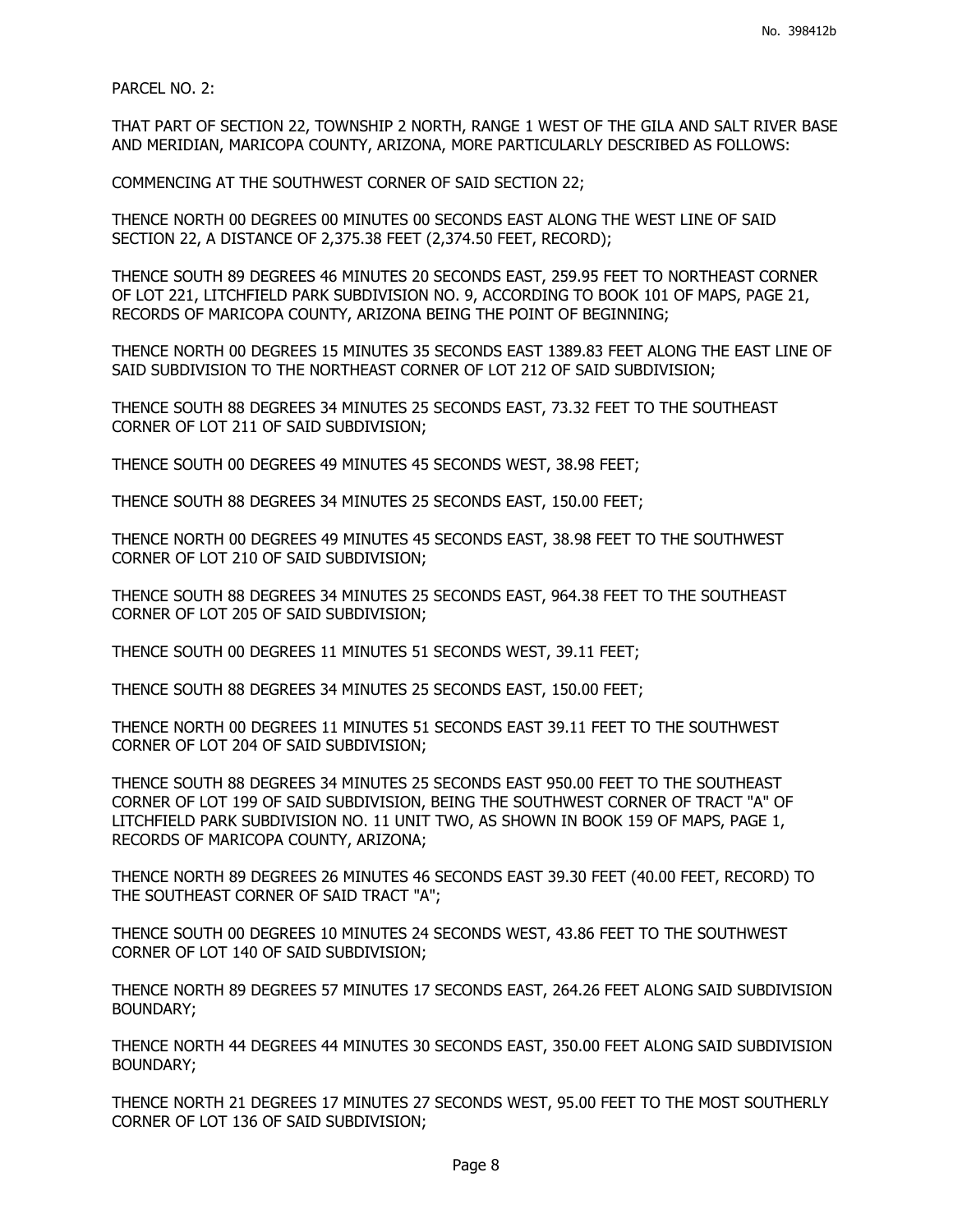THENCE NORTH 32 DEGREES 35 MINUTES 06 SECONDS EAST, 465.24 FEET TO A POINT ON THE EAST LINE OF LOT 133 OF SAID SUBDIVISION BEING THE BEGINNING OF A 961.45 FEET RADIUS, NON-TANGENT CURVE TO THE RIGHT HAVING A CENTER WHICH BEARS NORTH 86 DEGREES 37 MINUTES 42 SECONDS EAST;

THENCE ALONG SAID CURVE A DISTANCE OF 215.35 FEET AND AN ANGLE OF 12 DEGREES 50 MINUTES 00 SECONDS;

THENCE DEFLECTING TO THE RIGHT ALONG A TANGENT CURVE OF RADIUS 274.36 FEET, A DISTANCE OF 135.52 FEET THROUGH AN ANGLE OF 28 DEGREES 18 MINUTES 06 SECONDS;

THENCE DEFLECTING TO THE RIGHT ALONG A TANGENT CURVE OF RADIUS 429.53 FEET, A DISTANCE OF 178.80 FEET THROUGH AN ANGLE OF 23 DEGREES 51 MINUTES 00 SECONDS;

THENCE NORTH 63 DEGREES 31 MINUTES 46 SECONDS EAST (NORTH 63 DEGREES 29 MINUTES 08 SECONDS EAST, RECORD), 138.71 FEET (138.87 FEET, RECORD) ALONG SAID SUBDIVISION BOUNDARY TO THE BEGINNING OF A TANGENT CURVE DEFLECTING TO THE LEFT HAVING A RADIAL BEARING OF NORTH 26 DEGREES 30 MINUTES 52 SECONDS WEST AND LENGTH OF 5428.60 FEET;

THENCE A DISTANCE OF 361.96 FEET, ALONG SAID CURVE AND THROUGH AN ANGLE OF 03 DEGREES 49 MINUTES 13 SECONDS TO THE SOUTHEAST CORNER OF LOT 126 OF SAID SUBDIVISION;

THENCE NORTH 02 DEGREES 20 MINUTES 29 SECONDS WEST, A DISTANCE OF 79.89 FEET ALONG THE EAST LINE OF SAID LOT 126 TO THE SOUTH RIGHT OF WAY LINE OF NUEVA DRIVE;

THENCE NORTH 87 DEGREES 39 MINUTES 31 SECONDS EAST, 149.58 FEET ALONG SAID RIGHT OF WAY LINE TO THE BEGINNING OF A TANGENT CURVE DEFLECTING TO THE RIGHT AND RADIUS OF 815.04 FEET;

THENCE A DISTANCE OF 276.69 FEET ALONG SAID RIGHT OF WAY LINE AND SAID CURVE THROUGH AN ANGLE OF 19 DEGREES 27 MINUTES 02 SECONDS TO THE NORTHWEST CORNER OF LOT 1 OF LITCHFIELD PARK SUBDIVISION NO. 18 AS SHOWN IN BOOK 186 OF MAPS, PAGE 48, RECORDS OF MARICOPA COUNTY, ARIZONA;

THENCE SOUTH 28 DEGREES 06 MINUTES 09 SECONDS WEST, 366.47 FEET TO THE SOUTHWEST CORNER OF LOT 6 OF SAID SUBDIVISION;

THENCE SOUTH 40 DEGREES 27 MINUTES 36 SECONDS WEST, 195.00 FEET TO A POINT ON SAID SUBDIVISION BOUNDARY;

THENCE SOUTH 30 DEGREES 48 MINUTES 46 SECONDS WEST, 205.43 FEET TO THE SOUTHWEST CORNER OF LOT 9 OF SAID SUBDIVISION;

THENCE SOUTH 47 DEGREES 39 MINUTES 12 SECONDS WEST, 104.42 FEET TO A POINT ON SAID SUBDIVISION BOUNDARY;

THENCE SOUTH 23 DEGREES 18 MINUTES 04 SECONDS WEST, 672.72 FEET TO A POINT ON THE WEST LINE OF LOT 15 OF SAID SUBDIVISION;

THENCE SOUTH 34 DEGREES 41 MINUTES 39 SECONDS WEST, 497.46 FEET TO A POINT ON THE NORTH LINE OF LOT 20 OF SAID SUBDIVISION;

THENCE SOUTH 54 DEGREES 47 MINUTES 44 SECONDS WEST, 306.33 FEET TO THE NORTHWEST CORNER OF LOT 21 OF SAID SUBDIVISION;

THENCE SOUTH 23 DEGREES 04 MINUTES 14 SECONDS EAST, 214.96 FEET TO THE SOUTHWEST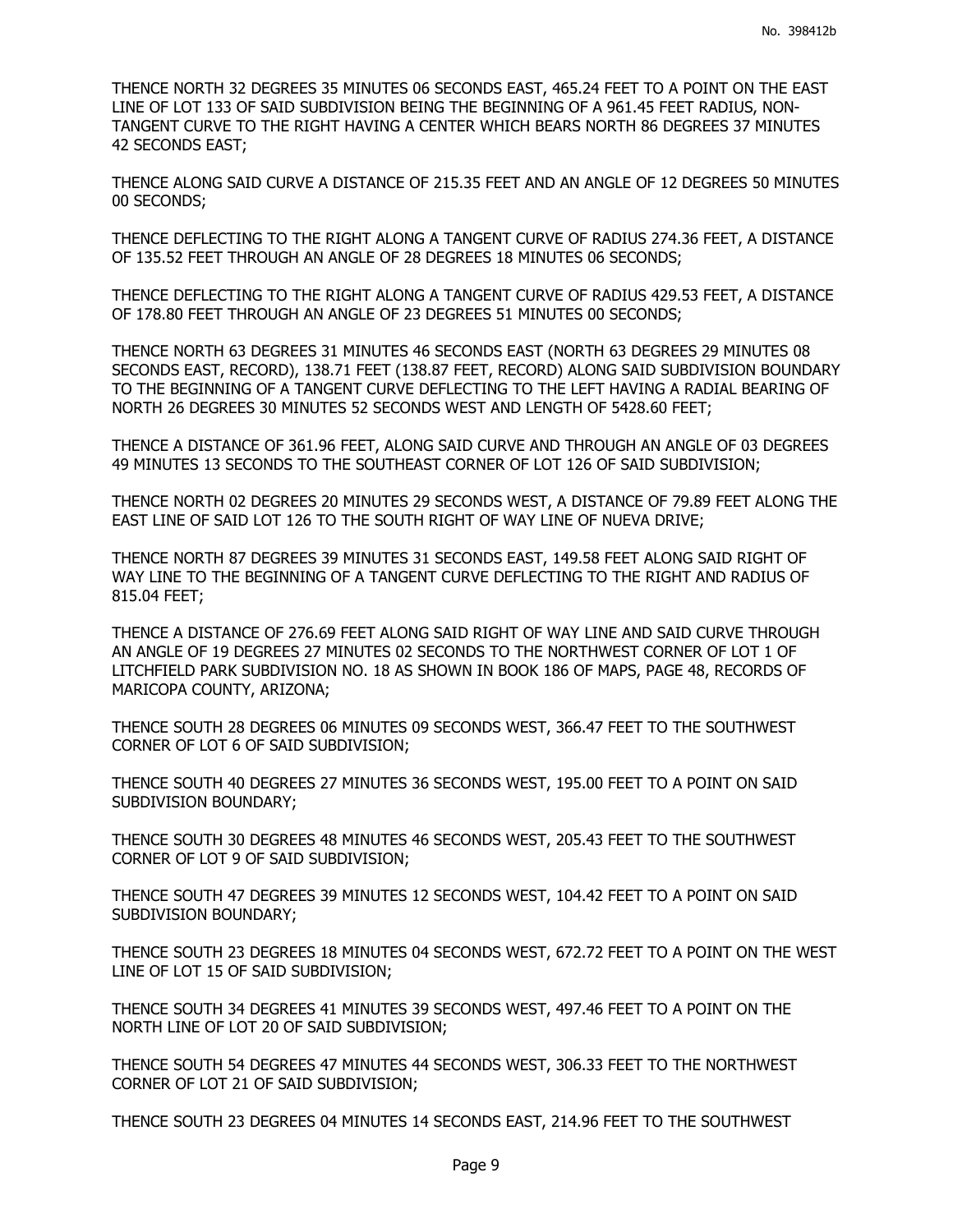CORNER OF LOT 22 OF SAID SUBDIVISION;

THENCE NORTH 74 DEGREES 04 MINUTES 32 SECONDS EAST, 249.95 FEET TO A POINT ON THE SOUTH LINE OF LOT 23 OF SAID SUBDIVISION;

THENCE NORTH 59 DEGREES 05 MINUTES 19 SECONDS EAST, 375.69 FEET TO SOUTHEAST CORNER OF LOT 25 OF SAID SUBDIVISION;

THENCE NORTH 24 DEGREES 22 MINUTES 24 SECONDS EAST, 481.24 FEET TO A POINT ON THE EAST LINE OF LOT 28 OF SAID SUBDIVISION;

THENCE NORTH 32 DEGREES 01 MINUTE 55 SECONDS EAST, 398.00 FEET TO A POINT ON THE EAST LINE OF LOT 32 OF SAID SUBDIVISION;

THENCE NORTH 21 DEGREES 49 MINUTES 39 SECONDS EAST, 429.15 FEET TO A POINT ON THE SOUTHEAST LINE OF LOT 35 OF SAID SUBDIVISION;

THENCE NORTH 81 DEGREES 58 MINUTES 30 SECONDS EAST, 113.97 FEET TO THE SOUTHWEST CORNER OF LOT 37 OF SAID SUBDIVISION;

THENCE SOUTH 80 DEGREES 02 MINUTES 25 SECONDS EAST, 164.95 FEET TO THE SOUTHEAST CORNER OF SAID LOT 37;

THENCE SOUTH 32 DEGREES 43 MINUTES 13 SECONDS EAST, 53.53 FEET (53.95 FEET RECORD) TO SOUTHWEST CORNER OF LOT 41 OF SAID SUBDIVISION BEING THE NORTHWEST CORNER OF LOT 1 OF LITCHFIELD PARK SUBDIVISION NO. 14 UNIT 1 AS SHOWN IN BOOK 121 OF MAPS, PAGE 22, RECORDS OF MARICOPA COUNTY, ARIZONA;

THENCE SOUTH 32 DEGREES 59 MINUTES 56 SECONDS EAST, 138.00 FEET;

THENCE SOUTH 12 DEGREES 22 MINUTES 24 SECONDS WEST, 986.10 FEET ALONG THE WEST LINE OF SAID SUBDIVISION TO THE MOST WESTERLY POINT OF LOT 10 OF SAID SUBDIVISION;

THENCE SOUTH 63 DEGREES 34 MINUTES 35 SECONDS WEST, 30.64 FEET TO THE NORTHEAST CORNER OF LOT 1 OF LITCHFIELD PARK SUBDIVISION NO. 19 AS SHOWN IN BOOK 211 OF MAPS, PAGE 44, RECORDS OF MARICOPA COUNTY, ARIZONA;

THENCE SOUTH 63 DEGREES 43 MINUTES 58 SECONDS WEST, 179.56 FEET TO A POINT ON THE BOUNDARY OF SAID SUBDIVISION;

THENCE SOUTH 33 DEGREES 42 MINUTES 00 SECONDS WEST, 355.01 FEET TO THE NORTHEAST CORNER OF LOT 5 OF SAID SUBDIVISION;

THENCE SOUTH 50 DEGREES 03 MINUTES 51 SECONDS WEST, 105.02 FEET TO THE SOUTHWEST CORNER OF SAID LOT 5;

THENCE SOUTH 69 DEGREES 33 MINUTES 28 SECONDS WEST, 253.02 FEET TO THE NORTHWEST CORNER OF TRACT "B" OF SAID SUBDIVISION BEING THE EAST RIGHT OF WAY LINE OF VISTA VERDE ROAD;

THENCE ALONG A CURVE TO THE LEFT, A RADIUS 247.09 FEET WHICH BEARS SOUTH 79 DEGREES 34 MINUTES 52 SECONDS WEST, A DISTANCE OF 57.84 FEET THROUGH AN ANGLE OF 13 DEGREES 24 MINUTES 46 SECONDS, BEING THE EAST RIGHT OF WAY LINE OF VISTA VERDE ROAD;

THENCE ALONG A TANGENT CURVE DEFLECTING TO THE RIGHT AND RADIUS OF 329.05 FEET, A DISTANCE OF 155.06 FEET THROUGH AN ANGLE OF 26 DEGREES 59 MINUTES 59 SECONDS;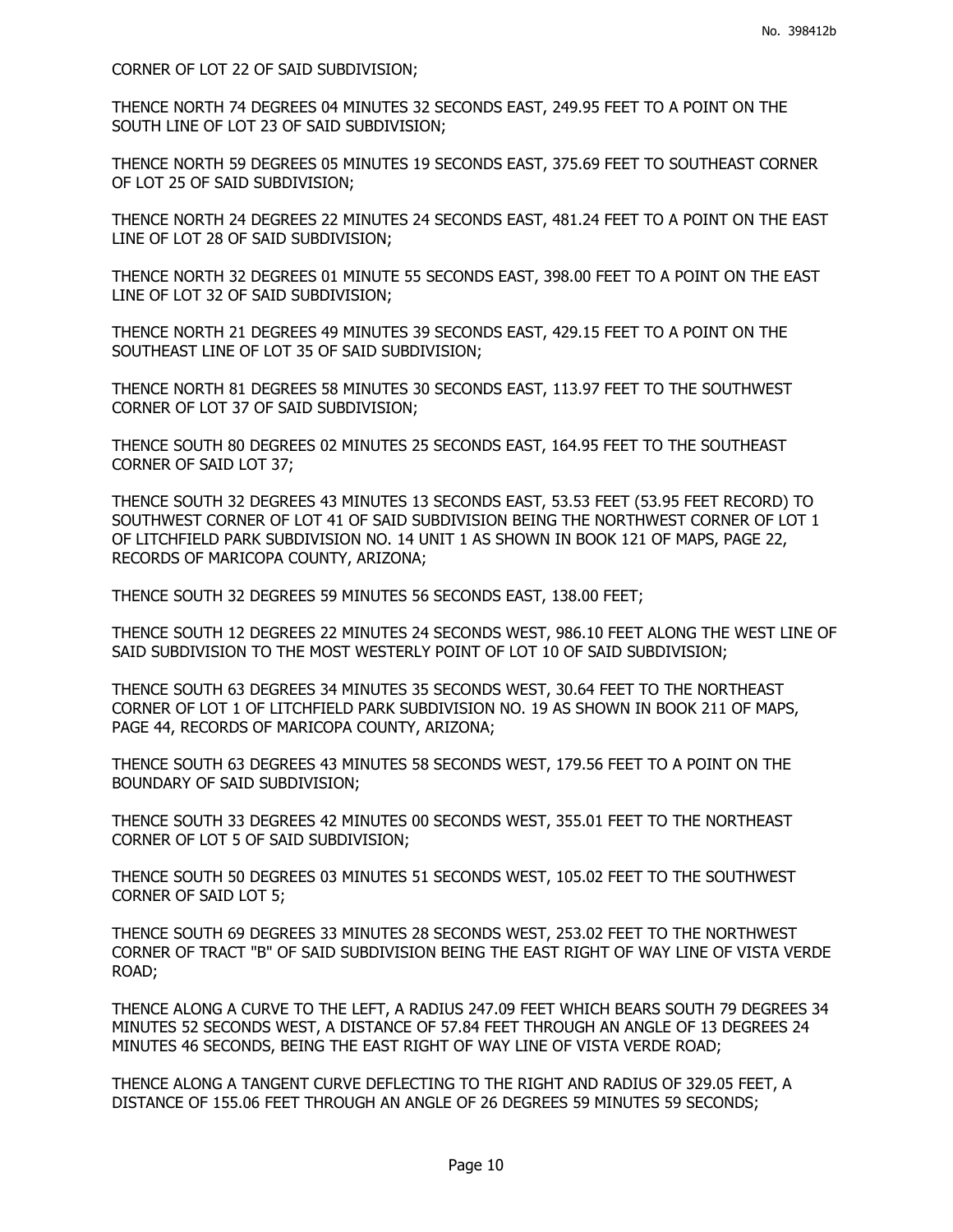THENCE ALONG A TANGENT CURVE DEFLECTING TO THE LEFT AND RADIUS OF 480.35 FEET, A DISTANCE OF 201.78 FEET THROUGH AN ANGLE OF 24 DEGREES 04 MINUTES 06 SECONDS;

THENCE NORTH 20 DEGREES 53 MINUTES 58 SECONDS WEST 59.68 FEET;

THENCE ALONG A TANGENT CURVE DEFLECTING TO THE LEFT AND RADIUS OF 329.69, A DISTANCE OF 8.19 FEET (8.81 FEET, RECORD) THROUGH AN ANGLE OF 01 DEGREE 25 MINUTES 24 SECONDS TO THE SOUTHWEST CORNER OF LOT 25 OF LITCHFIELD PARK SUBDIVISION NO. 18;

THENCE SOUTH 59 DEGREES 05 MINUTES 19 SECONDS WEST, 50.87 FEET TO THE SOUTHEAST CORNER OF LOT 24 OF SAID LITCHFIELD PARK SUBDIVISION NO. 18, BEING THE WEST RIGHT OF WAY OF VISTA VERDE ROAD;

THENCE SOUTH 20 DEGREES 53 MINUTES 58 SECONDS EAST, 59.02 FEET (59.68 FEET RECORD);

THENCE ALONG A TANGENT CURVE DEFLECTING TO THE RIGHT AND RADIUS OF 430.35 FEET, A DISTANCE OF 180.78 FEET THROUGH AN ANGLE OF 24 DEGREES 04 MINUTES 06 SECONDS;

THENCE ALONG A TANGENT CURVE DEFLECTING TO THE LEFT AND RADIUS OF 379.05 FEET, A DISTANCE OF 178.62 FEET THROUGH AN ANGLE OF 26 DEGREES 59 MINUTES 59 SECONDS;

THENCE ALONG A TANGENT CURVE DEFLECTING TO THE RIGHT AND RADIUS OF 197.09 FEET, A DISTANCE OF 46.14 FEET THROUGH AN ANGLE OF 13 DEGREES 24 MINUTES 46 SECONDS;

THENCE SOUTH 06 DEGREES, 24 MINUTES 17 SECONDS WEST, 22.56 FEET;

THENCE ALONG A TANGENT CURVE DEFLECTING TO THE LEFT AND RADIUS OF 230.00 FEET, A DISTANCE OF 32.36 FEET THROUGH AN ANGLE OF 08 DEGREES 03 MINUTES 45 SECONDS TO THE NORTHEAST CORNER OF TRACT "E' OF LITCHFIELD PARK SUBDIVISION NO. 19, BEING THE WEST RIGHT-OF-WAY LINE OF VISTA VERDE ROAD;

THENCE SOUTH 86 DEGREES 22 MINUTES 42 SECONDS WEST, 217.58 FEET TO A POINT ON THE NORTH LINE OF SAID TRACT "E';

THENCE SOUTH 74 DEGREES 13 MINUTES 42 SECONDS WEST, 482.21 FEET TO A POINT ON THE NORTH LINE OF LOT 8 OF SAID SUBDIVISION;

THENCE SOUTH 86 DEGREES 29 MINUTES 02 SECONDS WEST, 422.63 FEET TO A POINT ON THE NORTH LINE OF LOT 12 OF SAID SUBDIVISION;

THENCE SOUTH 65 DEGREES 39 MINUTES 32 SECONDS WEST, 70.45 FEET TO A POINT ON THE NORTH LINE OF LOT 12 OF SAID SUBDIVISION;

THENCE NORTH 82 DEGREES 51 MINUTES 38 SECONDS WEST, 240.23 FEET TO THE NORTHWEST CORNER OF LOT 13 OF SAID SUBDIVISION;

THENCE SOUTH 00 DEGREES 07 MINUTES 08 SECONDS EAST, 158.87 FEET TO THE SOUTHWEST CORNER OF SAID LOT 13;

THENCE SOUTH 16 DEGREES 16 MINUTES 20 SECONDS EAST, 176.51 FEET TO THE SOUTHWEST CORNER OF LOT 14 OF SAID SUBDIVISION;

THENCE SOUTH 77 DEGREES 55 MINUTES 50 SECONDS EAST, 407.94 FEET TO A POINT ON THE SOUTH LINE OF LOT 16 OF SAID SUBDIVISION;

THENCE NORTH 83 DEGREES 04 MINUTES 10 SECONDS EAST, 235.00 FEET TO A POINT ON THE SOUTH LINE OF LOT 18 OF SAID SUBDIVISION;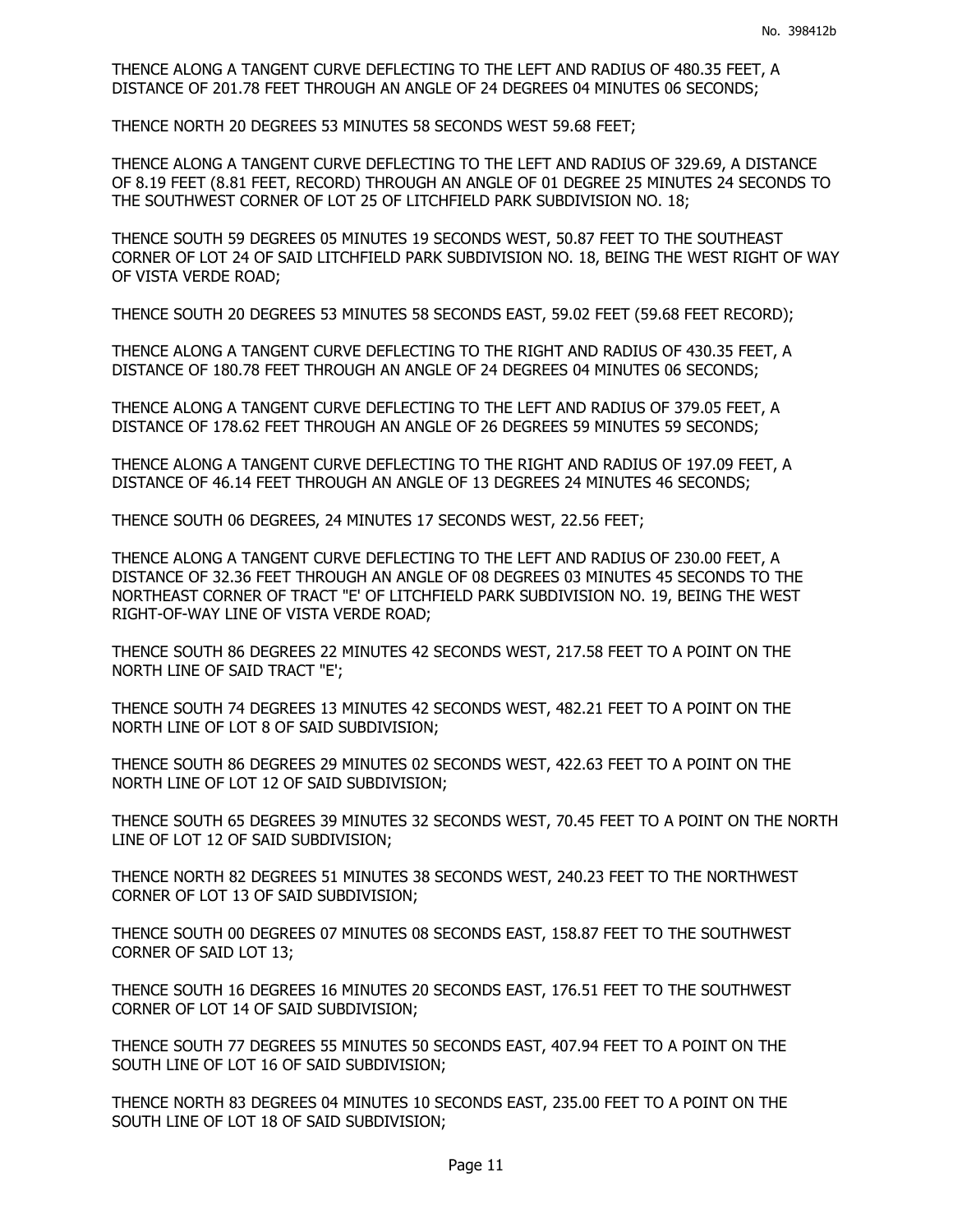THENCE NORTH 59 DEGREES 04 MINUTES 10 SECONDS EAST, 95.00 FEET TO A POINT ON THE SOUTH LINE OF LOT 19 OF SAID SUBDIVISION;

THENCE NORTH 72 DEGREES 04 MINUTES 10 SECONDS EAST, 110.00 FEET TO THE SOUTHWEST CORNER OF LOT 20 OF SAID SUBDIVISION;

THENCE SOUTH 74 DEGREES 59 MINUTES 50 SECONDS EAST, 314.05 FEET TO THE SOUTHEAST CORNER OF LOT 21 OF SAID SUBDIVISION;

THENCE SOUTH 54 DEGREES 02 MINUTES 33 SECONDS EAST, 419.18 FEET TO THE MOST SOUTHERLY POINT OF TRACT "H" OF SAID SUBDIVISION;

THENCE NORTH 86 DEGREES 33 MINUTES 15 SECONDS EAST, 274.54 FEET ALONG SAID SUBDIVISION LINE;

THENCE NORTH 18 DEGREES 42 MINUTES 59 SECONDS EAST, 222.85 FEET ALONG SAID SUBDIVISION LINE;

THENCE NORTH 06 DEGREES 51 MINUTES 40 SECONDS EAST, 443.55 FEET TO THE SOUTHEAST CORNER OF LOT 22 OF SAID SUBDIVISION;

THENCE NORTH 26 DEGREES 38 MINUTES 56 SECONDS EAST, 479.50 FEET TO THE NORTHEAST CORNER OF LOT 25 OF SAID SUBDIVISION;

THENCE NORTH 63 DEGREES 41 MINUTES 37 SECONDS EAST, 104.95 FEET TO THE SOUTHEAST CORNER OF LOT 26 OF SAID SUBDIVISION;

THENCE NORTH 89 DEGREES 00 MINUTES 01 SECOND EAST, 125.33 FEET TO THE SOUTHEAST CORNER OF LOT 27;

THENCE NORTH 67 DEGREES 08 MINUTES 10 SECONDS EAST, 4.79 FEET TO A POINT ON THE WEST RIGHT OF WAY LINE OF VILLA NUEVA DRIVE;

THENCE SOUTH 22 DEGREES 50 MINUTES 29 SECONDS EAST 269.56 FEET ALONG SAID RIGHT OF WAY TO THE NORTHEAST CORNER OF LOT 26 OF TIERRA VERDE TOWNHOUSES NO. ONE, AS SHOWN IN BOOK 114 OF MAPS, PAGE 49, RECORDS OF MARICOPA COUNTY, ARIZONA;

THENCE SOUTH 67 DEGREES 11 MINUTES 45 SECONDS WEST, 110.00 FEET TO THE NORTHWEST CORNER OF SAID LOT 26;

THENCE SOUTH 06 DEGREES 43 MINUTES 57 SECONDS EAST, 1070.59 FEET TO A POINT ON THE WEST LINE OF LOT 4 OF SAID SUBDIVISION;

THENCE SOUTH 22 DEGREES 42 MINUTES 27 SECONDS EAST, 160.00 FEET TO THE SOUTHWEST CORNER OF LOT 1 OF SAID SUBDIVISION;

THENCE SOUTH 70 DEGREES 37 MINUTES 33 SECONDS EAST, 114.92 FEET ALONG THE SOUTH LINE OF LOT 1 TO THE WEST RIGHT OF WAY LINE OF VILLA NUEVA DRIVE BEING A CORNER OF LITCHFIELD PARK SUBDIVISION NO. 12 UNIT ONE AS SHOWN IN BOOK 111 OF MAPS, PAGE 15, RECORDS OF MARICOPA COUNTY, ARIZONA;

THENCE SOUTH 01 DEGREE 18 MINUTES 29 SECONDS WEST, 60.63 FEET (61.22 FEET RECORD) TO THE NORTHERN MOST CORNER OF TRACT "C" OF SAID SUBDIVISION;

THENCE ALONG A TANGENT CURVE DEFLECTING TO THE RIGHT AND RADIUS OF 5729.58 FEET, A DISTANCE OF 257.11 FEET THROUGH AN ANGLE OF 2 DEGREES 34 MINUTES 16 SECONDS TO A POINT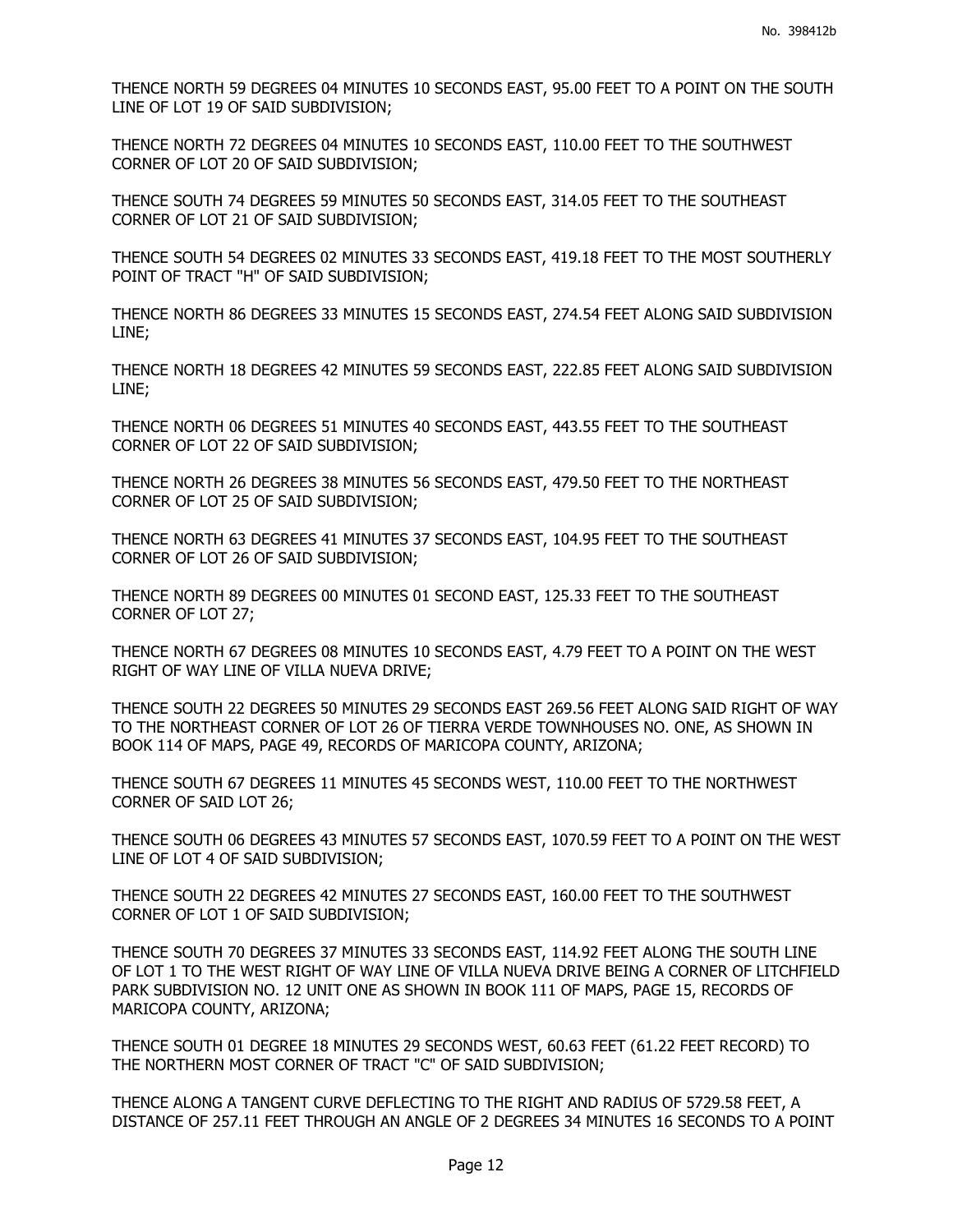ON THE WEST LINE OF SAID TRACT "C";

THENCE SOUTH 03 DEGREES 52 MINUTES 45 SECONDS WEST, 220.14 FEET TO A POINT ON THE WEST LINE OF LOT 86 OF SAID SUBDIVISION;

THENCE ALONG A TANGENT CURVE DEFLECTING TO THE RIGHT AND RADIUS OF 197.73 FEET, A DISTANCE OF 292.70 FEET THROUGH AN ANGLE OF 84 DEGREES 48 MINUTES 55 SECONDS TO A POINT ON THE NORTH LINE OF LOT 82 OF SAID SUBDIVISION;

THENCE SOUTH 88 DEGREES 41 MINUTES 40 SECONDS WEST, 368.58 FEET TO A POINT ON THE NORTH LINE OF LOT 79 OF SAID SUBDIVISION;

THENCE ALONG A TANGENT CURVE DEFLECTING TO THE RIGHT AND RADIUS OF 1296.50 FEET, A DISTANCE OF 76.24 FEET THROUGH AN ANGLE OF 03 DEGREES 22 MINUTES 09 SECONDS TO A POINT ON THE NORTH LINE OF LOT 79 OF SAID SUBDIVISION;

THENCE NORTH 87 DEGREES 56 MINUTES 11 SECONDS WEST, 456.44 FEET TO A POINT ON THE NORTH LINE OF TRACT "B" OF SAID SUBDIVISION;

THENCE ALONG A TANGENT CURVE DEFLECTING TO THE RIGHT AND RADIUS OF 700.16 FEET, A DISTANCE OF 276.66 FEET THROUGH AN ANGLE OF 22 DEGREES 38 MINUTES 23 SECONDS TO A POINT ON THE NORTH LINE OF TRACT "A" OF SAID SUBDIVISION;

THENCE NORTH 65 DEGREES 17 MINUTES 48 SECONDS WEST, 225.18 FEET TO A POINT ON THE NORTH LINE OF TRACT "A" OF SAID SUBDIVISION;

THENCE ALONG A TANGENT CURVE DEFLECTING TO THE RIGHT AND RADIUS OF 600.41 FEET, A DISTANCE OF 199.23 FEET THROUGH AN ANGLE OF 19 DEGREES 00 MINUTES 43 SECONDS TO A POINT ON THE NORTH LINE OF TRACT "A" OF SAID SUBDIVISION;

THENCE NORTH 46 DEGREES 17 MINUTES 05 SECONDS WEST, 215.29 FEET TO A POINT ON THE NORTH LINE OF TRACT "A" OF SAID SUBDIVISION;

THENCE ALONG A TANGENT CURVE DEFLECTING TO THE LEFT AND RADIUS OF 476.81 FEET, A DISTANCE OF 212.81 FEET THROUGH AN ANGLE OF 25 DEGREES 34 MINUTES 20 SECONDS TO A POINT ON THE NORTH LINE OF TRACT "A" OF SAID SUBDIVISION AND ON THE EAST LINE OF LITCHFIELD PARK SUBDIVISION NO. 7 AS SHOWN IN BOOK 99 OF MAPS, PAGE 42 OF RECORDS OF MARICOPA COUNTY, ARIZONA;

THENCE NORTH 32 DEGREES 12 MINUTES 37 SECONDS EAST, 100.73 FEET TO THE CORNER OF SAID SUBDIVISION;

THENCE NORTH 52 DEGREES 06 MINUTES 31 SECONDS WEST, 201.00 FEET TO THE CORNER OF SAID SUBDIVISION, BEING THE CORNER OF LITCHFIELD PARK SUBDIVISION NO. 6 AS SHOWN IN BOOK 66 OF MAPS, PAGE 2, RECORDS OF MARICOPA COUNTY, ARIZONA;

THENCE NORTH 52 DEGREES 06 MINUTES 33 SECONDS WEST, 205.00 FEET TO THE CORNER OF SAID SUBDIVISION;

THENCE SOUTH 54 DEGREES 14 MINUTES 41 SECONDS WEST, 48.43 FEET TO THE NORTHEAST CORNER OF LOT 12 OF SAID SUBDIVISION;

THENCE NORTH 89 DEGREES 44 MINUTES 09 SECONDS WEST, 180.00 FEET TO THE NORTHEAST CORNER OF LOT 11 OF SAID SUBDIVISION;

THENCE SOUTH 75 DEGREES 01 MINUTE 31 SECONDS WEST, 320.28 FEET TO THE NORTHEAST CORNER OF LOT 8 OF SAID SUBDIVISION;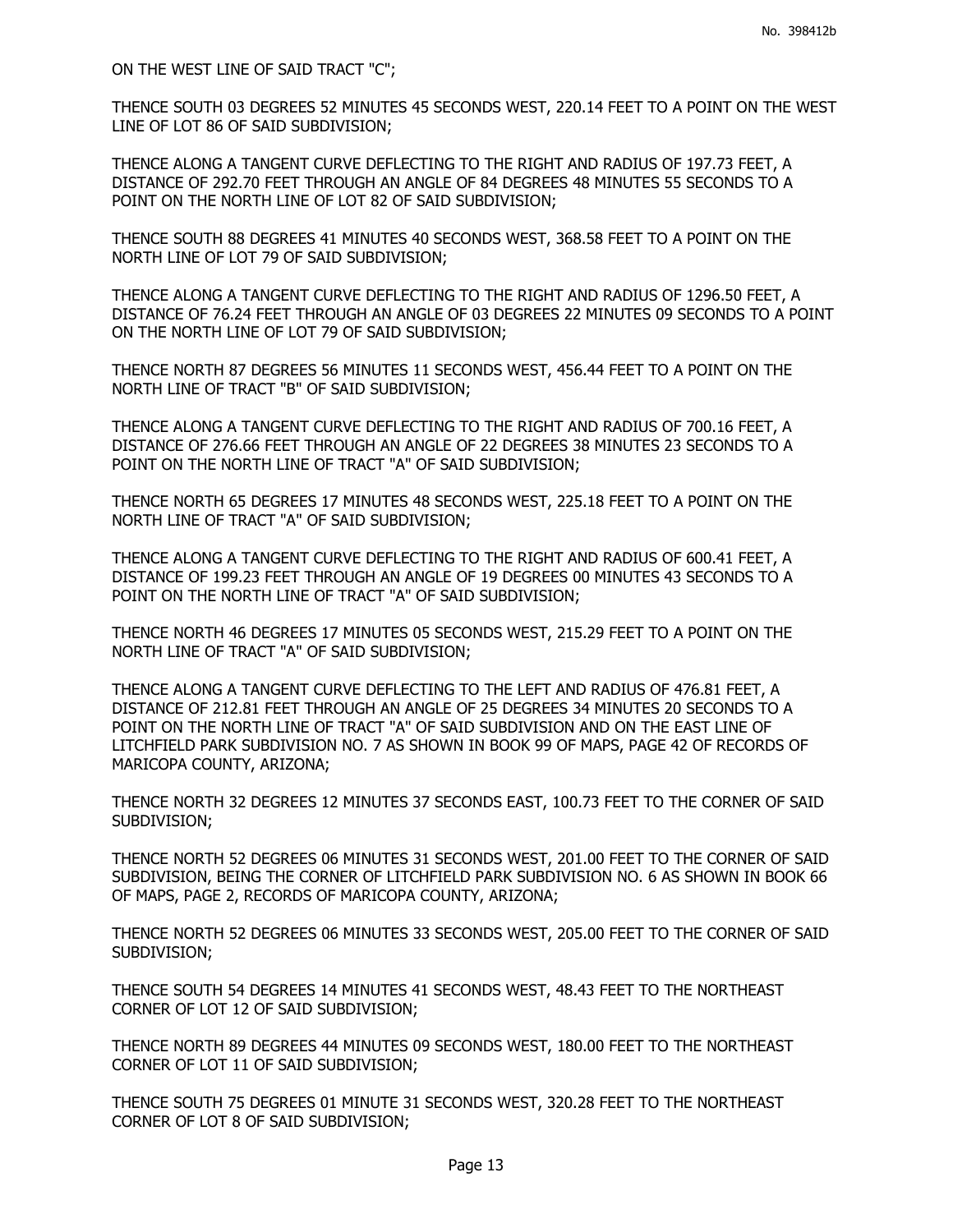THENCE SOUTH 88 DEGREES 45 MINUTES 51 SECONDS WEST, 308.04 FEET TO THE NORTHEAST CORNER OF LOT 5 OF SAID SUBDIVISION;

THENCE NORTH 85 DEGREES 51 MINUTES 29 SECONDS WEST, 304.61 FEET TO THE NORTHEAST CORNER OF LOT 2 OF SAID SUBDIVISION;

THENCE NORTH 89 DEGREES 44 MINUTES 09 SECONDS WEST, 217.00 FEET TO THE NORTHWEST CORNER OF LOT 1 OF SAID SUBDIVISION;

THENCE NORTH 63 DEGREES 10 MINUTES 19 SECONDS WEST, 67.42 FEET TO THE NORTHWEST CORNER OF SAID SUBDIVISION;

THENCE SOUTH 00 DEGREES 14 MINUTES 37 SECONDS WEST, 9.53 FEET (9.51 FEET RECORD) ALONG THE WEST LINE OF SAID SUBDIVISION TO THE NORTHEAST CORNER OF "THE WIGWAM RESORT";

THENCE NORTH 89 DEGREES 45 MINUTES 21 SECONDS WEST, 890.05 FEET;

THENCE NORTH 00 DEGREES 00 MINUTES 00 SECONDS WEST, 351.96 FEET;

THENCE NORTH 19 DEGREES 44 MINUTES 50 SECONDS WEST, 109.51 FEET;

THENCE NORTH 74 DEGREES 52 MINUTES 34 SECONDS WEST, 153.31 FEET;

THENCE NORTH 16 DEGREES 36 MINUTES 34 SECONDS EAST, 235.78 FEET TO THE SOUTHEAST CORNER OF LOT 221 OF LITCHFIELD PARK SUBDIVISION NO. 9;

THENCE NORTH 08 DEGREES 31 MINUTES 47 SECONDS EAST, 151.59 FEET TO THE POINT OF BEGINNING.

PARCEL NO. 3:

THAT PART OF SECTION 21, TOWNSHIP 2 NORTH, RANGE 1 WEST OF THE GILA AND SALT RIVER BASE AND MERIDIAN, MARICOPA COUNTY, ARIZONA, MORE PARTICULARLY DESCRIBED AS FOLLOWS:

COMMENCING AT THE WEST QUARTER CORNER OF SAID SECTION 21;

THENCE NORTH 89 DEGREES 58 MINUTES 18 SECONDS EAST, 175.58 FEET TO THE BEGINNING OF A 750.00 FEET RADIUS NON-TANGENT CURVE, HAVING A CENTER WHICH BEARS SOUTH 86 DEGREES 33 MINUTES 43 SECONDS WEST, SAID POINT BEING THE TRUE POINT OF BEGINNING;

THENCE ALONG THE COMMON BOUNDARY LINE WITH THAT CERTAIN PARCEL CONVEYED TO SUNCOR DEVELOPMENT COMPANY BY QUIT CLAIM DEED RECORDED UNDER MARICOPA COUNTY RECORDER NO. 1996-890341 THROUGH THE FOLLOWING COURSES AND DISTANCES:

NORTHWESTERLY ALONG SAID CURVE, THROUGH A CENTRAL ANGLE OF 04 DEGREES 54 MINUTES 44 SECONDS, 64.30 FEET TO THE BEGINNING OF A TANGENT REVERSE CURVE OF 113.14 FEET RADIUS, CONCAVE NORTHEASTERLY;

THENCE NORTHERLY ALONG SAID CURVE, THROUGH A CENTRAL ANGLE OF 64 DEGREES 41 MINUTES 22 SECONDS, 127.74 FEET TO THE BEGINNING OF A TANGENT REVERSE CURVE OF 151.75 FEET RADIUS, CONCAVE NORTHWESTERLY;

THENCE NORTHERLY ALONG SAID CURVE, THROUGH A CENTRAL ANGLE OF 53 DEGREES 34 MINUTES 51 SECONDS, 141.91 FEET TO THE BEGINNING OF A TANGENT COMPOUND CURVE OF 543.87 FEET RADIUS, CONCAVE NORTHWESTERLY;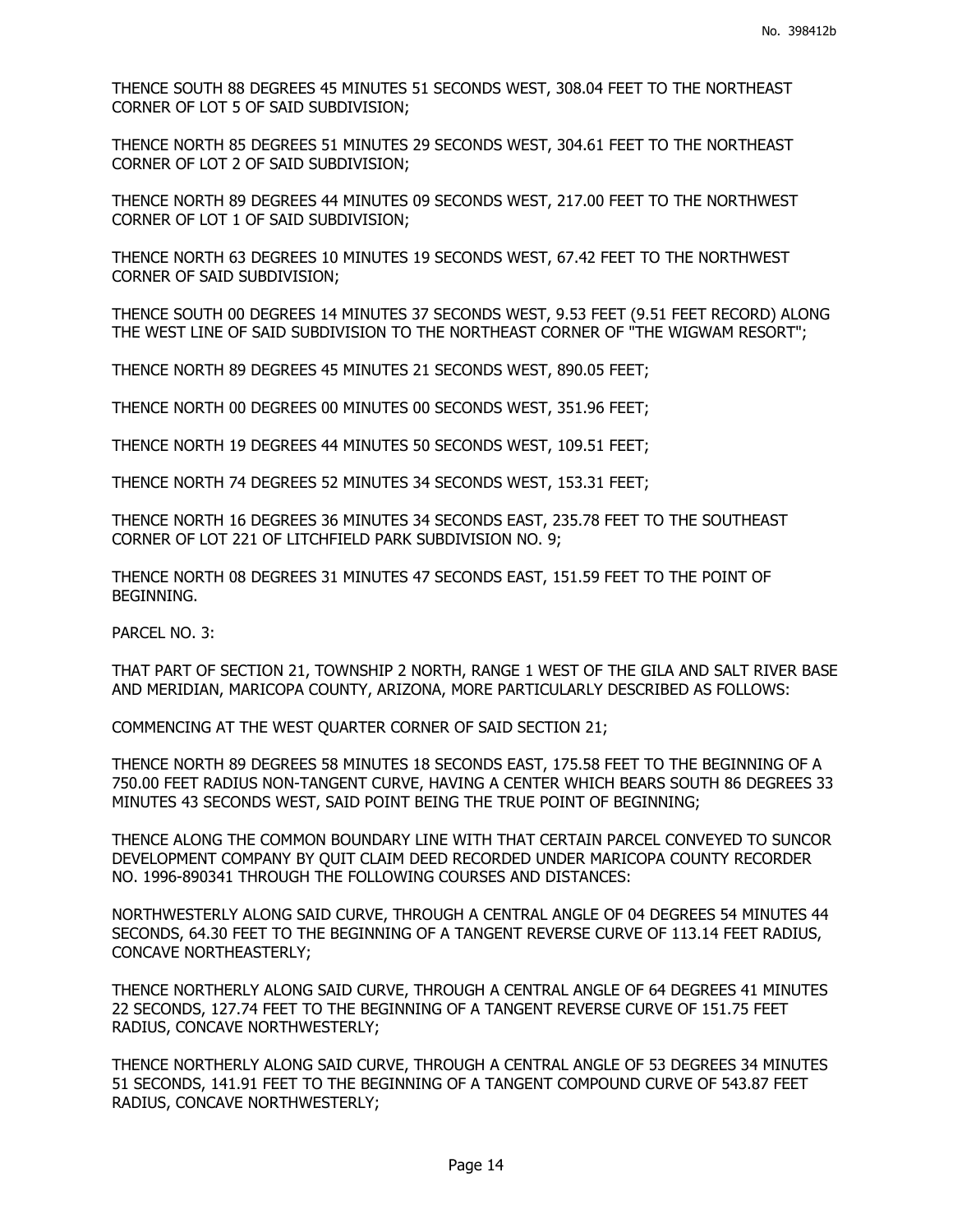THENCE NORTHWESTERLY ALONG SAID CURVE, THROUGH A CENTRAL ANGLE OF 36 DEGREES 11 MINUTES 02 SECONDS, 343.47 FEET TO THE BEGINNING OF A TANGENT REVERSE CURVE OF 175.94 FEET RADIUS, CONCAVE NORTHEASTERLY;

THENCE NORTHERLY ALONG SAID CURVE, THROUGH A CENTRAL ANGLE OF 34 DEGREES 11 MINUTES 05 SECONDS, 104.97 FEET TO THE BEGINNING OF A COMPOUND CURVE OF 1906.11 FEET RADIUS, CONCAVE SOUTHEASTERLY;

THENCE NORTHERLY ALONG SAID CURVE, THROUGH A CENTRAL ANGLE OF 05 DEGREES 43 MINUTES 12 SECONDS, A DISTANCE OF 190.29 FEET;

THENCE NORTH 06 DEGREES 28 MINUTES 45 SECONDS EAST, 156.37 FEET TO THE BEGINNING OF A 385.00 FEET RADIUS TANGENT CURVE, CONCAVE NORTHWESTERLY;

THENCE NORTHERLY ALONG SAID CURVE, THROUGH A CENTRAL ANGLE OF 21 DEGREES 08 MINUTES 18 SECONDS, 142.04 FEET TO THE BEGINNING OF A TANGENT REVERSE CURVE OF 132.00 FEET RADIUS, CONCAVE NORTHEASTERLY;

THENCE NORTHEASTERLY ALONG SAID CURVE, THROUGH A CENTRAL ANGLE OF 46 DEGREES 24 MINUTES 34 SECONDS, 106.92 FEET TO THE BEGINNING OF A TANGENT REVERSE CURVE OF 327.89 FEET RADIUS, CONCAVE NORTHWESTERLY;

THENCE NORTHERLY ALONG SAID CURVE, THROUGH A CENTRAL ANGLE OF 30 DEGREES 30 MINUTES 22 SECONDS, A DISTANCE OF 174.58 FEET;

THENCE NORTH 01 DEGREE 14 MINUTES 39 SECONDS EAST, A DISTANCE OF 155.63 FEET;

THENCE NORTH 05 DEGREES 37 MINUTES 37 SECONDS WEST, 89.38 FEET TO THE BEGINNING OF A 175.00 FEET RADIUS TANGENT CURVE, CONCAVE NORTHEASTERLY;

THENCE NORTHEASTERLY ALONG SAID CURVE, THROUGH A CENTRAL ANGLE OF 47 DEGREES 39 MINUTES 13 SECONDS, 145.55 FEET TO THE BEGINNING OF A COMPOUND CURVE OF 288.96 FEET RADIUS, CONCAVE SOUTHEASTERLY;

THENCE NORTHEASTERLY ALONG SAID CURVE, THROUGH A CENTRAL ANGLE OF 29 DEGREES 59 MINUTES 25 SECONDS, 151.25 FEET TO THE BEGINNING OF A TANGENT REVERSE CURVE OF 128.25 FEET RADIUS, CONCAVE NORTHWESTERLY;

THENCE NORTHEASTERLY ALONG SAID CURVE, THROUGH A CENTRAL ANGLE OF 58 DEGREES 53 MINUTES 26 SECONDS, 131.82 FEET TO THE BEGINNING OF A TANGENT REVERSE CURVE OF 58.16 FEET RADIUS, CONCAVE SOUTHEASTERLY;

THENCE EASTERLY ALONG SAID CURVE, THROUGH A CENTRAL ANGLE OF 119 DEGREES 19 MINUTES 48 SECONDS, 121.13 FEET TO THE BEGINNING OF A COMPOUND CURVE OF 264.37 FEET RADIUS, CONCAVE SOUTHWESTERLY;

THENCE SOUTHERLY ALONG SAID CURVE, THROUGH A CENTRAL ANGLE OF 30 DEGREES 34 MINUTES 56 SECONDS, 141.11 FEET TO THE BEGINNING OF A TANGENT REVERSE CURVE OF 52.31 FEET RADIUS, CONCAVE NORTHEASTERLY;

THENCE SOUTHEASTERLY ALONG SAID CURVE, THROUGH A CENTRAL ANGLE OF 45 DEGREES 37 MINUTES 11 SECONDS, 41.65 FEET TO THE BEGINNING OF A TANGENT REVERSE CURVE OF 45.77 FEET RADIUS, CONCAVE SOUTHWESTERLY;

THENCE SOUTHERLY ALONG SAID CURVE, THROUGH A CENTRAL ANGLE OF 60 DEGREES 43 MINUTES 33 SECONDS, 48.51 FEET TO THE BEGINNING OF A COMPOUND CURVE OF 509.39 FEET RADIUS, CONCAVE SOUTHWESTERLY;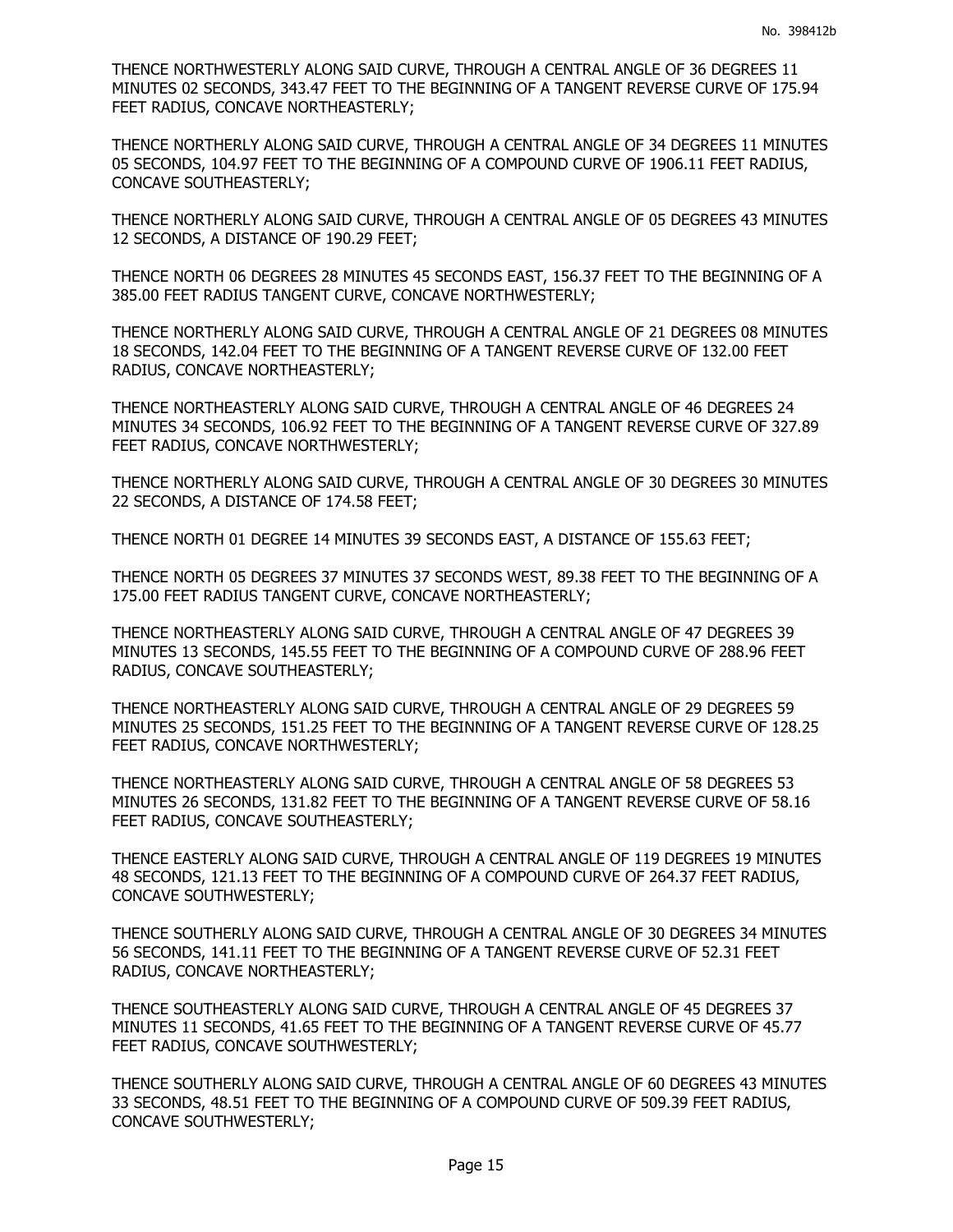THENCE SOUTHERLY ALONG SAID CURVE, THROUGH A CENTRAL ANGLE OF 14 DEGREES 23 MINUTES 18 SECONDS, 127.92 FEET TO THE BEGINNING OF A TANGENT REVERSE CURVE OF 279.70 FEET RADIUS, CONCAVE SOUTHEASTERLY;

THENCE SOUTHEASTERLY ALONG SAID CURVE, THROUGH A CENTRAL ANGLE OF 46 DEGREES 00 MINUTES 54 SECONDS, 224.63 FEET TO THE BEGINNING OF A TANGENT REVERSE CURVE OF 183.87 FEET RADIUS, CONCAVE SOUTHWESTERLY;

THENCE SOUTHERLY ALONG SAID CURVE, THROUGH A CENTRAL ANGLE OF 46 DEGREES 43 MINUTES 56 SECONDS, 149.97 FEET TO THE BEGINNING OF A TANGENT REVERSE CURVE OF 372.05 FEET RADIUS, CONCAVE SOUTHEASTERLY;

THENCE SOUTHERLY ALONG SAID CURVE, THROUGH A CENTRAL ANGLE OF 26 DEGREES 19 MINUTES 40 SECONDS, 170.96 FEET TO THE BEGINNING OF A COMPOUND CURVE OF 189.92 FEET RADIUS, CONCAVE NORTHEASTERLY;

THENCE SOUTHEASTERLY ALONG SAID CURVE, THROUGH A CENTRAL ANGLE OF 88 DEGREES 52 MINUTES 45 SECONDS, 294.61 FEET TO THE BEGINNING OF A COMPOUND CURVE OF 337.73 FEET RADIUS, CONCAVE NORTHWESTERLY;

THENCE NORTHEASTERLY ALONG SAID CURVE, THROUGH A CENTRAL ANGLE OF 29 DEGREES 41 MINUTES 56 SECONDS, 175.06 FEET TO THE BEGINNING OF A TANGENT REVERSE CURVE OF 250.83 FEET RADIUS, CONCAVE SOUTHEASTERLY;

THENCE EASTERLY ALONG SAID CURVE, THROUGH A CENTRAL ANGLE OF 41 DEGREES 58 MINUTES 23 SECONDS, 183.75 FEET TO THE BEGINNING OF A TANGENT REVERSE CURVE OF 353.29 FEET RADIUS, CONCAVE NORTHEASTERLY;

THENCE NORTHEASTERLY ALONG SAID CURVE, THROUGH A CENTRAL ANGLE OF 36 DEGREES 17 MINUTES 31 SECONDS, 223.78 FEET TO THE BEGINNING OF A COMPOUND CURVE OF 198.43 FEET RADIUS, CONCAVE NORTHWESTERLY;

THENCE NORTHERLY ALONG SAID CURVE, THROUGH A CENTRAL ANGLE OF 39 DEGREES 09 MINUTES 46 SECONDS, 135.63 FEET TO THE BEGINNING OF A TANGENT REVERSE CURVE OF 149.67 FEET RADIUS, CONCAVE SOUTHEASTERLY;

THENCE NORTHEASTERLY ALONG SAID CURVE, THROUGH A CENTRAL ANGLE OF 53 DEGREES 25 MINUTES 18 SECONDS, 139.55 FEET TO THE BEGINNING OF A TANGENT REVERSE CURVE OF 201.73 FEET RADIUS, CONCAVE NORTHWESTERLY;

THENCE NORTHERLY ALONG SAID CURVE, THROUGH A CENTRAL ANGLE OF 62 DEGREES 05 MINUTES 03 SECONDS, 218.59 FEET TO THE BEGINNING OF A TANGENT REVERSE CURVE OF 245.46 FEET RADIUS, CONCAVE SOUTHEASTERLY;

THENCE NORTHEASTERLY ALONG SAID CURVE THROUGH A CENTRAL ANGLE OF 53 DEGREES 23 MINUTES 34 SECONDS, A DISTANCE OF 228.74 FEET;

THENCE NORTH 59 DEGREES 36 MINUTES 31 SECONDS EAST, A DISTANCE OF 49.20 FEET TO A POINT BEING THE SOUTHWEST CORNER OF LOT 6, AS SHOWN ON THE FINAL PLAT FOR LITCHFIELD GREENS, RECORDED IN BOOK 300 OF MAPS, PAGE 15, RECORDS OF MARICOPA COUNTY, ARIZONA;

THENCE, ALONG THE BOUNDARY OF SAID FINAL PLAT OF LITCHFIELD GREENS THROUGH THE FOLLOWING COURSES AND DISTANCES:

NORTH 59 DEGREES 36 MINUTES 31 SECONDS EAST, 33.48 FEET TO THE BEGINNING OF A TANGENT CURVE OF 58.02 FEET RADIUS, CONCAVE SOUTHEASTERLY;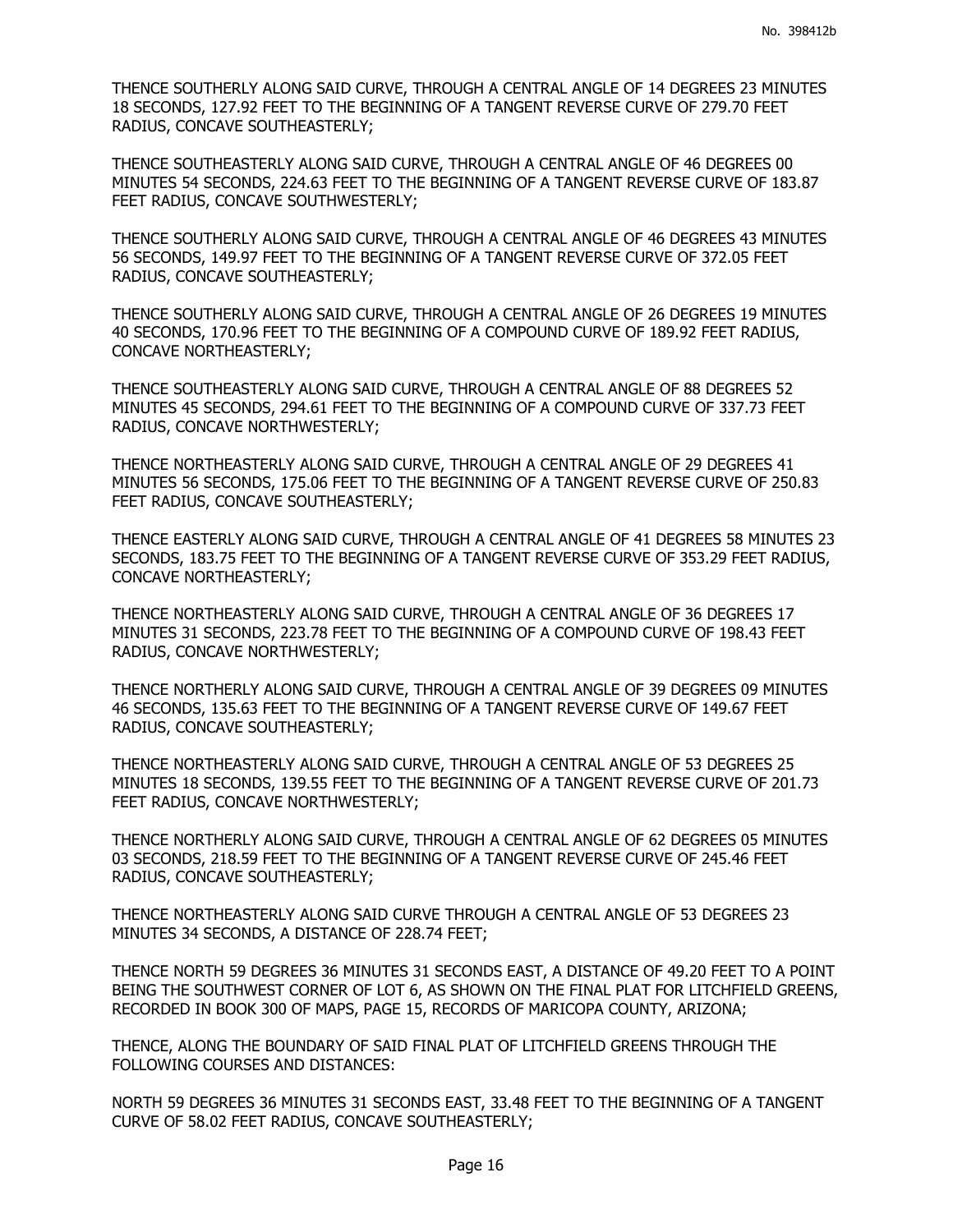THENCE EASTERLY ALONG SAID CURVE, THROUGH A CENTRAL ANGLE OF 31 DEGREES 13 MINUTES 31 SECONDS, A DISTANCE OF 31.62 FEET;

THENCE SOUTH 89 DEGREES 10 MINUTES 14 SECONDS EAST, 47.40 FEET TO THE BEGINNING OF A TANGENT CURVE OF 135.00 FEET RADIUS, CONCAVE SOUTHEASTERLY;

THENCE SOUTHEASTERLY ALONG SAID CURVE, THROUGH A CENTRAL ANGLE OF 48 DEGREES 11 MINUTES 01 SECONDS, A DISTANCE OF 113.53 FEET;

THENCE SOUTH 40 DEGREES 59 MINUTES 06 SECONDS EAST, 177.41 FEET TO THE BEGINNING OF A 135.00 FEET RADIUS TANGENT CURVE, CONCAVE SOUTHWESTERLY;

THENCE SOUTHERLY ALONG SAID CURVE, THROUGH A CENTRAL ANGLE OF 64 DEGREES 33 MINUTES 58 SECONDS, A DISTANCE OF 152.13 FEET;

THENCE SOUTH 23 DEGREES 34 MINUTES 47 SECONDS WEST, A DISTANCE OF 9.71 FEET;

THENCE SOUTH 66 DEGREES 25 MINUTES 13 SECONDS EAST, A DISTANCE OF 155.31 FEET;

THENCE NORTH 23 DEGREES 34 MINUTES 47 SECONDS EAST, 14.03 FEET TO THE BEGINNING OF A 110.00 FEET RADIUS TANGENT CURVE, CONCAVE SOUTHEASTERLY;

THENCE NORTHEASTERLY ALONG SAID CURVE, THROUGH A CENTRAL ANGLE OF 57 DEGREES 59 MINUTES 56 SECONDS, A DISTANCE OF 111.35 FEET;

THENCE NORTH 81 DEGREES 34 MINUTES 47 SECONDS EAST, 43.06 FEET TO THE BEGINNING OF A 125.00 FEET RADIUS TANGENT CURVE, CONCAVE NORTHWESTERLY;

THENCE NORTHEASTERLY ALONG SAID CURVE, THROUGH A CENTRAL ANGLE OF 35 DEGREES 50 MINUTES 06 SECOND, A DISTANCE OF 78.18 FEET;

THENCE NORTH 45 DEGREES 44 MINUTES 46 SECONDS EAST, A DISTANCE OF 146.44 FEET;

THENCE NORTH 53 DEGREES 49 MINUTES 04 SECONDS EAST, 166.83 FEET TO THE BEGINNING OF A 312.61 FEET RADIUS TANGENT CURVE, CONCAVE SOUTHEASTERLY;

THENCE NORTHEASTERLY ALONG SAID CURVE, THROUGH A CENTRAL ANGLE OF 41 DEGREES 54 MINUTES 33 SECONDS, 228.66 FEET TO THE BEGINNING OF A TANGENT REVERSE CURVE OF 96.59 FEET RADIUS, CONCAVE NORTHEASTERLY;

THENCE EASTERLY ALONG SAID CURVE, THROUGH A CENTRAL ANGLE OF 45 DEGREES 25 MINUTES 34 SECONDS, A DISTANCE OF 76.58 FEET;

THENCE NORTH 50 DEGREES 18 MINUTES 02 SECONDS EAST, 63.02 FEET TO THE BEGINNING OF A 85.35 FEET RADIUS TANGENT CURVE, CONCAVE NORTHWESTERLY;

THENCE NORTHEASTERLY ALONG SAID CURVE, THROUGH A CENTRAL ANGLE OF 22 DEGREES 52 MINUTES 41 SECONDS, A DISTANCE OF 34.08 FEET;

THENCE NORTH 27 DEGREES 25 MINUTES 19 SECONDS EAST, 27.36 FEET TO THE BEGINNING OF A 86.44 FEET RADIUS TANGENT CURVE, CONCAVE SOUTHEASTERLY;

THENCE NORTHEASTERLY ALONG SAID CURVE, THROUGH A CENTRAL ANGLE OF 55 DEGREES 55 MINUTES 25 SECONDS, A DISTANCE OF 84.37 FEET;

THENCE NORTH 83 DEGREES 20 MINUTES 35 SECONDS EAST, 51.02 FEET TO THE BEGINNING OF A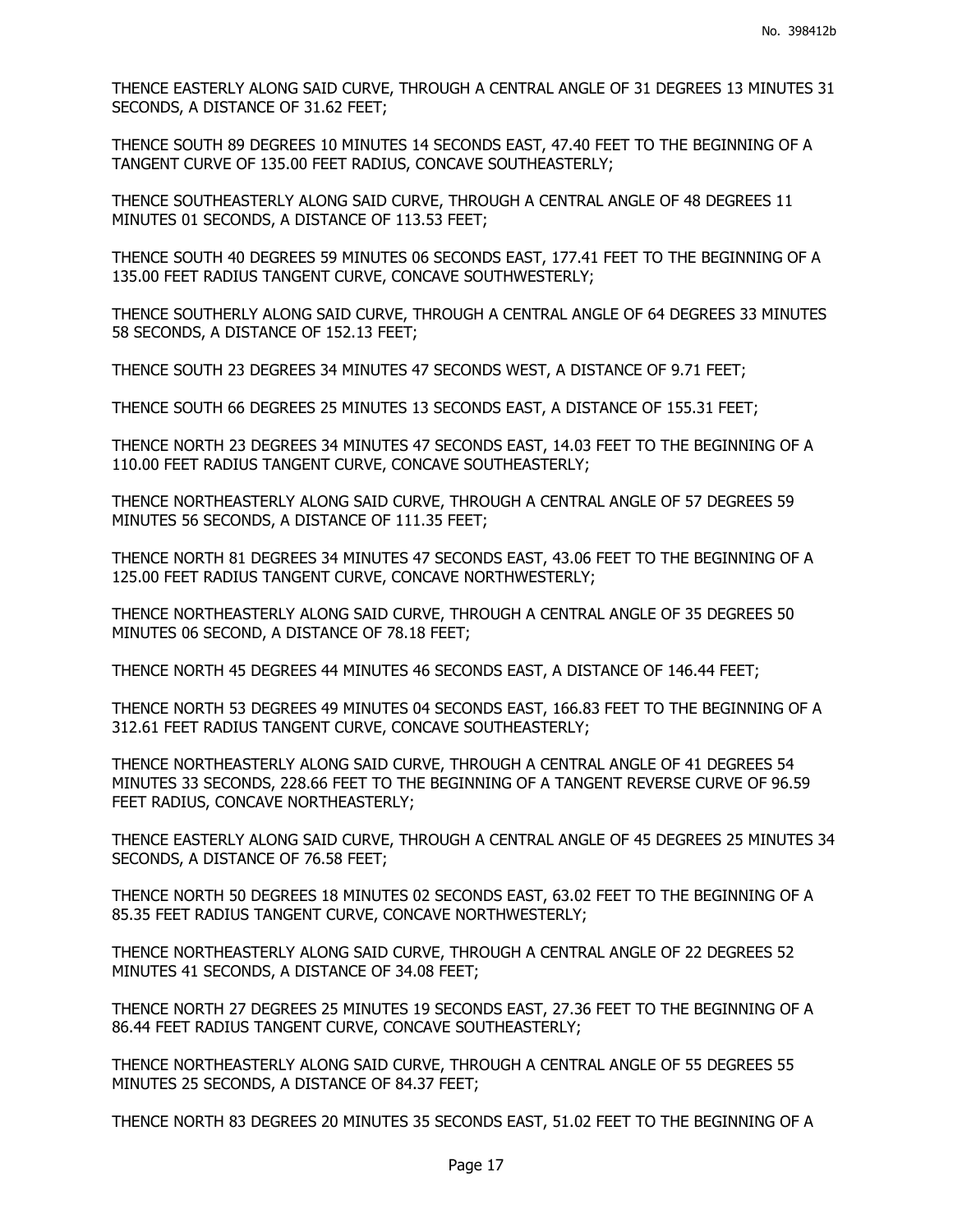113.74 FEET RADIUS TANGENT CURVE, CONCAVE NORTHWESTERLY;

THENCE EASTERLY ALONG SAID CURVE, THROUGH A CENTRAL ANGLE OF 21 DEGREES 29 MINUTES 59 SECONDS, A DISTANCE OF 42.68 FEET;

THENCE NORTH 61 DEGREES 50 MINUTES 37 SECONDS EAST, 88.89 FEET TO THE BEGINNING OF A 128.00 FEET RADIUS TANGENT CURVE, CONCAVE NORTHWESTERLY;

THENCE NORTHEASTERLY ALONG SAID CURVE, THROUGH A CENTRAL ANGLE OF 39 DEGREES 31 MINUTES 14 SECONDS, A DISTANCE OF 88.29 FEET;

THENCE NORTH 22 DEGREES 19 MINUTES 17 SECONDS EAST, 52.51 FEET TO THE BEGINNING OF A 60.00 FEET RADIUS TANGENT CURVE, CONCAVE SOUTHEASTERLY;

THENCE NORTHEASTERLY ALONG SAID CURVE, THROUGH A CENTRAL ANGLE OF 52 DEGREES 02 MINUTES 37 SECONDS, A DISTANCE OF 54.50 FEET;

THENCE NORTH 74 DEGREES 22 MINUTES 55 SECONDS EAST, 44.66 FEET TO THE BEGINNING OF A 40.00 FEET RADIUS TANGENT CURVE, CONCAVE SOUTHEASTERLY;

THENCE SOUTHEASTERLY ALONG SAID CURVE, THROUGH A CENTRAL ANGLE OF 79 DEGREES 35 MINUTES 53 SECONDS, 55.57 FEET TO THE BEGINNING OF A TANGENT REVERSE CURVE OF 450.00 FEET RADIUS, CONCAVE NORTHEASTERLY;

THENCE SOUTHEASTERLY ALONG SAID CURVE, THROUGH A CENTRAL ANGLE OF 24 DEGREES 40 MINUTES 08 SECONDS, 193.75 FEET TO THE BEGINNING OF A TANGENT REVERSE CURVE OF 77.57 FEET RADIUS, CONCAVE SOUTHWESTERLY;

THENCE SOUTHERLY ALONG SAID CURVE, THROUGH A CENTRAL ANGLE OF 38 DEGREES 40 MINUTES 56 SECONDS, A DISTANCE OF 52.37 FEET;

THENCE SOUTH 12 DEGREES 01 MINUTE 39 SECONDS EAST, 79.90 FEET TO THE BEGINNING OF A 77.77 FEET RADIUS TANGENT CURVE, CONCAVE SOUTHWESTERLY;

THENCE SOUTHERLY ALONG SAID CURVE, THROUGH A CENTRAL ANGLE OF 70 DEGREES 23 MINUTES 42 SECONDS, A DISTANCE OF 95.55 FEET;

THENCE SOUTH 58 DEGREES 22 MINUTES 04 SECONDS WEST, 78.11 FEET TO THE BEGINNING OF A 230.34 FEET RADIUS TANGENT CURVE, CONCAVE SOUTHEASTERLY;

THENCE SOUTHWESTERLY ALONG SAID CURVE, THROUGH A CENTRAL ANGLE OF 22 DEGREES 32 MINUTES 46 SECONDS, A DISTANCE OF 90.64 FEET;

THENCE SOUTH 35 DEGREES 49 MINUTES 15 SECONDS WEST, A DISTANCE OF 122.15 FEET;

THENCE SOUTH 36 DEGREES 47 MINUTES 04 SECONDS WEST, A DISTANCE OF 163.15 FEET;

THENCE SOUTH 65 DEGREES 54 MINUTES 02 SECONDS WEST, A DISTANCE OF 145.58 FEET;

THENCE SOUTH 62 DEGREES 59 MINUTES 00 SECONDS WEST, 101.17 FEET TO THE BEGINNING OF A 132.31 FEET RADIUS TANGENT CURVE, CONCAVE SOUTHEASTERLY;

THENCE SOUTHWESTERLY ALONG SAID CURVE, THROUGH A CENTRAL ANGLE OF 18 DEGREES 28 MINUTES 40 SECONDS, A DISTANCE OF 42.67 FEET;

THENCE SOUTH 44 DEGREES 30 MINUTES 25 SECONDS WEST, 193.83 FEET TO THE BEGINNING OF A 207.20 FEET RADIUS TANGENT CURVE, CONCAVE NORTHWESTERLY;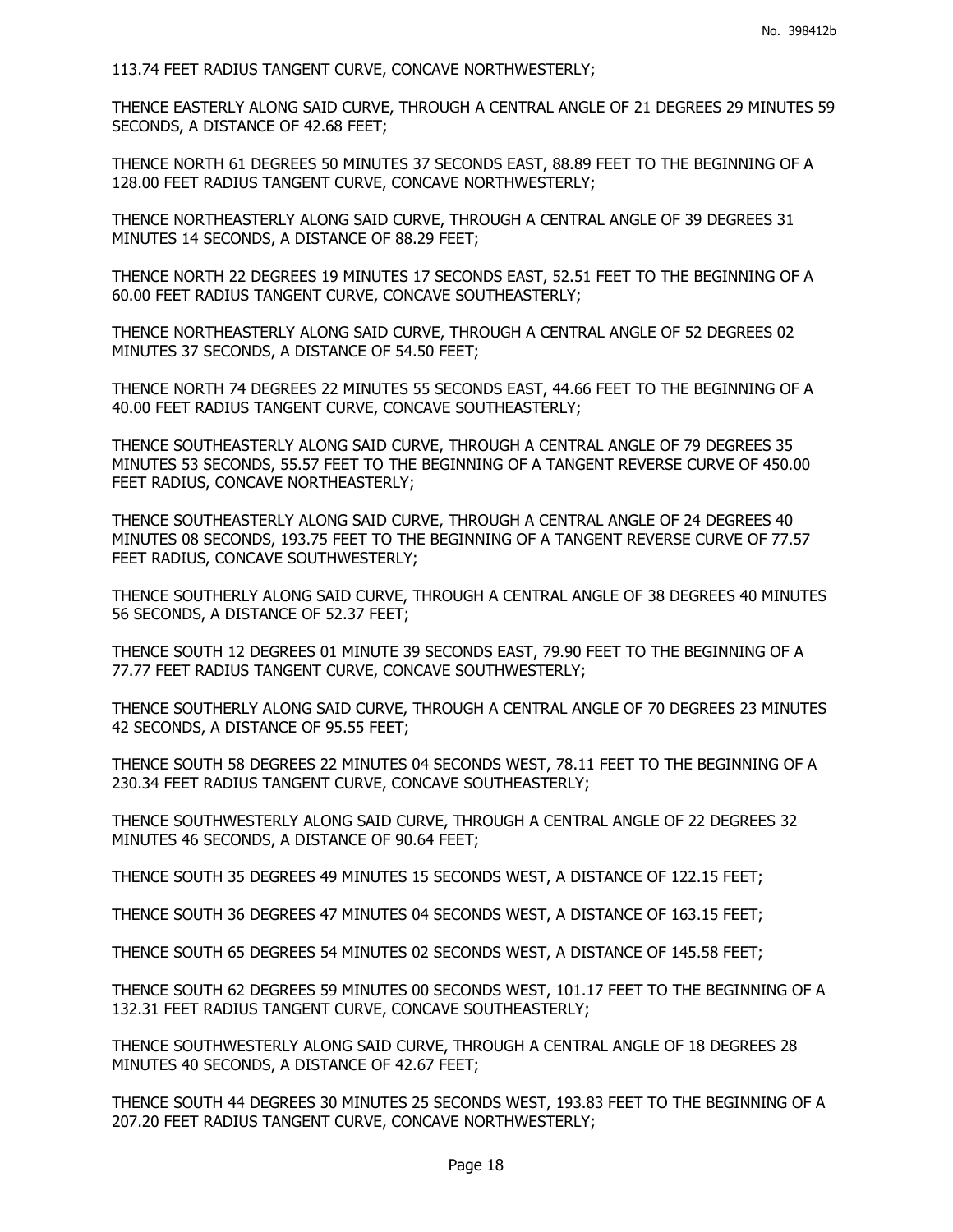THENCE SOUTHWESTERLY ALONG SAID CURVE, THROUGH A CENTRAL ANGLE OF 16 DEGREES 12 MINUTES 35 SECONDS, A DISTANCE OF 58.62 FEET;

THENCE SOUTH 60 DEGREES 43 MINUTES 01 SECOND WEST, 43.44 FEET TO THE BEGINNING OF A 190.97 FEET RADIUS TANGENT CURVE, CONCAVE SOUTHEASTERLY;

THENCE SOUTHWESTERLY ALONG SAID CURVE, THROUGH A CENTRAL ANGLE OF 11 DEGREES 27 MINUTES 39 SECONDS, A DISTANCE OF 38.20 FEET;

THENCE SOUTH 49 DEGREES 15 MINUTES 21 SECONDS WEST, 57.47 FEET TO THE BEGINNING OF A 108.65 FEET RADIUS TANGENT CURVE, CONCAVE SOUTHEASTERLY;

THENCE SOUTHERLY ALONG SAID CURVE, THROUGH A CENTRAL ANGLE OF 42 DEGREES 55 MINUTES 32 SECONDS, A DISTANCE OF 81.40 FEET;

THENCE SOUTH 06 DEGREES 19 MINUTES 42 SECONDS WEST, 52.04 FEET TO THE BEGINNING OF A 190.00 FEET RADIUS TANGENT CURVE, CONCAVE SOUTHEASTERLY;

THENCE SOUTHERLY ALONG SAID CURVE, THROUGH A CENTRAL ANGLE OF 43 DEGREES 27 MINUTES 48 SECONDS, A DISTANCE OF 144.13 FEET;

THENCE SOUTH 37 DEGREES 08 MINUTES 04 SECONDS EAST, 2.04 FEET TO THE BEGINNING OF A 215.44 FEET RADIUS TANGENT CURVE, CONCAVE SOUTHWESTERLY;

THENCE SOUTHERLY ALONG SAID CURVE, THROUGH A CENTRAL ANGLE OF 42 DEGREES 08 MINUTES 03 SECONDS, A DISTANCE OF 158.43 FEET;

THENCE SOUTH 04 DEGREES 59 MINUTES 59 SECONDS WEST, A DISTANCE OF 113.70 FEET;

THENCE SOUTH 15 DEGREES 59 MINUTES 58 SECONDS EAST, 105.98 FEET TO THE BEGINNING OF A 81.82 FEET RADIUS TANGENT CURVE, CONCAVE NORTHEASTERLY;

THENCE SOUTHEASTERLY ALONG SAID CURVE, THROUGH A CENTRAL ANGLE OF 45 DEGREES 25 MINUTES 35 SECONDS, A DISTANCE OF 64.87 FEET;

THENCE SOUTH 61 DEGREES 25 MINUTES 40 SECONDS EAST, 44.14 FEET TO THE BEGINNING OF A 127.40 FEET RADIUS TANGENT CURVE, CONCAVE SOUTHWESTERLY;

THENCE SOUTHERLY ALONG SAID CURVE, THROUGH A CENTRAL ANGLE OF 38 DEGREES 39 MINUTES 00 SECONDS, A DISTANCE OF 85.94 FEET;

THENCE SOUTH 22 DEGREES 46 MINUTES 47 SECONDS EAST, 84.57 FEET TO THE BEGINNING OF A 100.41 FEET RADIUS TANGENT CURVE, CONCAVE SOUTHWESTERLY;

THENCE SOUTHERLY ALONG SAID CURVE, THROUGH A CENTRAL ANGLE OF 32 DEGREES 27 MINUTES 24 SECONDS, A DISTANCE OF 56.88 FEET;

THENCE SOUTH 09 DEGREES 40 MINUTES 31 SECONDS WEST, 23.75 FEET TO THE BEGINNING OF A 58.20 FEET RADIUS TANGENT CURVE, CONCAVE SOUTHEASTERLY;

THENCE SOUTHERLY ALONG SAID CURVE, THROUGH A CENTRAL ANGLE OF 32 DEGREES 22 MINUTES 44 SECONDS, A DISTANCE OF 32.89 FEET;

THENCE SOUTH 22 DEGREES 42 MINUTES 15 SECONDS EAST, A DISTANCE OF 191.41 FEET;

THENCE SOUTH 25 DEGREES 00 MINUTES 27 SECONDS EAST, A DISTANCE OF 161.46 FEET;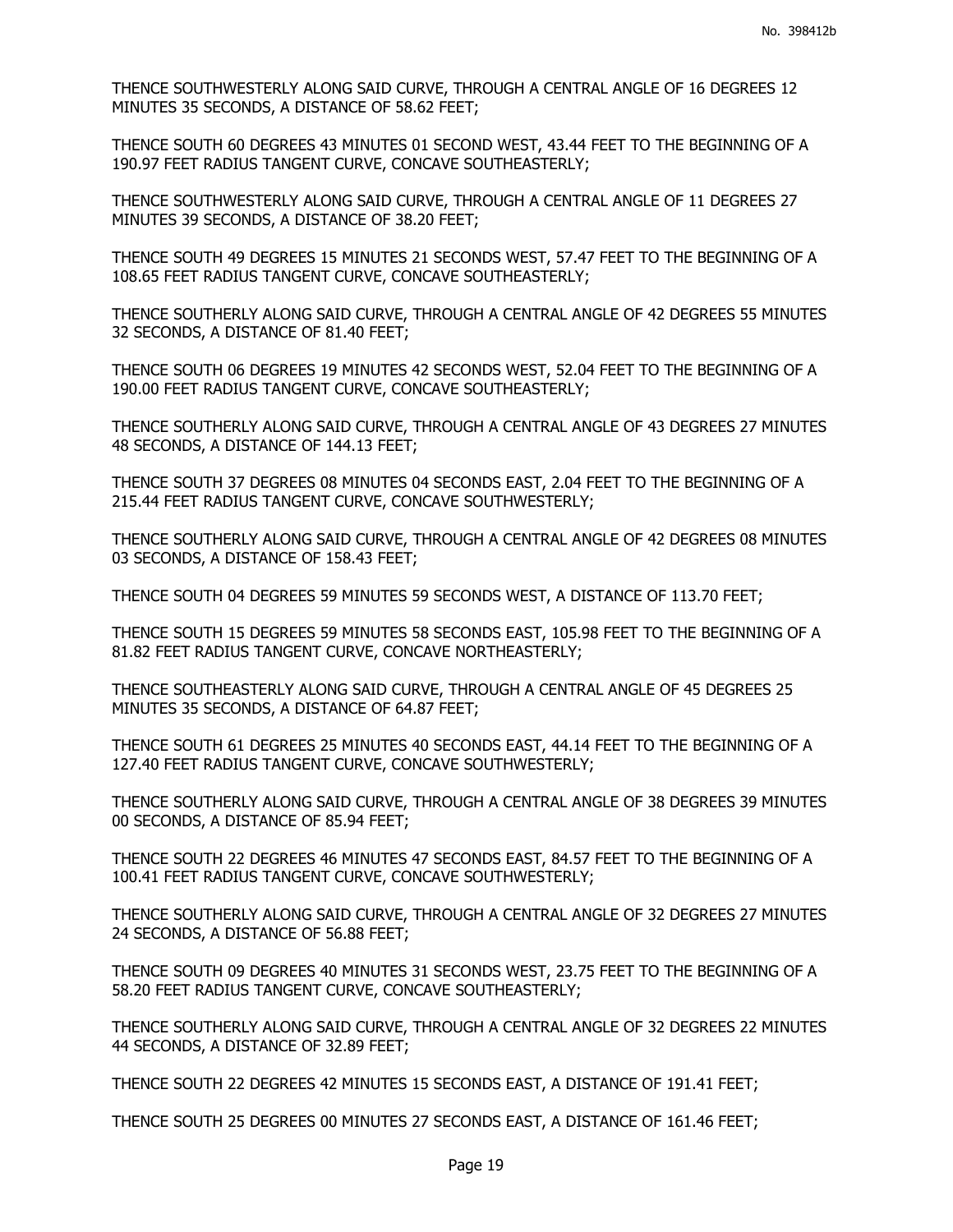THENCE SOUTH 30 DEGREES 25 MINUTES 18 SECONDS EAST, 91.80 FEET TO THE BEGINNING OF A 122.22 FEET RADIUS TANGENT CURVE, CONCAVE NORTHEASTERLY;

THENCE SOUTHEASTERLY ALONG SAID CURVE, THROUGH A CENTRAL ANGLE OF 23 DEGREES 54 MINUTES 13 SECONDS, A DISTANCE OF 50.99 FEET;

THENCE SOUTH 54 DEGREES 19 MINUTES 38 SECONDS EAST, 42.73 FEET TO THE BEGINNING OF A 115.44 FEET RADIUS TANGENT CURVE, CONCAVE SOUTHWESTERLY;

THENCE SOUTHERLY ALONG SAID CURVE, THROUGH A CENTRAL ANGLE OF 23 DEGREES 15 MINUTES 28 SECONDS, A DISTANCE OF 46.86 FEET;

THENCE SOUTH 31 DEGREES 04 MINUTES 09 SECONDS EAST, A DISTANCE OF 212.47 FEET;

THENCE SOUTH 89 DEGREES 59 MINUTES 58 SECONDS EAST ALONG THE SOUTH LINE OF SAID FINAL PLAT FOR LITCHFIELD GREENS, A DISTANCE OF 181.39 FEET TO A POINT ON THE WESTERLY RIGHT-OF-WAY LINE OF LITCHFIELD ROAD BYPASS, AS RECORDED IN MAP OF DEDICATION, BOOK 200 OF MAPS, PAGE 32, RECORDS OF MARICOPA COUNTY, ARIZONA;

THENCE SOUTH 00 DEGREES 15 MINUTES 36 SECONDS WEST ALONG SAID WESTERLY RIGHT-OF-WAY LINE, A DISTANCE OF 1043.74 FEET TO THE NORTHEAST CORNER OF TRACT C-4 OF THE FINAL PLAT OF THE VILLAGE AT LITCHFIELD PARK PHASE I, RECORDED IN BOOK 575 OF MAPS, PAGE 33, RECORDS OF MARICOPA COUNTY, ARIZONA;

THENCE, ALONG THE BOUNDARY OF SAID FINAL PLAT OF THE VILLAGE AT LITCHFIELD PARK PHASE I, THROUGH THE FOLLOWING COURSES AND DISTANCES:

NORTH 89 DEGREES 44 MINUTES 24 SECONDS WEST, 62.37 FEET TO THE BEGINNING OF A 95.98 FEET RADIUS TANGENT CURVE, CONCAVE NORTHEASTERLY;

THENCE NORTHERLY ALONG SAID CURVE, THROUGH A CENTRAL ANGLE OF 137 DEGREES 20 MINUTES 51 SECONDS, 230.08 FEET TO THE BEGINNING OF A TANGENT REVERSE CURVE OF 150.00 FEET RADIUS, CONCAVE NORTHWESTERLY;

THENCE NORTHERLY ALONG SAID CURVE, THROUGH A CENTRAL ANGLE OF 24 DEGREES 45 MINUTES 48 SECONDS, A DISTANCE OF 64.83 FEET;

THENCE NORTH 67 DEGREES 09 MINUTES 11 SECONDS WEST, 93.53 FEET TO THE BEGINNING OF A 538.69 FEET RADIUS TANGENT CURVE, CONCAVE SOUTHWESTERLY;

THENCE WESTERLY ALONG SAID CURVE, THROUGH A CENTRAL ANGLE OF 20 DEGREES 32 MINUTES 49 SECONDS, A DISTANCE OF 193.18 FEET;

THENCE NORTH 87 DEGREES 41 MINUTES 58 SECONDS WEST, 973.80 FEET TO THE BEGINNING OF A 561.53 FEET RADIUS TANGENT CURVE, CONCAVE NORTHEASTERLY;

THENCE NORTHWESTERLY ALONG SAID CURVE, THROUGH A CENTRAL ANGLE OF 12 DEGREES 10 MINUTES 15 SECONDS, A DISTANCE OF 119.28 FEET;

THENCE NORTH 75 DEGREES 31 MINUTES 44 SECONDS WEST, 384.87 FEET TO THE BEGINNING OF A 612.66 FEET RADIUS TANGENT CURVE, CONCAVE SOUTHWESTERLY;

THENCE WESTERLY ALONG SAID CURVE, THROUGH A CENTRAL ANGLE OF 01 DEGREE 31 MINUTES 01 SECOND, A DISTANCE OF 16.22 FEET;

THENCE NORTH 01 DEGREE 18 MINUTES 41 SECONDS EAST, 186.92 FEET TO THE BEGINNING OF A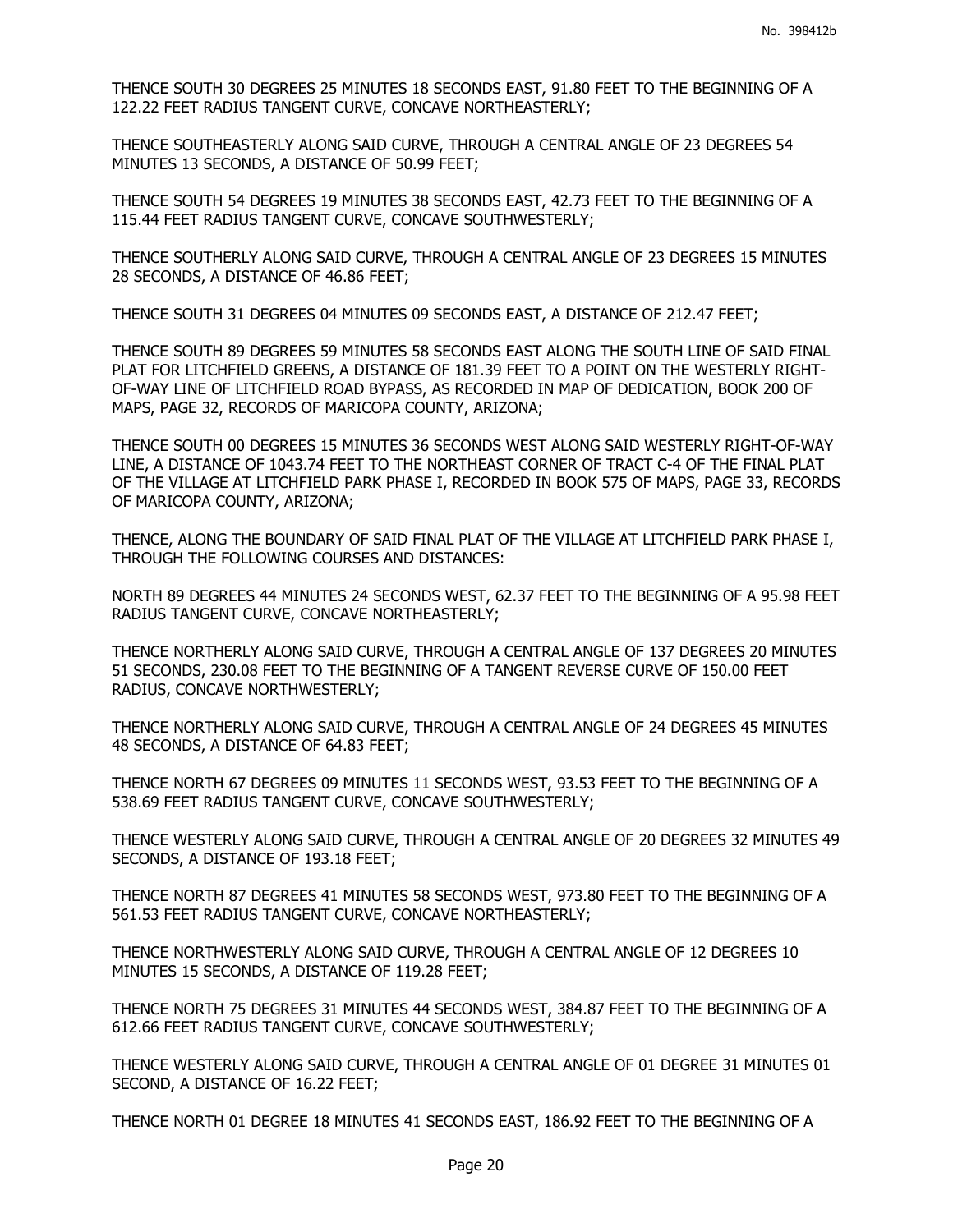212.77 FEET RADIUS TANGENT CURVE, CONCAVE SOUTHEASTERLY;

THENCE NORTHEASTERLY ALONG SAID CURVE, THROUGH A CENTRAL ANGLE OF 28 DEGREES 33 MINUTES 37 SECONDS, 106.06 FEET TO THE BEGINNING OF A TANGENT REVERSE CURVE OF 353.51 FEET RADIUS, CONCAVE NORTHWESTERLY;

THENCE NORTHERLY ALONG SAID CURVE, THROUGH A CENTRAL ANGLE OF 26 DEGREES 12 MINUTES 39 SECONDS, A DISTANCE OF 161.72 FEET;

THENCE NORTH 03 DEGREES 39 MINUTES 44 SECONDS EAST, 154.78 FEET TO THE BEGINNING OF A 214.57 FEET RADIUS TANGENT CURVE, CONCAVE NORTHWESTERLY;

THENCE NORTHERLY ALONG SAID CURVE, THROUGH A CENTRAL ANGLE OF 31 DEGREES 06 MINUTES 21 SECONDS, 116.49 FEET TO THE BEGINNING OF A TANGENT REVERSE CURVE OF 93.84 FEET RADIUS, CONCAVE NORTHEASTERLY;

THENCE NORTHERLY ALONG SAID CURVE, THROUGH A CENTRAL ANGLE OF 54 DEGREES 40 MINUTES 13 SECONDS, 89.54 FEET TO THE BEGINNING OF A TANGENT REVERSE CURVE OF 682.04 FEET RADIUS, CONCAVE NORTHWESTERLY;

THENCE NORTHERLY ALONG SAID CURVE, THROUGH A CENTRAL ANGLE OF 21 DEGREES 45 MINUTES 18 SECONDS, A DISTANCE OF 258.97 FEET;

THENCE NORTH 05 DEGREES 28 MINUTES 41 SECONDS EAST, 181.26 FEET TO THE BEGINNING OF A 290.00 FEET RADIUS NON-TANGENT CURVE, HAVING A CENTER WHICH BEARS SOUTH 77 DEGREES 20 MINUTES 59 SECONDS EAST;

THENCE NORTHEASTERLY ALONG SAID CURVE, THROUGH A CENTRAL ANGLE OF 25 DEGREES 30 MINUTES 57 SECONDS, A DISTANCE OF 129.15 FEET;

THENCE NORTH 38 DEGREES 09 MINUTES 58 SECONDS EAST, A DISTANCE OF 229.75 FEET TO THE BEGINNING OF A 245.52 FEET RADIUS TANGENT CURVE, CONCAVE NORTHWESTERLY;

THENCE NORTHWESTERLY ALONG SAID CURVE, THROUGH A CENTRAL ANGLE OF 77 DEGREES 22 MINUTES 07 SECONDS, A DISTANCE OF 331.53 FEET TO THE BEGINNING OF A TANGENT REVERSE CURVE OF 256.00 FEET RADIUS, CONCAVE NORTHEASTERLY;

THENCE NORTHWESTERLY ALONG SAID CURVE, THROUGH A CENTRAL ANGLE OF 6 DEGREES 55 MINUTES 01 SECONDS, A DISTANCE OF 30.91 FEET TO THE BEGINNING OF A TANGENT REVERSE CURVE OF 237.32 FEET RADIUS, CONCAVE SOUTHWESTERLY;

THENCE NORTHWESTERLY ALONG SAID CURVE, THROUGH A CENTRAL ANGLE OF 57 DEGREES 58 MINUTES 27 SECONDS, A DISTANCE OF 240.13 FEET;

THENCE SOUTH 89 DEGREES 44 MINUTES 25 SECONDS WEST, A DISTANCE OF 30.73 FEET;

THENCE SOUTH 47 DEGREES 47 MINUTES 09 SECONDS WEST, A DISTANCE OF 74.17 FEET;

THENCE SOUTH 28 DEGREES 26 MINUTES 08 SECONDS EAST, 208.66 FEET TO A 45.00 FEET RADIUS NON-TANGENT CURVE, HAVING A CENTER WHICH BEARS SOUTH 47 DEGREES 33 MINUTES 40 SECONDS EAST;

THENCE SOUTHERLY ALONG SAID CURVE, THROUGH A CENTRAL ANGLE OF 52 DEGREES 20 MINUTES 42 SECONDS, AN ARC DISTANCE OF 41.11 FEET TO THE BEGINNING OF A TANGENT REVERSE CURVE OF 45.00 FEET RADIUS, CONCAVE WESTERLY;

THENCE SOUTHWESTERLY ALONG SAID CURVE THROUGH A CENTRAL ANGLE OF 38 DEGREES 56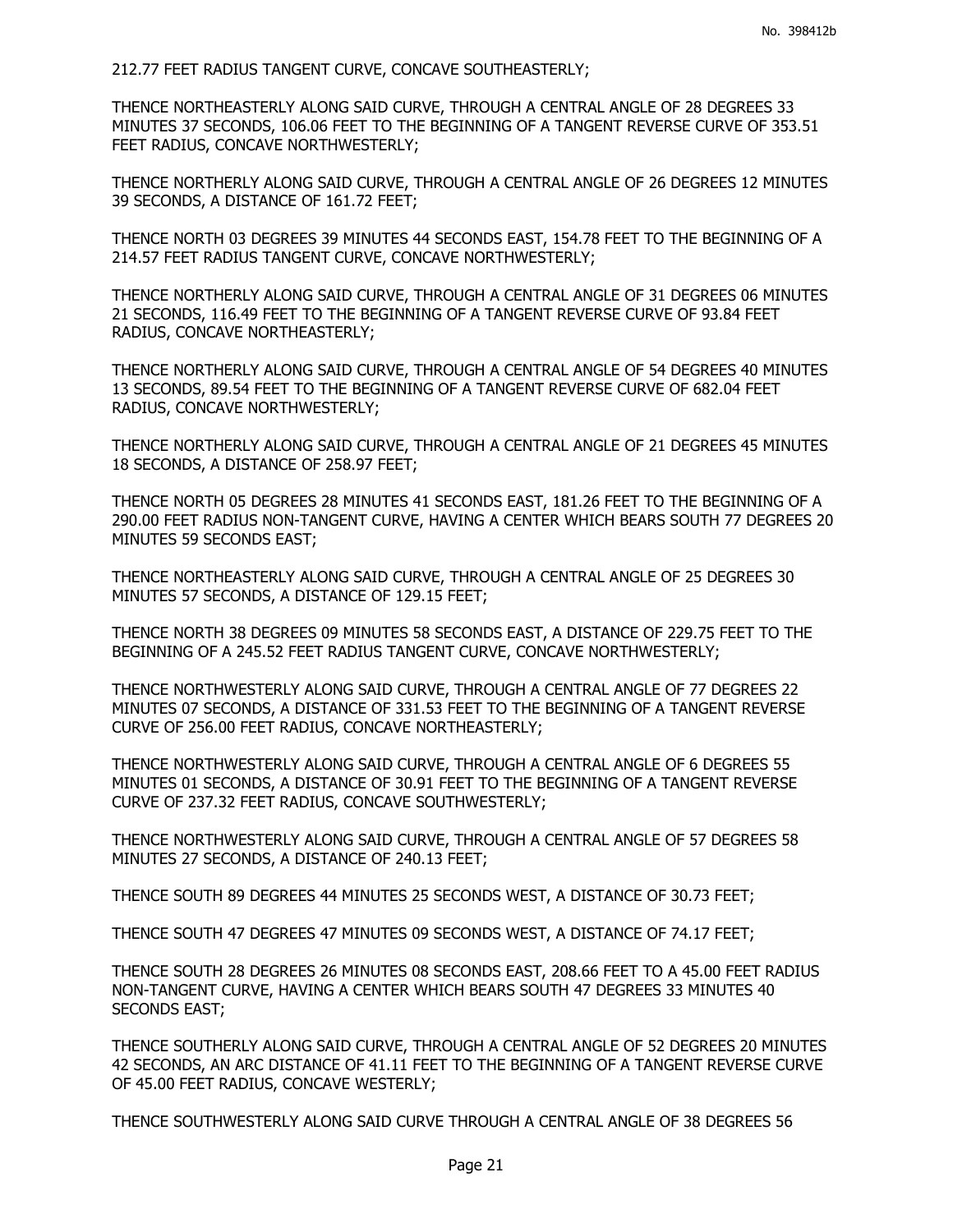MINUTES 33 SECONDS, A DISTANCE OF 30.59 FEET;

THENCE SOUTH 29 DEGREES 02 MINUTES 11 SECONDS WEST, 182.59 FEET TO A 192.36 FEET RADIUS NON-TANGENT CURVE HAVING A CENTER WHICH BEARS SOUTH 8 DEGREES 38 MINUTES 30 SECONDS WEST;

THENCE SOUTHWESTERLY ALONG SAID CURVE, THROUGH A CENTRAL ANGLE OF 64 DEGREES 48 MINUTES 29 SECONDS, A DISTANCE OF 217.58 FEET;

THENCE SOUTH 33 DEGREES 50 MINUTES 01 SECONDS WEST, A DISTANCE OF 142.08 FEET TO A 176.97 FEET RADIUS TANGENT CURVE;

THENCE ALONG SAID CURVE THROUGH A CENTRAL ANGLE OF 19 DEGREES 58 MINUTES 16 SECONDS, A DISTANCE OF 61.68 FEET;

THENCE SOUTH 13 DEGREES 51 MINUTES 45 SECONDS WEST, 168.07 FEET TO THE BEGINNING OF A 183.91 FEET RADIUS TANGENT CURVE, CONCAVE NORTHWESTERLY;

THENCE SOUTHWESTERLY ALONG SAID CURVE, THROUGH A CENTRAL ANGLE OF 50 DEGREES 02 MINUTES 13 SECONDS, 160.61 FEET TO THE BEGINNING OF A TANGENT REVERSE CURVE OF 350.00 FEET RADIUS, CONCAVE SOUTHEASTERLY;

THENCE SOUTHWESTERLY ALONG SAID CURVE, THROUGH A CENTRAL ANGLE OF 35 DEGREES 46 MINUTES 50 SECONDS, 218.57 FEET TO THE BEGINNING OF A TANGENT REVERSE CURVE OF 172.96 FEET RADIUS, CONCAVE NORTHWESTERLY;

THENCE SOUTHWESTERLY ALONG SAID CURVE, THROUGH A CENTRAL ANGLE OF 30 DEGREES 13 MINUTES 05 SECONDS, 91.22 FEET TO THE BEGINNING OF A COMPOUND CURVE OF 2609.28 FEET RADIUS, CONCAVE NORTHWESTERLY;

THENCE SOUTHWESTERLY ALONG SAID CURVE, THROUGH A CENTRAL ANGLE OF 07 DEGREES 31 MINUTES 55 SECONDS, 343.00 FEET TO THE BEGINNING OF A TANGENT REVERSE CURVE OF 2413.11 FEET RADIUS, CONCAVE SOUTHEASTERLY;

THENCE SOUTHWESTERLY ALONG SAID CURVE, THROUGH A CENTRAL ANGLE OF 05 DEGREES 26 MINUTES 15 SECONDS, 229.01 FEET TO THE BEGINNING OF A TANGENT REVERSE CURVE OF 289.82 FEET RADIUS, CONCAVE NORTHWESTERLY;

THENCE SOUTHWESTERLY ALONG SAID CURVE, THROUGH A CENTRAL ANGLE OF 05 DEGREES 50 MINUTES 37 SECONDS, A DISTANCE OF 29.56 FEET;

THENCE SOUTH 66 DEGREES 16 MINUTES 35 SECONDS WEST, 192.41 FEET TO THE BEGINNING OF A 40.47 FEET RADIUS TANGENT CURVE, CONCAVE NORTHWESTERLY;

THENCE SOUTHWESTERLY ALONG SAID CURVE, THROUGH A CENTRAL ANGLE OF 39 DEGREES 33 MINUTES 23 SECONDS, A DISTANCE OF 27.94 FEET;

THENCE NORTH 74 DEGREES 09 MINUTES 56 SECONDS WEST, A DISTANCE OF 106.76 FEET;

THENCE NORTH 67 DEGREES 04 MINUTES 48 SECONDS WEST, A DISTANCE OF 127.61 FEET;

THENCE NORTH 64 DEGREES 13 MINUTES 40 SECONDS WEST, 26.04 FEET TO THE SOUTHEAST QUARTER OF TRACT "B", AS SHOWN ON THE FINAL PLAT FOR THE VILLAS AT LITCHFIELD PARK, RECORDED IN BOOK 680 OF MAPS, PAGE 9, RECORDS OF MARICOPA COUNTY, ARIZONA;

THENCE, ALONG THE BOUNDARY OF SAID FINAL PLAT FOR THE VILLAS AT LITCHFIELD PARK THROUGH THE FOLLOWING COURSES AND DISTANCES: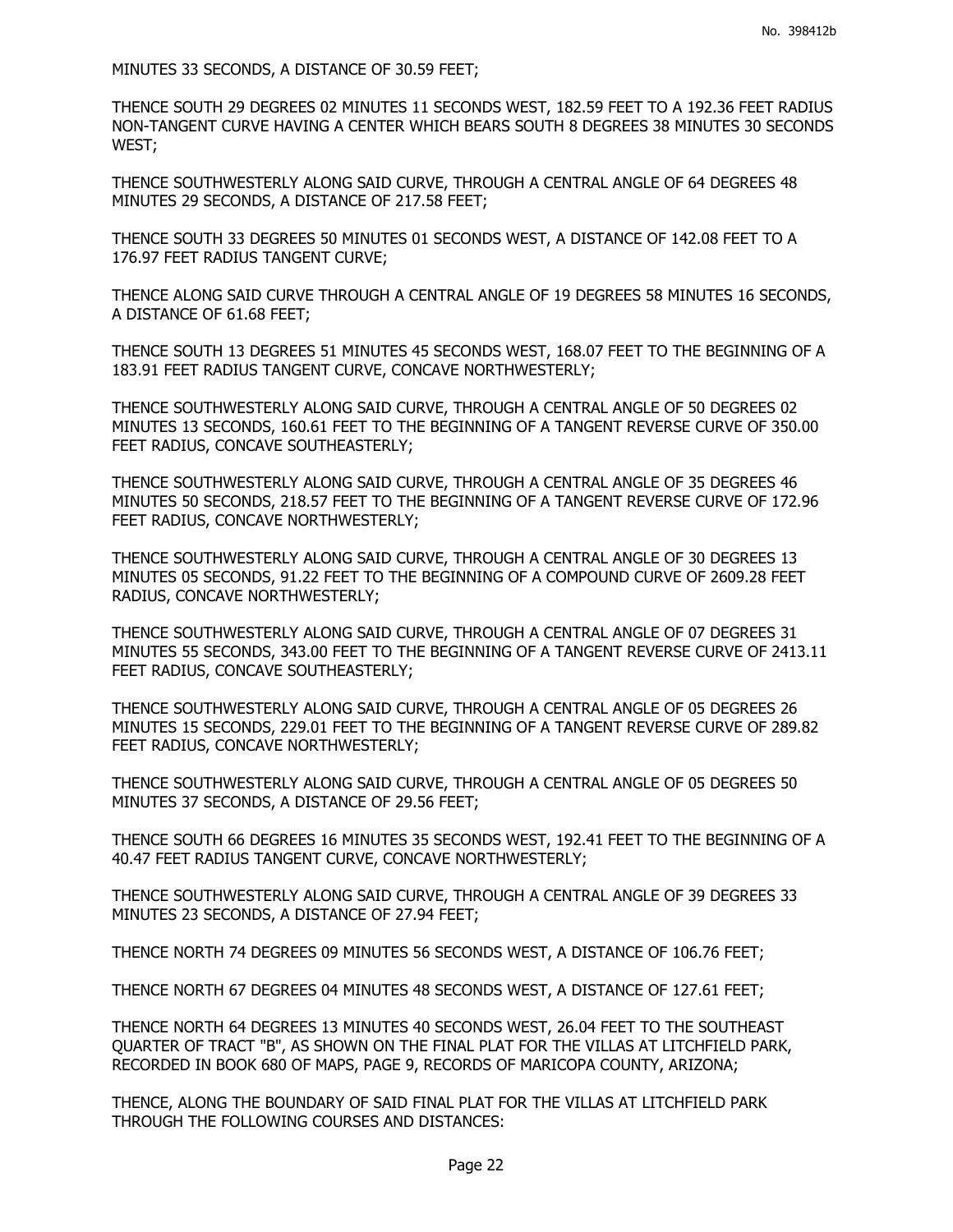NORTH 18 DEGREES 05 MINUTES 14 SECONDS EAST, 129.91 FEET TO THE BEGINNING OF A 256.90 FEET RADIUS NON-TANGENT CURVE, HAVING A CENTER WHICH BEARS SOUTH 75 DEGREES 32 MINUTES 58 SECONDS EAST;

THENCE NORTHEASTERLY ALONG SAID CURVE, THROUGH A CENTRAL ANGLE OF 26 DEGREES 24 MINUTES 54 SECONDS, A DISTANCE OF 118.44 FEET TO A COMPOUND 82.08 FEET RADIUS CURVE, CONCAVE SOUTHEASTERLY;

THENCE NORTHEASTERLY ALONG SAID CURVE, THROUGH A CENTRAL ANGLE OF 70 DEGREES 19 MINUTES 47 SECONDS, A DISTANCE OF 100.75 FEET;

THENCE NORTH 84 DEGREES 27 MINUTES 03 SECONDS EAST, 125.99 FEET;

THENCE NORTH 61 DEGREES 38 MINUTES 04 SECONDS EAST, 257.04 FEET;

THENCE NORTH 60 DEGREES 57 MINUTES 15 SECONDS EAST, 396.69 FEET;

THENCE NORTH 43 DEGREES 02 MINUTES 55 SECONDS EAST, 323.22 FEET;

THENCE NORTH 18 DEGREES 56 MINUTES 53 SECONDS WEST, 235.39 FEET;

THENCE NORTH 00 DEGREES 33 MINUTES 22 SECONDS EAST, 138.29 FEET;

THENCE SOUTH 81 DEGREES 56 MINUTES 54 SECONDS WEST, 336.45 FEET;

THENCE SOUTH 66 DEGREES 20 MINUTES 55 SECONDS WEST, 211.12 FEET;

THENCE SOUTH 70 DEGREES 01 MINUTES 24 SECONDS WEST, 131.56 FEET;

THENCE SOUTH 36 DEGREES 24 MINUTES 46 SECONDS WEST, 318.26 FEET;

THENCE SOUTH 25 DEGREES 22 MINUTES 16 SECONDS WEST, 292.70 FEET, TO A 534.24 FEET RADIUS NON-TANGENT CURVE, WHOSE CENTER BEARS NORTH 78 DEGREES 48 MINUTES 59 SECONDS WEST;

THENCE SOUTHWESTERLY, THROUGH A CENTRAL ANGLE OF 15 DEGREES 24 MINUTES 50 SECONDS, A DISTANCE OF 143.72 FEET;

THENCE SOUTH 23 DEGREES 14 MINUTES 49 SECONDS WEST, 316.25 FEET TO THE SOUTHWEST CORNER OF TRACT "C" OF SAID FINAL PLAT FOR THE VILLAS AT LITCHFIELD PARK; THENCE, LEAVING THE BOUNDARY OF SAID FINAL PLAT FOR THE VILLAS AT LITCHFIELD PARK, SOUTH 23 DEGREES 14 MINUTES 49 SECONDS, 21.61 FEET TO THE BEGINNING OF 63.19 FEET RADIUS NON-TANGENT CURVE, HAVING A CENTER WHICH BEARS NORTH 70 DEGREES 56 MINUTES 42 SECONDS WEST;

THENCE, ALONG SAID COMMON BOUNDARY LINE WITH THAT CERTAIN PARCEL CONVEYED TO SUNCOR DEVELOPMENT COMPANY BY QUIT CLAIM DEED RECORDED UNDER MARICOPA COUNTY RECORDER NO. 1996-890341 THROUGH THE FOLLOWING COURSES AND DISTANCES:

WESTERLY ALONG SAID CURVE, THROUGH A CENTRAL ANGLE OF 146 DEGREES 43 MINUTES 23 SECONDS, A DISTANCE OF 161.82 FEET;

THENCE NORTH 14 DEGREES 13 MINUTES 19 SECONDS WEST, 61.96 FEET TO THE BEGINNING OF A 293.08 FEET RADIUS TANGENT CURVE, CONCAVE EASTERLY;

THENCE NORTHERLY ALONG SAID CURVE, THROUGH A CENTRAL ANGLE OF 34 DEGREES 48 MINUTES 12 SECONDS, 178.03 FEET TO A TANGENT REVERSE CURVE OF 750.00 FEET RADIUS, CONCAVE WESTERLY;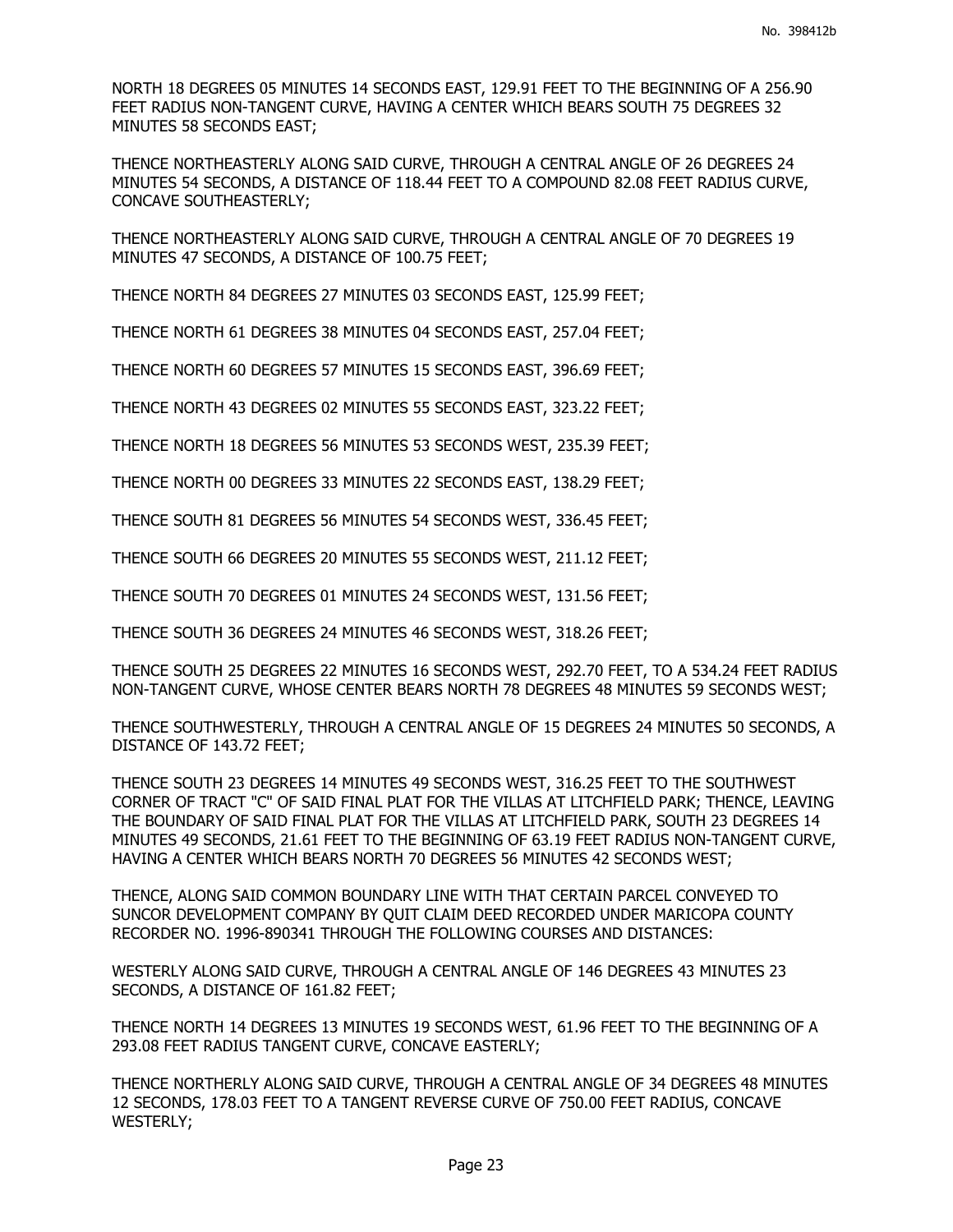THENCE NORTHERLY ALONG SAID CURVE, THROUGH A CENTRAL ANGLE OF 24 DEGREES 01 MINUTES 10 SECONDS, 314.41 FEET TO THE TRUE POINT OF BEGINNING;

EXCEPT THAT CERTAIN PORTION OF "WIGWAM GOLF COURSE" LOCATED IN PART OF THE SOUTH HALF OF SECTION 21, TOWNSHIP 2 NORTH, RANGE 1 WEST OF THE GILA AND SALT RIVER BASE AND MERIDIAN, MARICOPA COUNTY, ARIZONA, MORE PARTICULARLY DESCRIBED AS FOLLOWS:

COMMENCING AT THE SOUTH QUARTER CORNER OF SAID SECTION;

THENCE NORTH 00º45'17" EAST ALONG THE NORTH-SOUTH MID-SECTION LINE OF SAID SECTION A DISTANCE OF 1,044.70 FEET TO A POINT IN THE SOUTH LINE OF TRACT C-1 AS SHOWN ON THE FINAL PLAT OF "THE VILLAGE AT LITCHFIELD PARK PHASE 1" AS RECORDED IN BOOK 575, PAGE 33, MARICOPA COUNTY RECORDS;

THENCE LEAVING SAID SOUTHERLY LINE NORTH 14º26'56" WEST 490.87 FEET TO THE POINT OF BEGINNING IN THE NORTHERLY LINE OF SAID TRACT C-1;

THENCE LEAVING SAID NORTHERLY LINE NORTH 55º28'22" EAST 129.70 FEET;

THENCE SOUTH 88º54'40" EAST 157.88 FEET;

THENCE SOUTH 48º09'03" EAST 130.21 FEET TO A POINT IN SAID NORTHERLY LINE OF SAID TRACT C-1;

THENCE NORTH 87º25'04" WEST ALONG SAID NORTHERLY LINE A DISTANCE OF 354.53 FEET TO THE BEGINNING OF A TANGENT CURVE CONCAVE TO THE NORTH AND HAVING A RADIUS OF 561.53 FEET;

THENCE NORTHWESTERLY ALONG SAID LAST MENTIONED CURVE THRU A CENTRAL ANGLE OF 00º46'10" AN ARC LENGTH OF 7.54 FEET TO THE POINT OF BEGINNING.

PARCEL NO. 4:

A PART OF THE SOUTHEAST QUARTER OF SECTION 21, TOWNSHIP 2 NORTH, RANGE 1 WEST OF THE GILA AND SALT RIVER BASE AND MERIDIAN, MARICOPA COUNTY, ARIZONA, MORE PARTICULARLY DESCRIBED AS FOLLOWS:

COMMENCING AT THE SOUTHEAST CORNER OF SAID SECTION 21, THENCE NORTH 00 DEGREES 00 MINUTES 00 SECONDS EAST, 1959.82 FEET ALONG THE EAST LINE OF SAID SECTION 21;

THENCE NORTH 89 DEGREES 36 MINUTES 35 SECONDS WEST, 40.00 FEET TO THE POINT OF BEGINNING, SAID POINT LIES ON THE WEST RIGHT OF WAY LINE LITCHFIELD PARK ROAD;

THENCE NORTH 89 DEGREES 36 MINUTES 35 SECONDS WEST, 381.82 FEET;

THENCE SOUTH 00 DEGREES 00 MINUTES 00 SECONDS WEST, 331.60 FEET;

THENCE SOUTH 89 DEGREES 36 MINUTES 35 SECONDS EAST, 381.82 FEET TO THE WEST RIGHT OF WAY LINE OF LITCHFIELD PARK ROAD;

THENCE NORTH 00 DEGREES 00 MINUTES 00 SECONDS EAST, 331.60 FEET ALONG SAID WEST LINE OF LITCHFIELD PARK ROAD TO THE POINT OF BEGINNING.

PARCEL NO. 5:

(WELL SITE - WIGWAM BOULEVARD AND PARK AVENUE)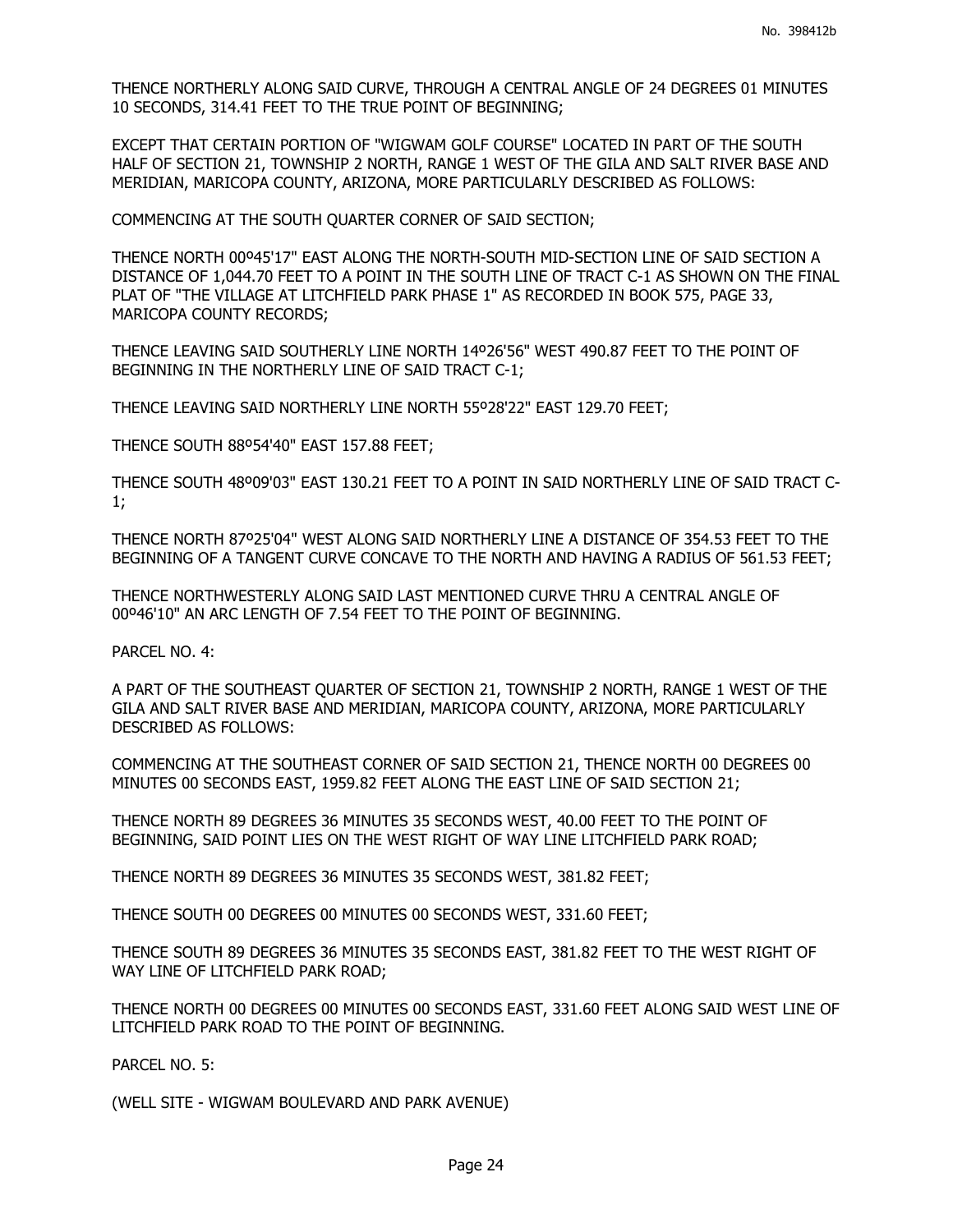A PORTION OF THE SOUTHWEST QUARTER OF SECTION 21, TOWNSHIP 2 NORTH, RANGE 1 WEST OF THE GILA AND SALT RIVER BASE AND MERIDIAN, MARICOPA COUNTY, ARIZONA AND MORE PARTICULARLY DESCRIBED AS FOLLOWS:

BEGINNING AT THE SOUTHWEST CORNER OF SAID SECTION 21;

THENCE NORTH 1 DEGREES 14 MINUTES 25 SECONDS EAST AND ALONG THE WEST LINE OF SAID SECTION 21, A DISTANCE OF 1137.99 FEET;

THENCE SOUTH 88 DEGREES 45 MINUTES 35 SECONDS EAST, A DISTANCE OF 57.00 FEET TO THE TRUE POINT OF BEGINNING OF THE HEREIN DESCRIBED PARCEL;

THENCE NORTH 1 DEGREES 14 MINUTES 25 SECONDS EAST, A DISTANCE OF 51.69 FEET;

THENCE SOUTH 88 DEGREES 45 MINUTES 35 SECONDS EAST, A DISTANCE OF 50.00 FEET;

THENCE SOUTH 1 DEGREES 14 MINUTES 25 SECONDS WEST, A DISTANCE OF 51.69 FEET;

THENCE NORTH 88 DEGREES 45 MINUTES 35 SECONDS WEST, A DISTANCE OF 50.00 FEET TO THE TRUE POINT OF BEGINNING.

PARCEL NO. 6:

(PIPELINE EASEMENT - WIGWAM BOULEVARD AND PARK AVENUE)

A 10.00 FOOT WIDE IRRIGATION EASEMENT OVER A PORTION OF THE SOUTHWEST QUARTER OF SECTION 21, TOWNSHIP 2 NORTH, RANGE 1 WEST OF THE GILA AND SALT RIVER BASE AND MERIDIAN, MARICOPA COUNTY, ARIZONA AND BEING 5.00 FEET WIDE ON EACH SIDE OF THE FOLLOWING DESCRIBED CENTERLINE:

BEGINNING AT THE SOUTHWEST CORNER OF SAID SECTION 21;

THENCE NORTH 1 DEGREE 14 MINUTES 25 SECONDS EAST AND ALONG THE WEST LINE OF SAID SECTION 21, A DISTANCE OF 1183.69 FEET;

THENCE SOUTH 88 DEGREES 45 MINUTES 35 SECONDS EAST, A DISTANCE OF 37.00 FEET TO REFERENCE POINT "A" AND THE TRUE POINT OF BEGINNING OF THE HEREIN DESCRIBED CENTERLINE;

THENCE NORTH 1 DEGREES 14 MINUTES 25 SECONDS EAST, A DISTANCE OF 145.27 FEET TO A POINT OF A CURVE, CONCAVE SOUTHEASTERLY, HAVING A RADIUS OF 467.27 FEET;

THENCE NORTHEASTERLY ALONG THE ARC OF SAID CURVE, THROUGH A CENTRAL ANGLE OF 35 DEGREES 25 MINUTES 50 SECONDS, AN ARC LENGTH OF 288.95 FEET;

THENCE NORTH 34 DEGREES 53 MINUTES 57 SECONDS EAST, A DISTANCE OF 85.76 FEET TO A POINT ON A CURVE, CONCAVE NORTHEASTERLY, HAVING A RADIUS OF 320.00 FEET AND WHOSE CENTER BEARS NORTH 34 DEGREES 53 MINUTES 57 SECONDS EAST FROM THE LAST DESCRIBED POINT;

THENCE NORTHWESTERLY ALONG THE ARC OF SAID CURVE, THROUGH A CENTRAL ANGLE OF 33 DEGREES 17 MINUTES 54 SECONDS, AN ARE LENGTH OF 185.97 FEET TO A POINT OF COMPOUND CURVE, CONCAVE NORTHEASTERLY, HAVING A RADIUS OF 295.00 FEET;

THENCE NORTHWESTERLY ALONG THE ARC OF SAID CURVE, THROUGH A CENTRAL ANGLE OF 23 DEGREES 02 MINUTES 34 SECONDS, AN ARC LENGTH OF 118.64 FEET TO A POINT OF TANGENCY;

THENCE NORTH 1 DEGREES 14 MINUTES 25 SECONDS EAST, A DISTANCE OF 127.63 FEET;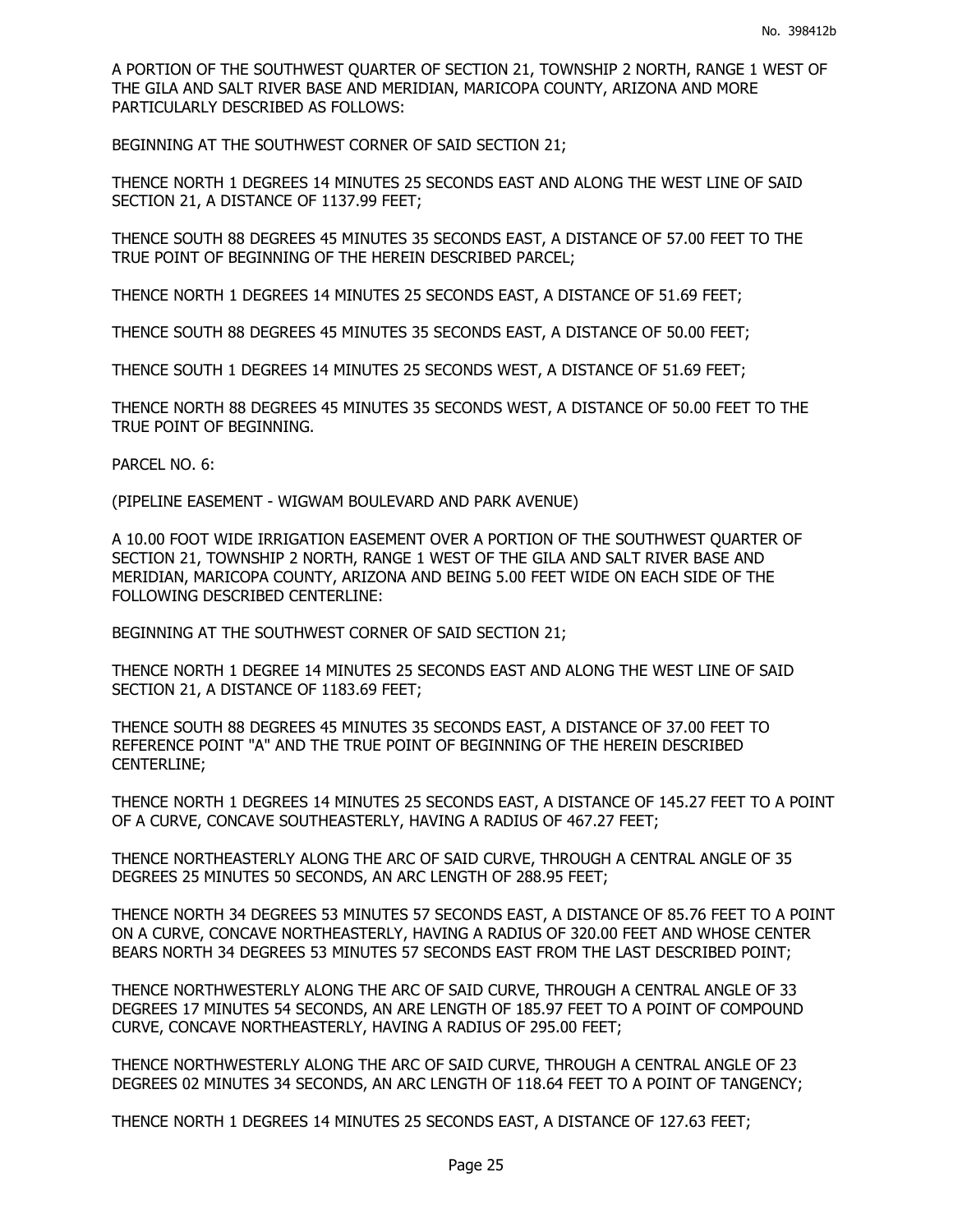THENCE SOUTH 88 DEGREES 45 MINUTES 56 SECONDS EAST, A DISTANCE OF 19.00 FEET TO THE TERMINUS POINT OF SAID CENTERLINE;

THE END LINES OF SAID EASEMENT AT THE TERMINUS POINT SHALL EXTEND OR SHORTEN AS NEEDED TO INTERSECT A LINE AT THE BEARING OF NORTH 43 DEGREES 45 MINUTES 35 SECONDS WEST, AND

BEGINNING AT THE AFOREMENTIONED REFERENCE POINT "A" THE BEGINNING OF A 10.00 FOOT WIDE IRRIGATION EASEMENT AND BEING 5.00 FEET WIDE ON EACH SIDE OF THE FOLLOWING DESCRIBED CENTERLINE;

THENCE SOUTH 88 DEGREES 45 MINUTES 35 SECONDS EAST, A DISTANCE OF 20.00 FEET TO THE TERMINUS POINT OF SAID CENTERLINE.

PARCEL NO. 7:

AN EASEMENT FOR WELLSITE ACCESS OVER THE FOLLOWING DESCRIBED PROPERTY:

A PORTION OF THE SOUTHWEST QUARTER OF SECTION 21, TOWNSHIP 2 NORTH, RANGE 1 WEST OF THE GILA AND SALT RIVER BASE AND MERIDIAN, MARICOPA COUNTY, ARIZONA AND MORE PARTICULARLY DESCRIBED AS FOLLOWS:

BEGINNING AT THE SOUTHWEST CORNER OF SAID SECTION 21;

THENCE NORTH 1 DEGREE 14 MINUTES 25 SECONDS EAST AND ALONG THE WEST LINE OF SAID SECTION 21, A DISTANCE OF 1153.99 FEET;

THENCE SOUTH 88 DEGREES 45 MINUTES 35 SECONDS EAST, A DISTANCE OF 42.00 FEET TO THE TRUE POINT OF BEGINNING OF THE HEREIN DESCRIBED EASEMENT;

THENCE NORTH 1 DEGREES 14 MINUTES 25 SECONDS EAST, A DISTANCE OF 16.00 FEET;

THENCE SOUTH 88 DEGREES 45 MINUTES 35 SECONDS EAST, A DISTANCE OF 15.00 FEET;

THENCE SOUTH 1 DEGREES 14 MINUTES 25 SECONDS WEST, A DISTANCE OF 16.00 FEET;

THENCE NORTH 88 DEGREES 45 MINUTES 35 SECONDS WEST, A DISTANCE OF 15.00 FEET TO THE TRUE POINT OF BEGINNING.

PARCEL NO. 8:

NON-EXCLUSIVE EASEMENTS FOR THE PURPOSES SET FORTH THEREIN AS SET FORTH IN WATER, FACILITIES EASEMENT, OPERATION AND MAINTENANCE AGREEMENT RECORDED APRIL 4, 1990 IN 90- 148612 OF OFFICIAL RECORDS AND AMENDED APRIL 15, 1992 IN 92-198179 OF OFFICIAL RECORDS AND PARTIAL TERMINATION RECORDED AUGUST 10, 2001 IN 01-738023 OF OFFICIAL RECORDS AND THIRD AMENDMENT RECORDED AUGUST 6, 2004 IN 04-916946 OF OFFICIAL RECORDS, MARICOPA COUNTY, ARIZONA.

PARCEL NO. 9:

TOGETHER WITH EASEMENT CONTAINED IN THAT CERTAIN PERMANENT EASEMENT AGREEMENT FOR DRAINAGE PURPOSES RECORDED 08/10/2001 AS INSTRUMENT NO. 2001-0738025 OF OFFICIAL RECORDS, MARICOPA COUNTY, ARIZONA.

PARCEL NO. 10: - SUNSET POINT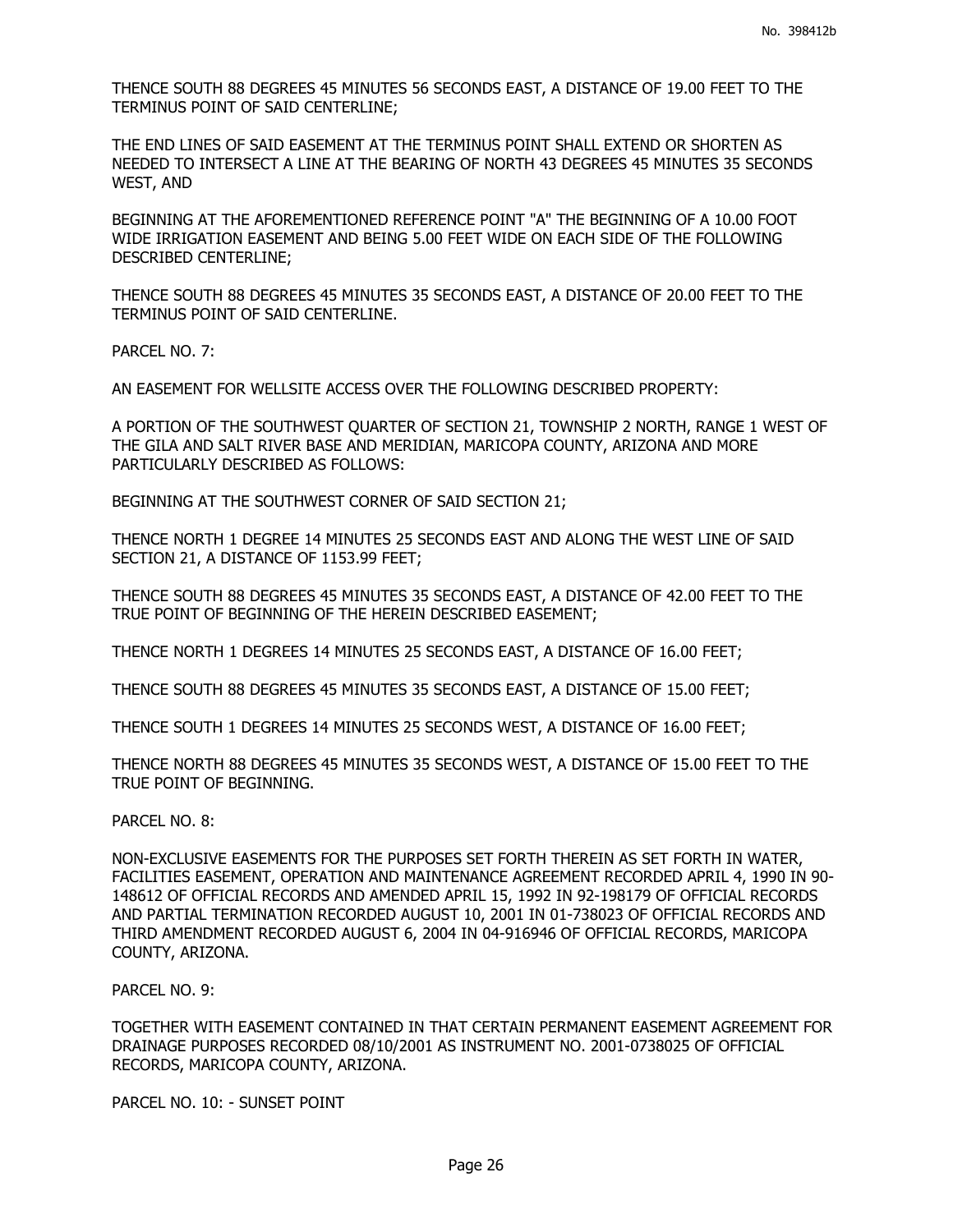THAT PART OF SECTION 16, TOWNSHIP 2 NORTH, RANGE 1 WEST OF THE GILA AND SALT RIVER BASE AND MERIDIAN, MARICOPA COUNTY, ARIZONA, MORE PARTICULARLY DESCRIBED AS FOLLOWS:

COMMENCING AT THE EAST QUARTER CORNER OF SAID SECTION 16;

THENCE NORTH 00 DEGREES 11 MINUTES 10 SECONDS WEST ALONG THE EAST LINE OF SAID SECTION 16, A DISTANCE OF 1312.49 FEET;

THENCE SOUTH 89 DEGREES 22 MINUTES 47 SECONDS WEST, 499.95 FEET TO THE BEGINNING OF A TANGENT CURVE OF 383.00 FOOT RADIUS, CONCAVE NORTHERLY;

THENCE WESTERLY ALONG SAID CURVE, THROUGH A CENTRAL ANGLE OF 23 DEGREES 16 MINUTES 47 SECONDS, A DISTANCE OF 155.62 FEET;

THENCE NORTH 67 DEGREES 20 MINUTES 25 SECONDS WEST, 58.00 FEET TO THE BEGINNING OF A TANGENT CURVE OF 383.00 FOOT RADIUS, CONCAVE NORTHEASTERLY;

THENCE NORTHWESTERLY ALONG SAID CURVE THROUGH A CENTRAL ANGLE OF 24 DEGREES 03 MINUTES 52 SECONDS, A DISTANCE OF 160.86 FEET;

THENCE NORTH 43 DEGREES 16 MINUTES 33 SECONDS WEST, 289.22 FEET;

THENCE NORTH 49 DEGREES 27 MINUTES 36 SECONDS WEST, 118.07 FEET;

THENCE NORTH 53 DEGREES 16 MINUTES 52 SECONDS WEST, 111.14 FEET;

THENCE SOUTH 39 DEGREES 28 MINUTES 06 SECONDS WEST, 8.00 FEET TO THE TRUE POINT OF BEGINNING;

THENCE SOUTH 53 DEGREES 16 MINUTES 52 SECONDS EAST, 50.38 FEET;

THENCE SOUTH 39 DEGREES 28 MINUTES 06 SECONDS WEST, 229.26 FEET;

THENCE NORTH 72 DEGREES 50 MINUTES 28 SECONDS WEST, 450.00 FEET;

THENCE NORTH 23 DEGREES 16 MINUTES 36 SECONDS EAST, 476.74 FEET;

THENCE SOUTH 54 DEGREES 16 MINUTES 54 SECONDS EAST, 500.00 FEET;

THENCE SOUTH 39 DEGREES 28 MINUTES 06 SECONDS WEST, 92.86 FEET TO THE TRUE POINT OF BEGINNING;

PARCEL NO. 10A:

TOGETHER WITH AN EASEMENT FOR INGRESS AND EGRESS DATED APRIL 4, 1990, RECORDED APRIL 4, 1990 AS INSTRUMENT NO. 90148611.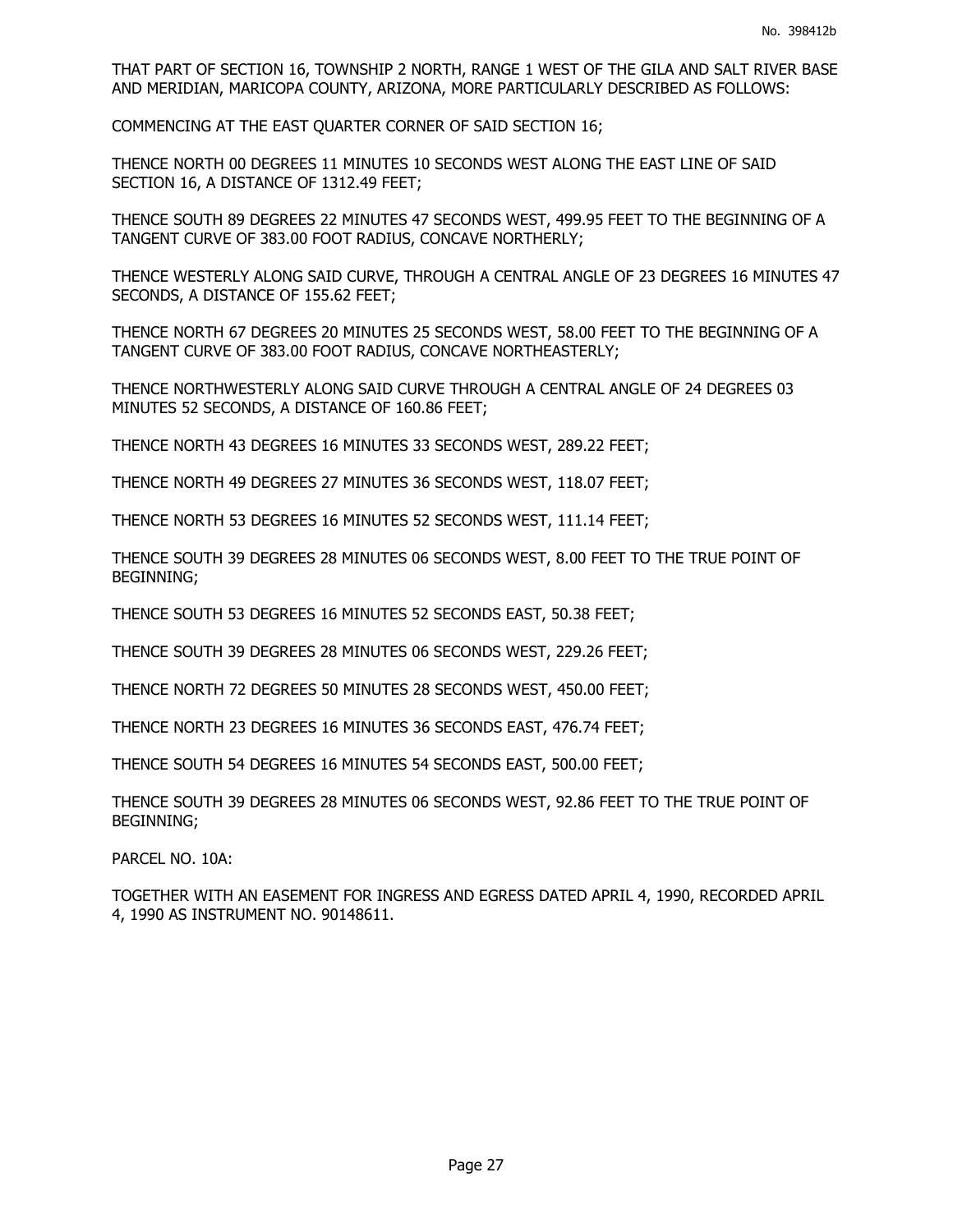## **First American Title Insurance Company National Commercial Services**

## **SCHEDULE B First Amended**

## **PART TWO:**

## **The Following Matters Affect Parcel A:**

- 1. Taxes for the year 2014, a lien not yet due and payable.
- 2. Any additional taxes which may become a lien by reason of the county assessor reassessing the within described premises because of the existence of a Golf Course Exemption.
- 3. Reservations contained in the Patents from the United States of America, reading as follows:

Subject to any vested and accrued water rights for mining, agricultural, manufacturing, or other purposes, and rights to ditches and reservoirs used in connection with such water rights as may be recognized and acknowledged by the local customs, laws and decisions of courts; and there is reserved from the lands hereby granted, a right of way thereon for ditches or canals constructed by the authority of the United States of America.

Said Patents recorded as follows: Recorded March 10, 1919 in Book 136 of Deeds, Page 22. Recorded June 16, 1916 in Book 120 of Deeds, Page 1. Recorded March, 1916 in Book 118 of Deeds, Page 215. Recorded March 6, 1916 in Book 118 of Deeds, Page 110. Recorded March 30, 1916 in Book 115 of Deeds, Page 552. Recorded April 23, 1915 in Book 115 of Deeds, Page 56. Recorded March 29, 1915 in Book 113 of Deeds, Page 212.

and

Reservations contained in Patents from the State of Arizona, reading as follows:

This Patent is issued subject to any and all easements or rights of way heretofore legally obtained and now in full force and effect.

Said Patents recorded as follows:

Recorded December 16, 1929 in Book 242 of Deeds, Page 14. Recorded January 17, 1928 in Book 218 of Deeds, Page 28.

4. An easement for communication facilities and incidental purposes in the document recorded March 8, 1957 as Docket 2121, Page 545 of Official Records.

(Affects Parcel No. 1)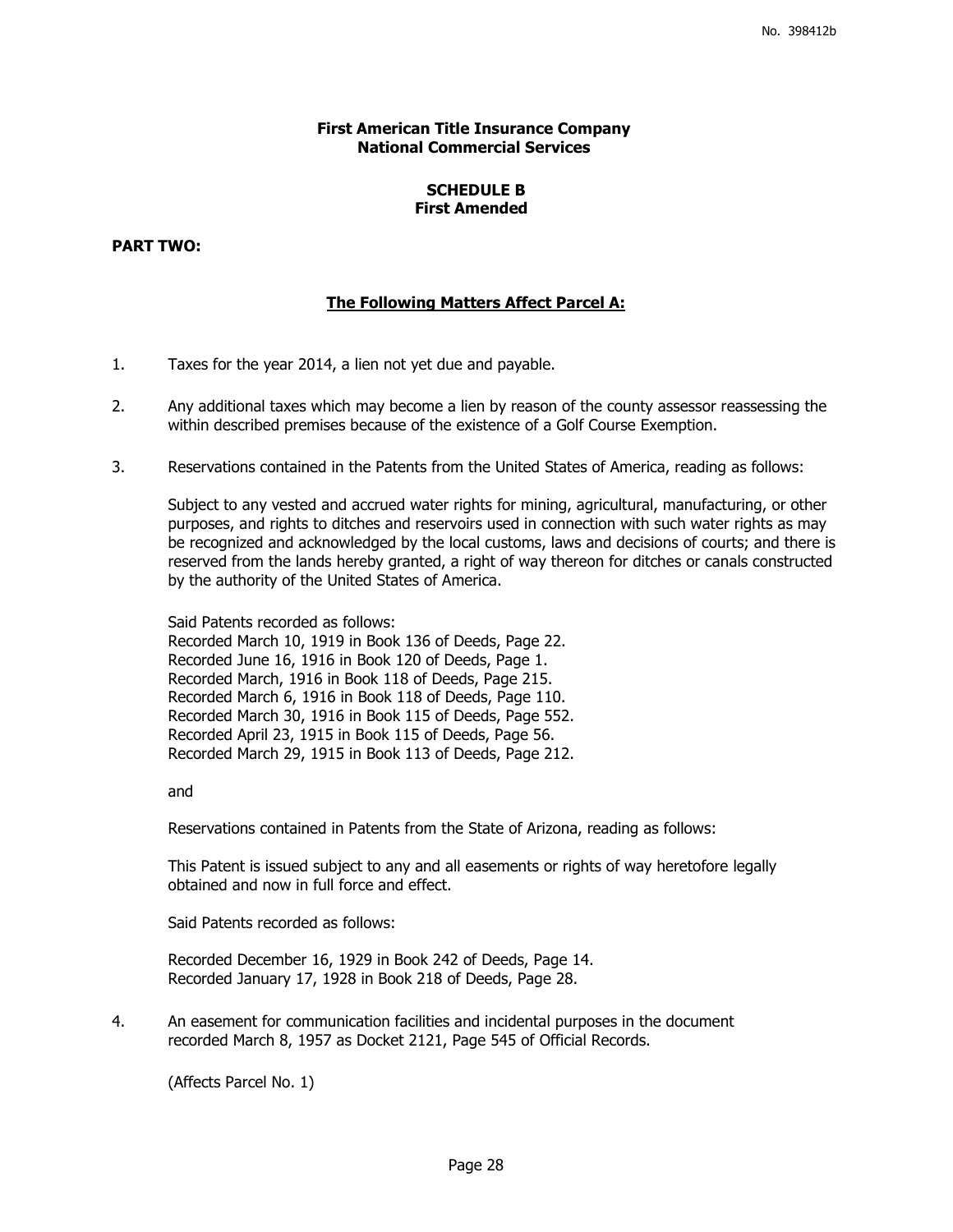5. An easement for underground electric lines and incidental purposes in the document recorded January 15, 1962 as Docket 3992, Page 58 of Official Records.

(Affects Parcel No. 2)

6. Building lines, easements and restrictions, according to the plat of said Subdivision and instrument recorded January 29, 1963 in Book 101 of Maps, Page 21 .

(Affects Lot 221 of Parcel No. 1)

- 7. An easement for water lines and incidental purposes in the document recorded April 18, 1962 as Docket 4109, Page 282 of Official Records.
- 8. Declaration of Covenants, Conditions and Restrictions recorded January 29, 1963 in Docket 4444, Page 268, but deleting any covenant, condition or restriction indicating a preference, limitation or discrimination based on race, color, religion, sex, handicap, familial status or national origin to the extent such covenants, conditions or restrictions violate 42 USC 3604(c).

(Affects Lot 221 of Parcel No. 1)

9. Declaration of Covenants, Conditions and Restrictions recorded August 12, 1968 in Docket 7218, Page 719 and Supplement recorded May 12, 1969 in Docket 7604, Page 680, but deleting any covenant, condition or restriction indicating a preference, limitation or discrimination based on race, color, religion, sex, handicap, familial status or national origin to the extent such covenants, conditions or restrictions violate 42 USC 3604(c).

(Affects Lot 221 of Parcel No. 1)

10. An easement for electric lines and appurtenant facilities and incidental purposes in the document recorded December 4, 1970 as Docket 8427, Page 655 of Official Records.

(Affects Lot 221 of Parcel No. 1)

11. An easement for underground electric lines and incidental purposes in the document recorded October 11, 1965 as Docket 5757, Page 426 of Official Records.

(Affects Parcel No. 2)

12. An easement for communication facilities and incidental purposes in the document recorded August 24, 1967 as Docket 6714, Page 503 of Official Records.

(Affects Parcel No. 1)

13. An easement for sanitary sewer mains and incidental purposes in the document recorded May 13, 1967 as Docket 6835, Page 28 of Official Records.

(Affects Parcel No. 2)

14. An easement for sanitary sewer mains and incidental purposes in the document recorded May 13, 1967 as Docket 6835, Page 30 of Official Records.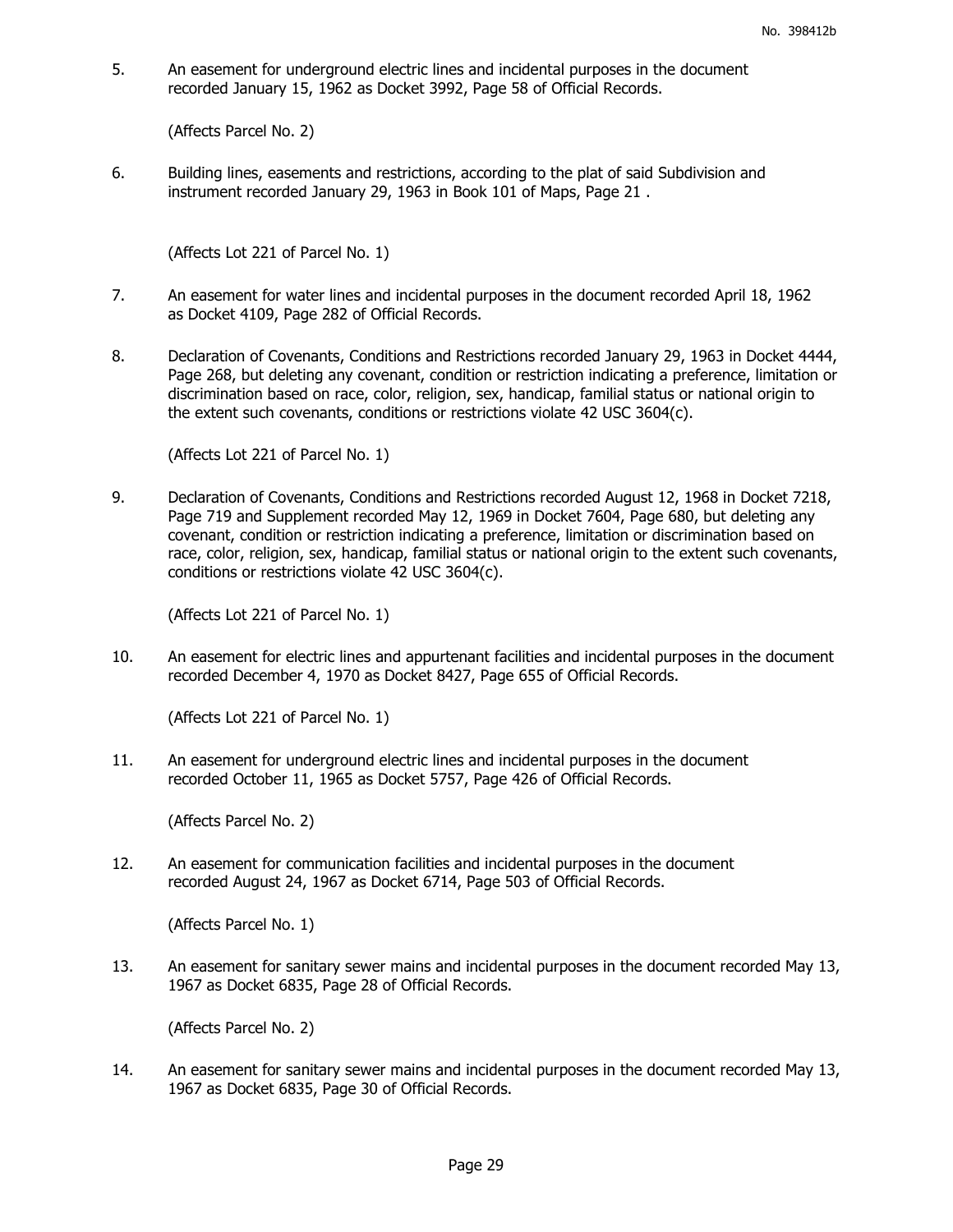(Affects Parcel No. 2)

15. An easement for storm drain pipe and incidental purposes in the document recorded February 7, 1969 as Docket 7469, Page 510 of Official Records.

(Affects Parcel No. 2)

16. An easement for underground electric lines and appurtenant facilities and incidental purposes in the document recorded August 27, 1976 as Docket 11829, Page 961 of Official Records.

(Affects Parcel No. 2)

17. An easement for underground electric lines and appurtenant facilities and incidental purposes in the document recorded July 5, 1977 as Docket 12301, Page 532 of Official Records.

(Affects Parcel No. 2)

18. An easement for gas lines and appurtenant facilities and incidental purposes in the document recorded September 11, 1979 as Docket 13889, Page 354 of Official Records.

(Affects Parcel No. 2)

19. An easement for electric lines and appurtenant facilities and incidental purposes in the document recorded October 14, 1980 as Docket 14757, Page 353 of Official Records.

(Affects Parcel No. 2)

20. An easement for communication facilities and incidental purposes in the document recorded June 11, 1981 as Docket 15302, Page 80 of Official Records.

(Affects Parcel No. 1)

21. An easement for electric lines and appurtenant facilities and incidental purposes in the document recorded November 15, 1983 as 83-459643 of Official Records.

(Affects Parcel No. 2)

22. An easement for electric lines and appurtenant facilities and incidental purposes in the document recorded October 7, 1987 as 87-620694 of Official Records.

(Affects Parcel No. 1)

23. An easement for communication facilities and incidental purposes in the document recorded April 4, 1990 as 90-148598 of Official Records.

(Affects Parcel No. 1)

24. An easement for underground electric and appurtenant facilities and incidental purposes in the document recorded April 4, 1990 as 90-148599 of Official Records.

(Affects Parcel No. 1)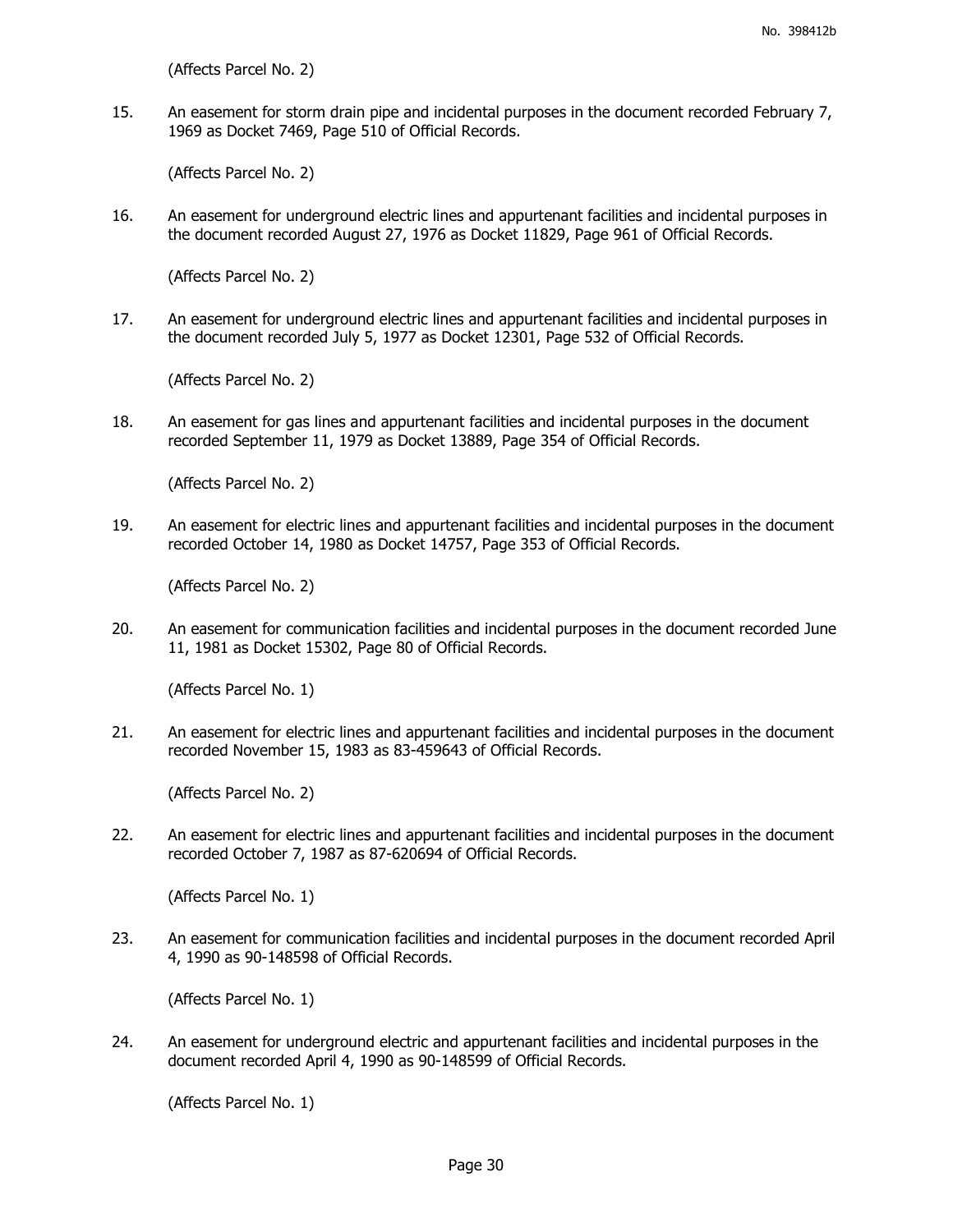25. An easement for gas pipeline and incidental purposes in the document recorded April 4, 1990 as 90-148600 of Official Records.

(Affects Parcel No. 1)

26. An easement for gas pipeline and incidental purposes in the document recorded April 4, 1990 as 90-148601 of Official Records.

(Affects Parcel No. 1)

27. An easement for gas pipeline and incidental purposes in the document recorded April 4, 1990 as 90-148602 of Official Records.

(Affects Parcel No. 1)

28. An easement for gas pipeline and incidental purposes in the document recorded April 4, 1990 as 90-148603 of Official Records.

(Affects Parcel No. 1)

29. An easement for gas pipeline and incidental purposes in the document recorded April 4, 1990 as 90-148604 of Official Records and thereafter partial release of said easement recorded July 21, 1993 as 93-0475229 of Official Records.

(Affects Parcel No. 1)

30. An easement for gas pipeline and incidental purposes in the document recorded February 28, 1991 as 91-083084 of Official Records.

(Affects Parcel No. 1)

31. An easement for underground electric lines and appurtenant facilities and incidental purposes in the document recorded March 27, 1991 as 91-126902 of Official Records.

(Affects Parcel No. 1)

32. An easement for gas pipeline and incidental purposes in the document recorded April 11, 1991 as 91-153081 of Official Records.

(Affects Parcel No. 1)

33. An easement for underground electric lines and appurtenant facilities and incidental purposes in the document recorded July 5, 1991 as 91-312381 of Official Records.

(Affects Parcel No. 1)

34. An easement for underground electric lines and appurtenant facilities and incidental purposes in the document recorded February 14, 1992 as 92-076928 of Official Records.

(Affects Parcel No. 1)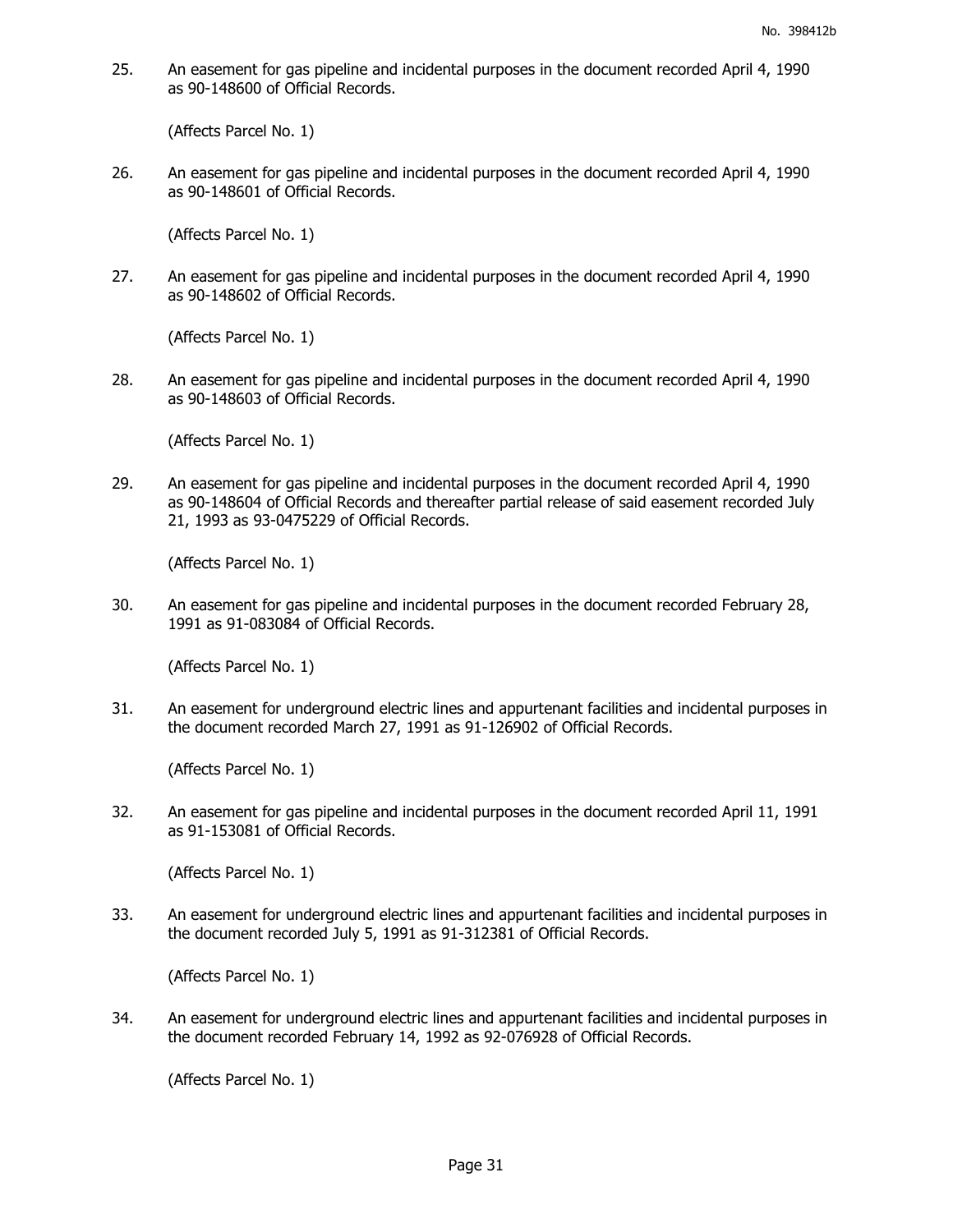35. An easement for underground electric lines and appurtenant facilities and incidental purposes in the document recorded March 30, 1992 as 92-162287 of Official Records and thereafter partial release of said easement recorded September 20, 1993 as 93-0633195 of Official Records.

(Affects Parcel No. 1)

36. An easement for underground electric lines and appurtenant facilities and incidental purposes in the document recorded November 18, 1992 as 92-655604 of Official Records.

(Affects Parcel No. 2)

37. An easement for underground electric lines and appurtenant facilities and incidental purposes in the document recorded November 18, 1992 as 92-655605 of Official Records.

(Affects Parcel No. 1)

38. An easement for underground electric lines and appurtenant facilities and incidental purposes in the document recorded February 11, 1993 as 93-0082235 of Official Records.

(Affects Parcel No. 1)

39. An easement for waterline and appurtenant facilities and incidental purposes in the document recorded September 20, 1993 as 93-0633196 of Official Records.

(Affects Parcel No. 2)

40. An easement for sewer line and appurtenant facilities and incidental purposes in the document recorded September 20, 1993 as 93-0633197 of Official Records.

(Affects Parcel Nos. 1 and 2)

41. An easement for electrical facilities and incidental purposes in the document recorded October 22, 1945 as Book 69 of Miscellaneous, Page 409 and Clarification of Easement recorded December 6, 1985 as 85-580147 of Official Records.

(Affects Parcel No. 3)

42. An easement for electrical facilities and incidental purposes in the document recorded June 13, 1974 as Docket 10696, Page 769 of Official Records.

(Affects Parcel No. 3)

43. An easement for electric lines and appurtenant facilities and incidental purposes in the document recorded June 13, 1974 as Docket 10696, Page 770 of Official Records.

(Affects Parcel No. 3)

44. An easement for electric lines and appurtenant facilities and incidental purposes in the document recorded May 14, 1975 as Docket 11158, Page 1136 of Official Records.

(Affects Parcel No. 3)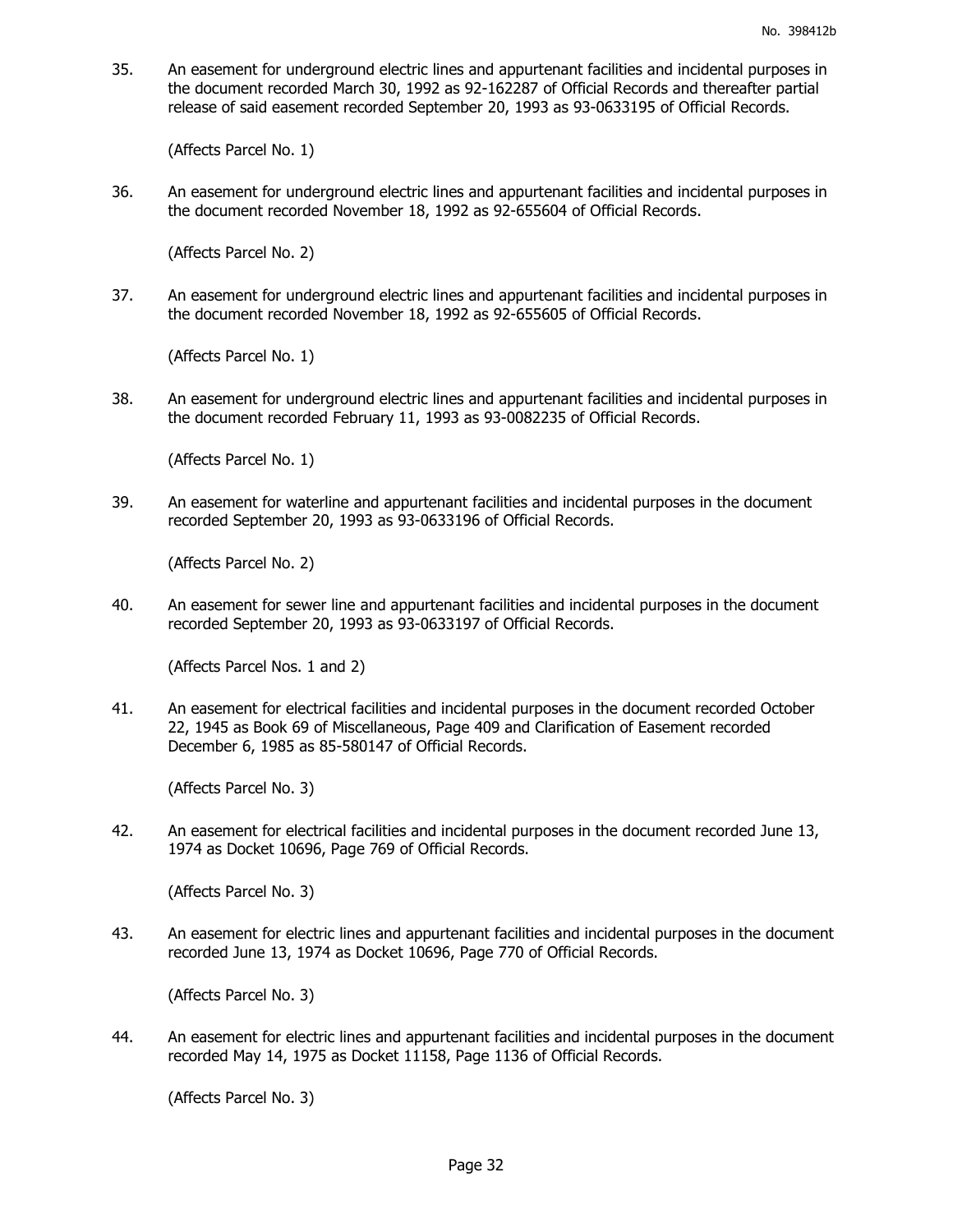45. An easement for electric lines and appurtenant facilities and incidental purposes in the document recorded October 30, 1975 as Docket 11397, Page 68 of Official Records.

(Affects Parcel No. 3)

46. An easement for electric lines and appurtenant facilities and incidental purposes in the document recorded June 26, 1978 as Docket 12989, Page 436 of Official Records.

(Affects Parcel No. 3)

47. An easement for water discharge and drainage and incidental purposes in the document recorded February 26, 1986 as 86-091620 of Official Records and amended April 4, 1990 as 90- 148606 of Official Records and amended August 10, 2001 as 2001-738024 of Official Records.

(Affects Parcel No. 3)

48. An easement for water discharge and drainage and incidental purposes in the document recorded February 26, 1986 as 86-091621 of Official Records and amended April 4, 1990 as 90- 148606 and amended August 10, 2001 as 2001-738024 of Official Records.

(Affects Parcel No. 3)

49. An easement for communication facilities and incidental purposes in the document recorded August 3, 1987 as 87-490295 of Official Records.

(Affects Parcel No. 3)

50. An easement for water and sewer lines and incidental purposes in the document recorded December 31, 1986 as 86-726589 of Official Records and as 86-726590 of Official Records.

(Affects Parcel No. 3)

51. An easement for water lines and appurtenant facilities and incidental purposes in the document recorded September 20, 1993 as 93-0633198 of Official Records.

(Affects Parcel No. 4)

52. An easement for drainage pipes and appurtenant facilities and incidental purposes in the document recorded September 20, 1993 as 93-0633202 of Official Records.

(Affects Parcel No. 3)

53. An easement for sewer line and appurtenant facilities and incidental purposes in the document recorded September 20, 1993 as 93-0633200 of Official Records.

(Affects Parcel No. 4)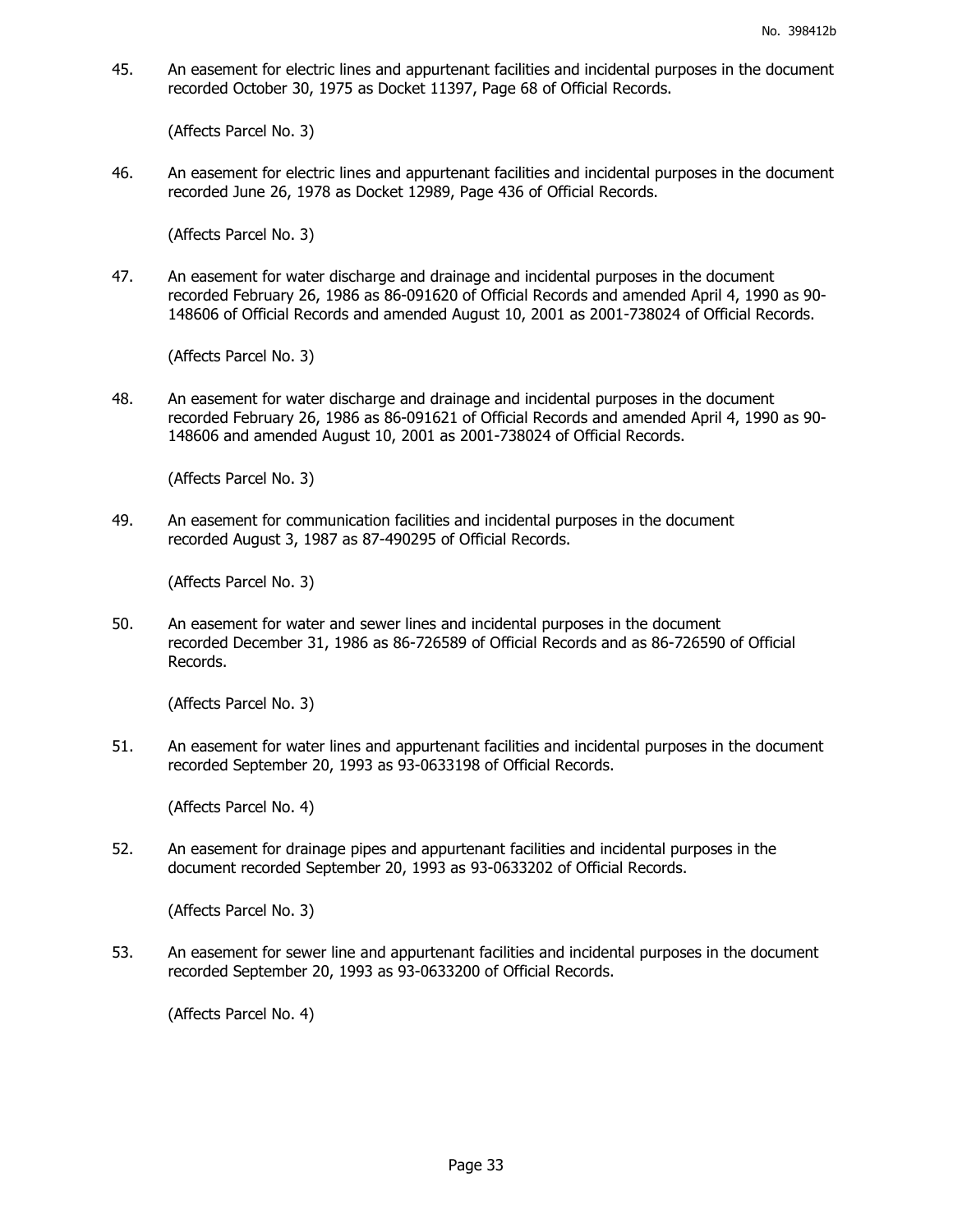- 54. The terms and provisions including provisions regarding assessments, contained in the document entitled "Water Facilities Easement Operation and Maintenance Agreement" recorded April 4, 1990 as 90-148612 of Official Records and amended April 15, 1992 as 92-198179 and partial termination recorded August 10, 2001 as 2001-0738023 of Official Records and Third Amendment recorded August 6, 2004 as 04-916946 of Official Records and Assignment and Assumption of Water Facilities Easement Operation and Maintenance Agreement recorded June 12, 2007 as 2007-0679048 of Official Records.
- 55. The terms and provisions contained in the document entitled "Covenants, Conditions and Restrictions" recorded as 96-852119 of Official Records; as 97-830601 of Official Records; as 96- 852118 of Official Records; as 97-830600 of Official Records; as 98-1184142 of Official Records; as 99-1108885 of Official Records; as 99-1108886 of Official Records and as 98-1184143 of Official Records; as 2004-828314 of Official Records and as 2004-828315 of Official Records.
- 56. The terms and provisions contained in the document entitled "Special Warranty Deed, Bill of Sale and Pipeline and Access Easement" recorded August 10, 2001 as 2001-0738019 of Official Records and re-recorded October 30, 2001 as 2001-1006088 of Official Records.

(Affects Parcel No. 5, 6 and 7)

57. An easement for Emergency Vehicle Access and incidental purposes in the document recorded August 10, 2001 as 2001-0738020 of Official Records and re-recorded as 2005- 0572955 of Official Records.

(Affects Parcel No. 3)

- 58. The terms and provisions contained in the document entitled "Permanent Easement Agreement for Drainage Pipelines" recorded August 10, 2001 as 2001-0738025 of Official Records.
- 59. An easement for drainage and incidental purposes in the document recorded December 30, 2003 as 2003-1743289 of Official Records.

(Affects Parcel No. 3)

60. Restrictions, dedications, conditions, reservations, easements and other matters shown on the plat of The Village at Litchfield Park Phase I, as recorded in Plat Book 575 of Maps, Page(s) 33, but deleting any covenant, condition or restriction indicating a preference, limitation or discrimination based on race, color, religion, sex, handicap, familial status or national origin to the extent such covenants, conditions or restrictions violate 42 USC 3604(c).

(Affects Parcel No. 5, 6 and 7)

61. An easement for electric lines and appurtenant facilities and incidental purposes in the document recorded May 18, 2007 as 07-580585 of Official Records.

(Affects Parcel No.1)

62. Terms and provisions of an unrecorded lease executed, by and between Kabuto Arizona Properties, LLC as lessor and Jim McLean Enterprises, Inc., a Florida corporation as lessee, as disclosed by a Final Bankruptcy Order Approving Sale recorded December 16, 2009 as 2009- 1151527 of Official Records.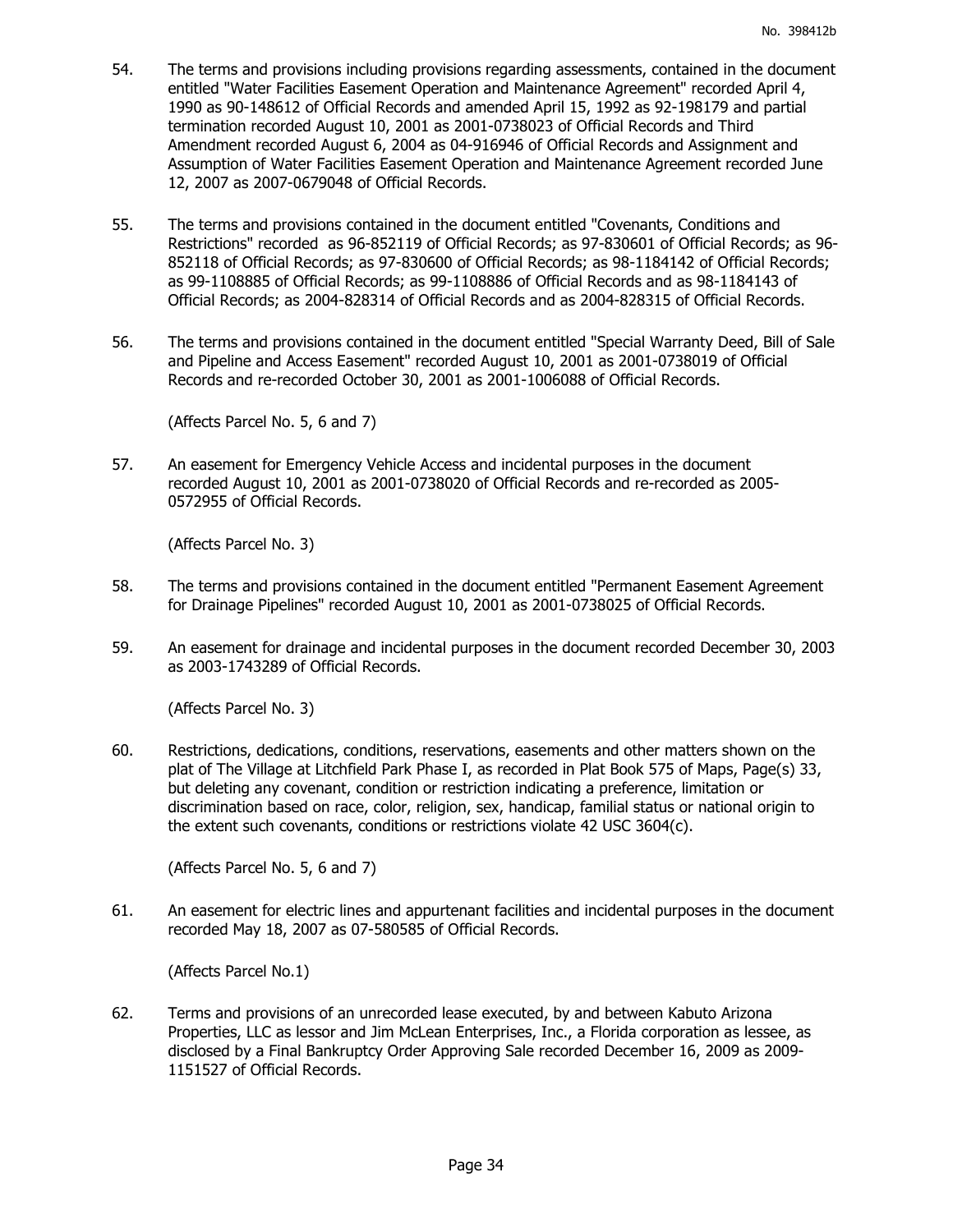63. An unrecorded lease dated April 4, 1990, executed by Type Two Inc., a Delaware corporation as lessor and Kabuto International Phoenix Inc., a California corporation as lessee, as disclosed by a Memorandum of Lease recorded as 90-0148614 of Official Records.

Thereafter the lessee's interest was assigned to Kabuto Arizona Properties, LLC, an Arizona limited liability company.

The lessee's interest under the lease has been assigned to Kabuto Arizona Properties, LLC, a Delaware limited liability company by assignment recorded June 12, 2007 as 2007-0679047 of Official Records.

Thereafter Memorandum of Collateral Assignment of Type Two Lease recorded June 12, 2007 as 2007-0679052 of Official Records.

As assigned in an Assignment and Assumption Agreement and Memorandum of Lease recorded December 16, 2009 as 2009-1151533 of Official Records.

Thereafter Memorandum of Collateral Assignment of Type Two Lease recorded June December 16, 2009 as 2009-1151542 of Official Records.

- 64. Terms and conditions of the Final Bankruptcy Order Approving Sale, dated November 09, 2009, recorded on December 16, 2009 in Instrument No. 2009-1151527 of Official Records.
- 65. Easement Agreement dated April 4, 1990, recorded April 4, 1990 as Instrument No. 90148611 of Official Records. (as to Parcel 10)
- 66. Any rights, interests, claims or losses arising out of the reversal, modification, or vacatur of that certain Order Granting Debtor's Motion For Authority To Sell Substantially All Of the Debtor's Assets And Certain Assets Of The Debtor's Affiliates As A Going Concern And To Assume And Assign or Reject Certain Executory Contracts And Unexpired Leases Related Thereto Of Kabuto Arizona Properties, LLC which Order was entered on December , 2009 in Case No. 2:09-bk-11282-GBN in the United States Bankruptcy Court for the District of Arizona, either by the Bankruptcy Appellate Panel for the Ninth Circuit or any appeal there from.
- 67. This item has been intentionally deleted.
- 68. This item has been intentionally deleted.
- 69. This item has been intentionally deleted.
- 70. This item has been intentionally deleted.
- 71. This item has been intentionally deleted.
- 72. This item has been intentionally deleted.
- 73. This item has been intentionally deleted.
- 74. This item has been intentionally deleted.
- 75. This item has been intentionally deleted.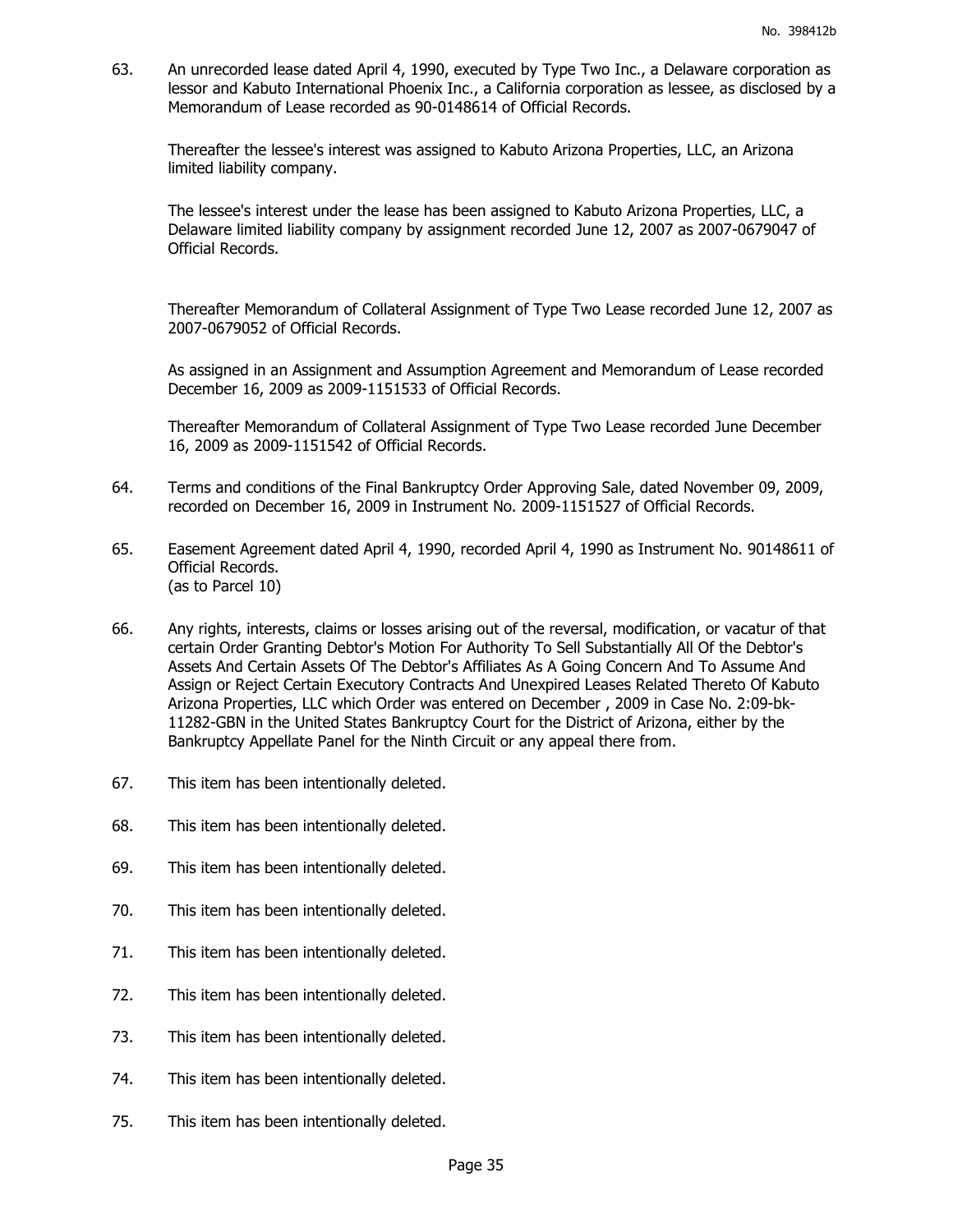| 76.  | This item has been intentionally deleted. |
|------|-------------------------------------------|
| 77.  | This item has been intentionally deleted. |
| 78.  | This item has been intentionally deleted. |
| 79.  | This item has been intentionally deleted. |
| 80.  | This item has been intentionally deleted. |
| 81.  | This item has been intentionally deleted. |
| 82.  | This item has been intentionally deleted. |
| 83.  | This item has been intentionally deleted. |
| 84.  | This item has been intentionally deleted. |
| 85.  | This item has been intentionally deleted. |
| 86.  | This item has been intentionally deleted. |
| 87.  | This item has been intentionally deleted. |
| 88.  | This item has been intentionally deleted. |
| 89.  | This item has been intentionally deleted. |
| 90.  | This item has been intentionally deleted. |
| 91.  | This item has been intentionally deleted. |
| 92.  | This item has been intentionally deleted. |
| 93.  | This item has been intentionally deleted. |
| 94.  | This item has been intentionally deleted. |
| 95.  | This item has been intentionally deleted. |
| 96.  | This item has been intentionally deleted. |
| 97.  | This item has been intentionally deleted. |
| 98.  | This item has been intentionally deleted. |
| 99.  | This item has been intentionally deleted. |
| 100. | This item has been intentionally deleted. |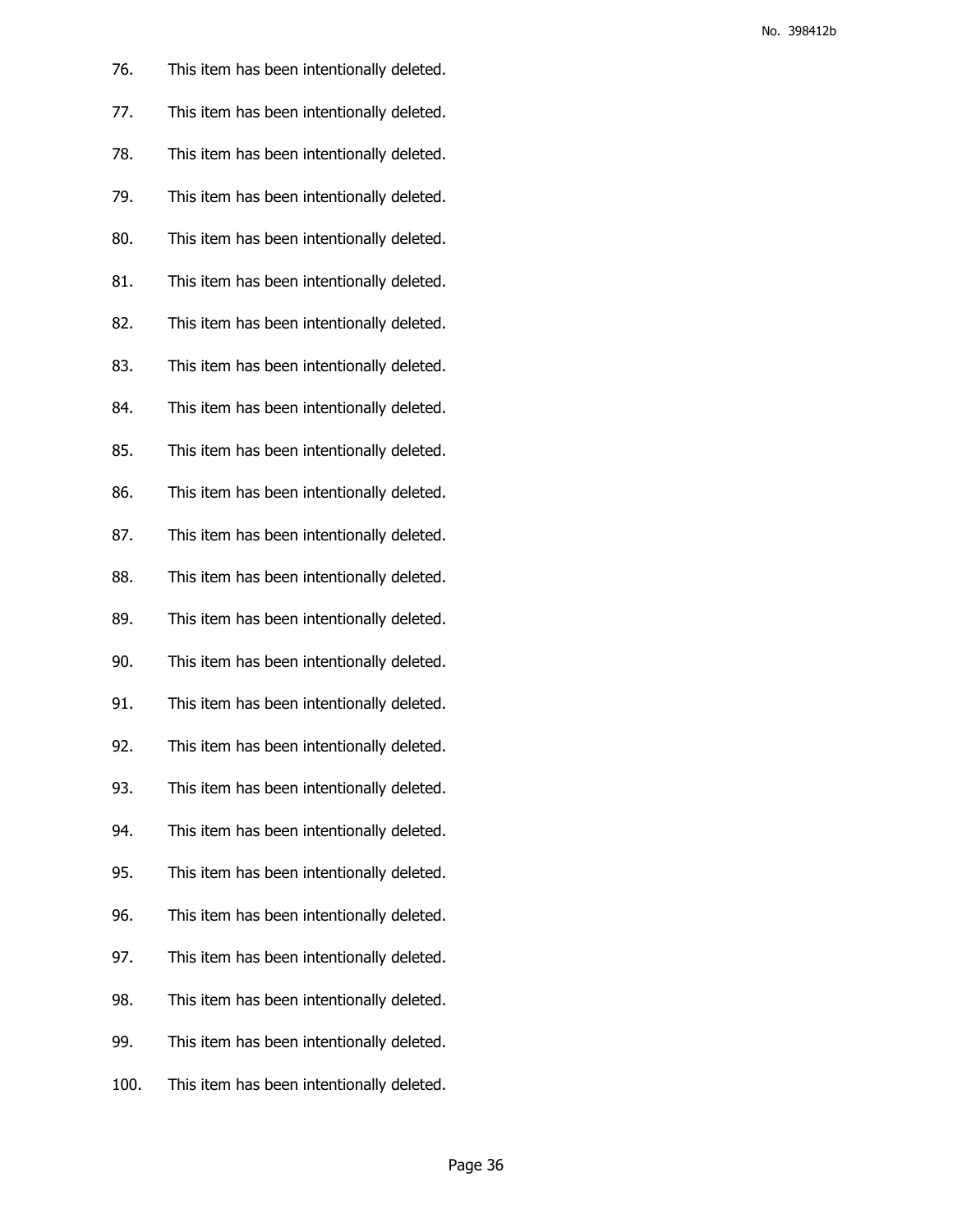| 101. | This item has been intentionally deleted. |
|------|-------------------------------------------|
| 102. | This item has been intentionally deleted. |
| 103. | This item has been intentionally deleted. |
| 104. | This item has been intentionally deleted. |
| 105. | This item has been intentionally deleted. |
| 106. | This item has been intentionally deleted. |
| 107. | This item has been intentionally deleted. |
| 108. | This item has been intentionally deleted. |
| 109. | This item has been intentionally deleted. |
| 110. | This item has been intentionally deleted. |
| 111. | This item has been intentionally deleted. |
| 112. | This item has been intentionally deleted. |
| 113. | This item has been intentionally deleted. |
| 114. | This item has been intentionally deleted. |
| 115. | This item has been intentionally deleted. |
| 116. | This item has been intentionally deleted. |
| 117. | This item has been intentionally deleted. |
| 118. | This item has been intentionally deleted. |
| 119. | This item has been intentionally deleted. |
| 120. | This item has been intentionally deleted. |
| 121. | This item has been intentionally deleted. |
| 122. | This item has been intentionally deleted. |
| 123. | This item has been intentionally deleted. |
| 124. | This item has been intentionally deleted. |
| 125. | This item has been intentionally deleted. |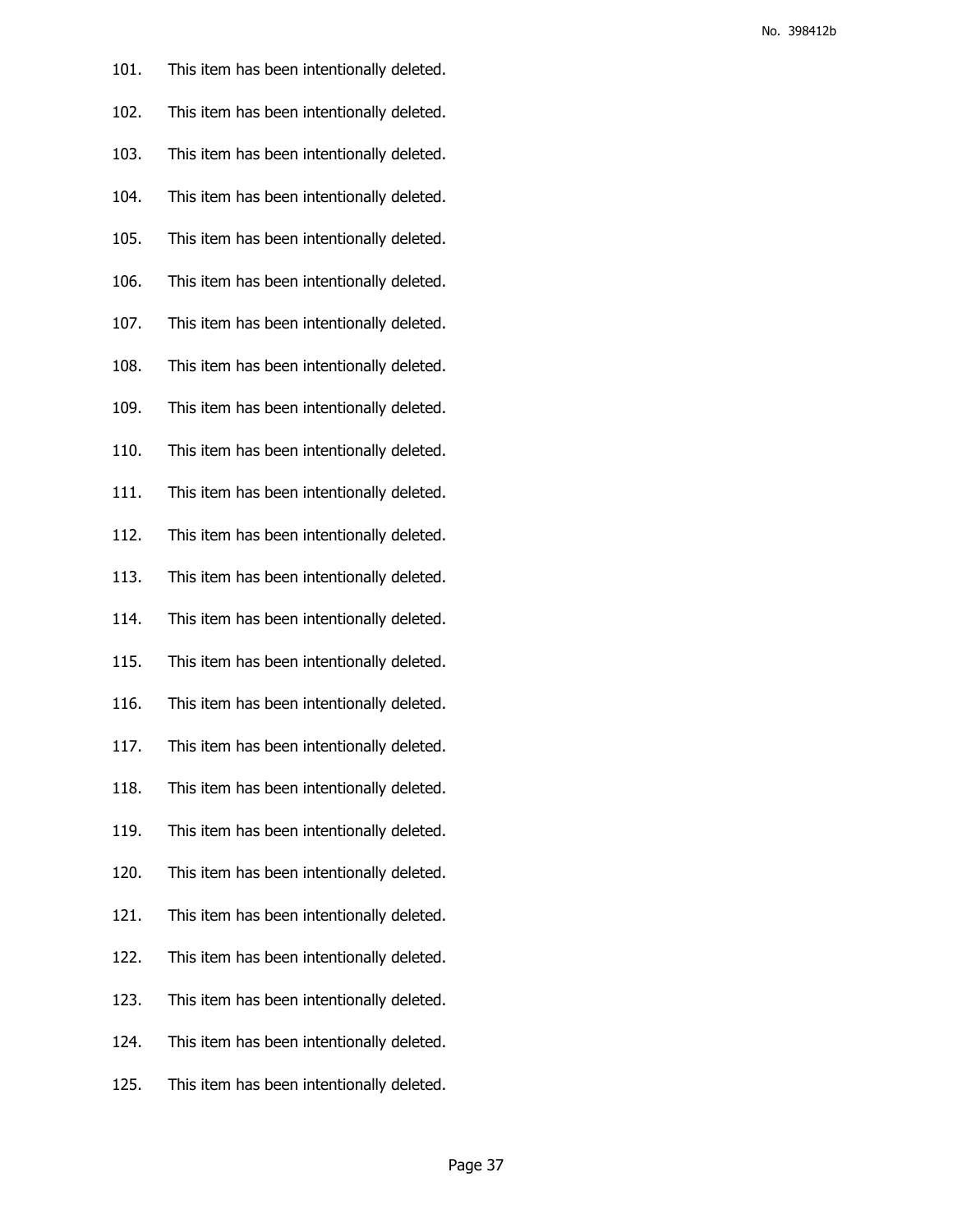| 126. | This item has been intentionally deleted. |
|------|-------------------------------------------|
| 127. | This item has been intentionally deleted. |
| 128. | This item has been intentionally deleted. |
| 129. | This item has been intentionally deleted. |
| 130. | This item has been intentionally deleted. |
| 131. | This item has been intentionally deleted. |
| 132. | This item has been intentionally deleted. |
| 133. | This item has been intentionally deleted. |
| 134. | This item has been intentionally deleted. |
| 135. | This item has been intentionally deleted. |
| 136. | This item has been intentionally deleted. |
| 137. | This item has been intentionally deleted. |
| 138. | This item has been intentionally deleted. |
| 139. | This item has been intentionally deleted. |
| 140. | This item has been intentionally deleted. |
| 141. | This item has been intentionally deleted. |
| 142. | This item has been intentionally deleted. |
| 143. | This item has been intentionally deleted. |
| 144. | This item has been intentionally deleted. |
| 145. | This item has been intentionally deleted. |
| 146. | This item has been intentionally deleted. |
| 147. | This item has been intentionally deleted. |
| 148. | This item has been intentionally deleted. |
| 149. | This item has been intentionally deleted. |
| 150. | This item has been intentionally deleted. |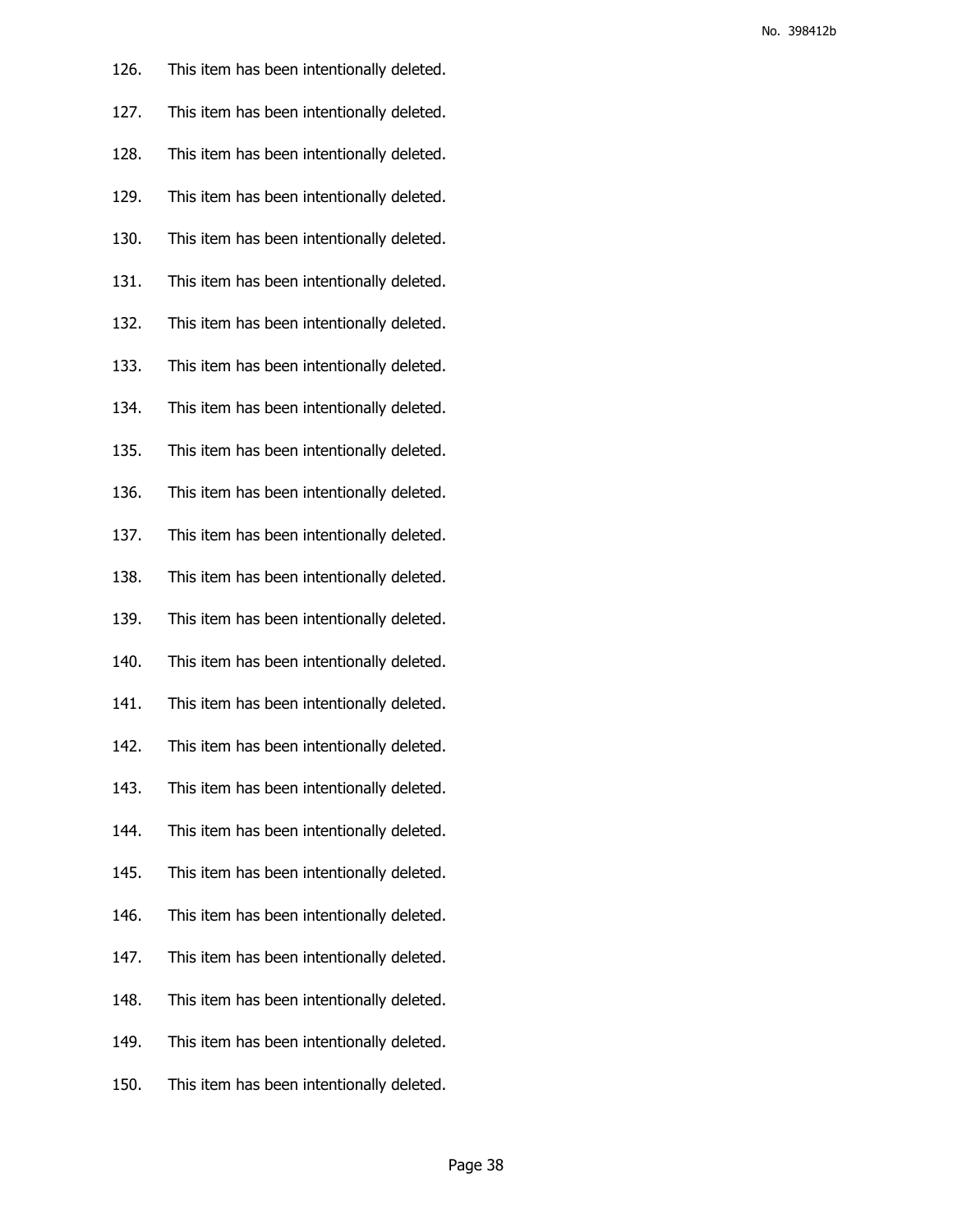- 151. This item has been intentionally deleted.
- 152. This item has been intentionally deleted.
- 153. This item has been intentionally deleted.
- 154. This item has been intentionally deleted.
- 155. This item has been intentionally deleted.
- 156. This item has been intentionally deleted.
- 157. This item has been intentionally deleted.
- 158. This item has been intentionally deleted.
- 159. This item has been intentionally deleted.
- 160. This item has been intentionally deleted.
- 161. This item has been intentionally deleted.
- 162. This item has been intentionally deleted.
- 163. This item has been intentionally deleted.
- 164. This item has been intentionally deleted.
- 165. This item has been intentionally deleted.
- 166. This item has been intentionally deleted.
- 167. This item has been intentionally deleted.
- 168. This item has been intentionally deleted.
- 169. Any facts, rights, interests or claims that may exist or arise by reason of the following matters disclosed by an ALTA/ACSM survey made by \_\_\_\_\_\_ on \_\_\_\_\_\_, designated Job Number \_\_\_\_\_\_:  $\overline{\phantom{a}}$
- 170. The rights of parties in possession by reason of any unrecorded lease or leases or month to month tenancies affecting any portion of the within described property.

NOTE: This matter will be more fully set forth or deleted upon compliance with the applicable requirement(s) set forth herein.

171. Water rights, claims or title to water, whether or not shown by the public records.

## **End of Schedule B**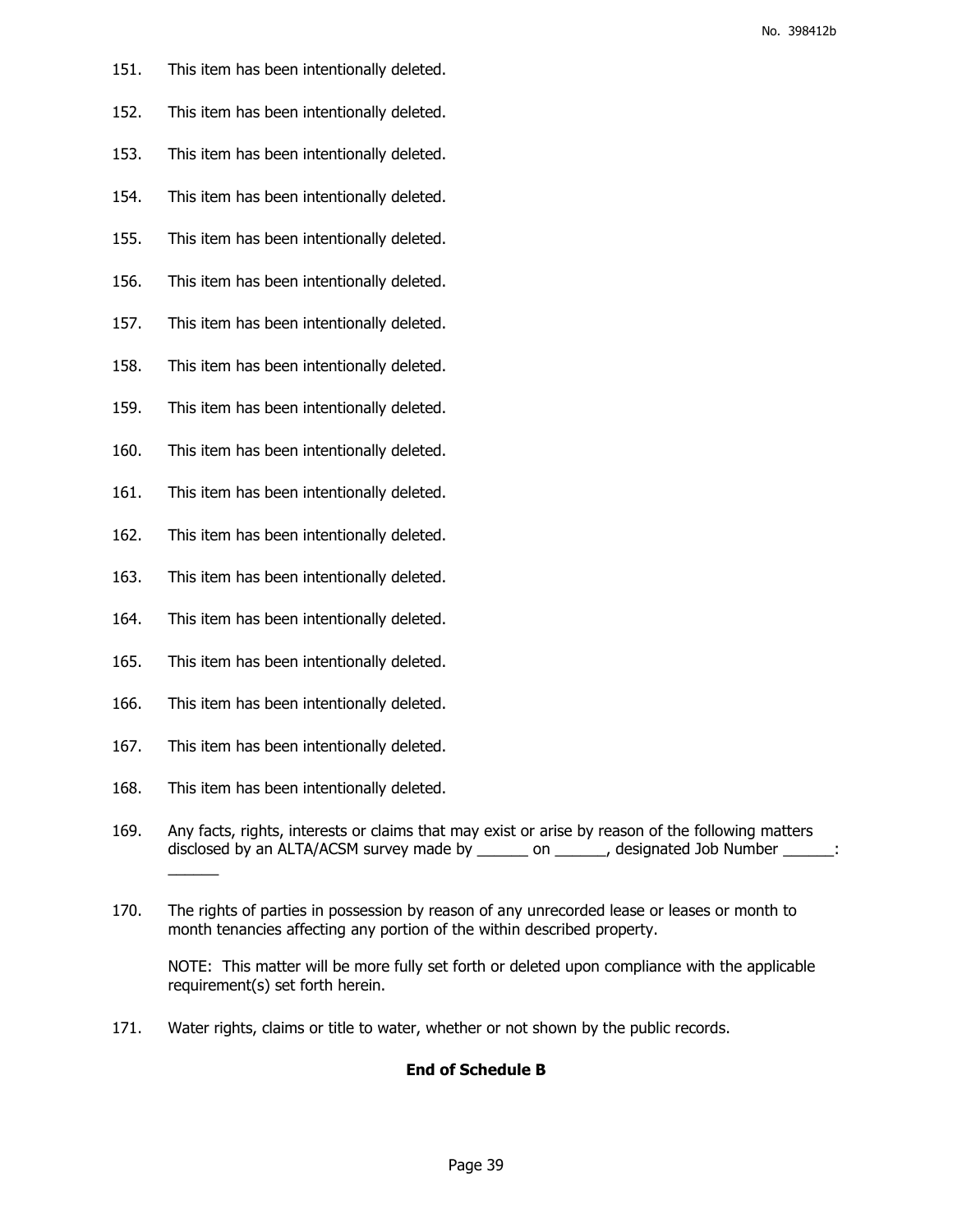## **First American Title Insurance Company National Commercial Services**

## **REQUIREMENTS:**

- 1. Compliance with A.R.S. 11-480 relative to all documents to be recorded in connection herewith. See note at end of this section for details.
- 2. Pay second half of 2013 taxes.
- 3. Redemption of Certificate of Purchase No. 0217352, issued on a sale of said land for taxes for the year 2002.

(Affects APN - 501-68-119 H) (Underlying Parcel 501-68-115 K)

(Affects Parcel No. A)

4. Pay all of 2011 taxes.

NOTE: See attached tax sheets for the following 17 Parcel Numbers:

501-64-003A; 501-62-018D; 501-64-402C; 501-68-119H; 501-64-028; 501-68-713; 501-68-971; 501-68-119C; 501-68-115R; 501-68-115S; 501-68-117G; 501-68-117H; 501-68-117J; 501-68- 117K; 501-68-117L; 501-68-117M and 501-68-117N.

(Affects Parcel No. A)

- 5. Record Release of Mechanic's Lien recorded December 30, 2013 as 2013-1092247 of Official Records, Ryan Mechanical Company, (Claimant) -vs- Wigwam Joint Venture LP and JDM Golf LLC, (Defendants), in the amount of \$60,570.00.
- 6. Payment in full of all assessments, late charges, transfer fees, and any other amounts due SALT RIVER PROJECT.
- 7. Furnish Plat of Survey of the subject property by a Registered Land Surveyor in accordance with the "Minimum Standard Detail Requirements for ALTA/ACSM Land Title Surveys" which became effective February 23, 2011. Said Plat of survey shall include the required certification and, at a minimum, also have shown thereon Items 1, 8, 11(b), 16, 17, 20(a), and 20(b) from Table A thereof. If zoning assurances are requested, Items 7(a), 7(b), 7(c) and 9 from Table A and information regarding the usage of the property must be included.

NOTE: If a Zoning Endorsement is requested, Items 7(a), 7(b) and 7(c) of Table A will also be required. If "parking" is to be added to the endorsement, the number and type of parking spaces must be shown on the survey. Property use information must also be provided to First American Title Insurance Company.

8. Furnish copies of any existing leases affecting the within described property and insertion of said leases in Schedule B of the Policy of Title Insurance.